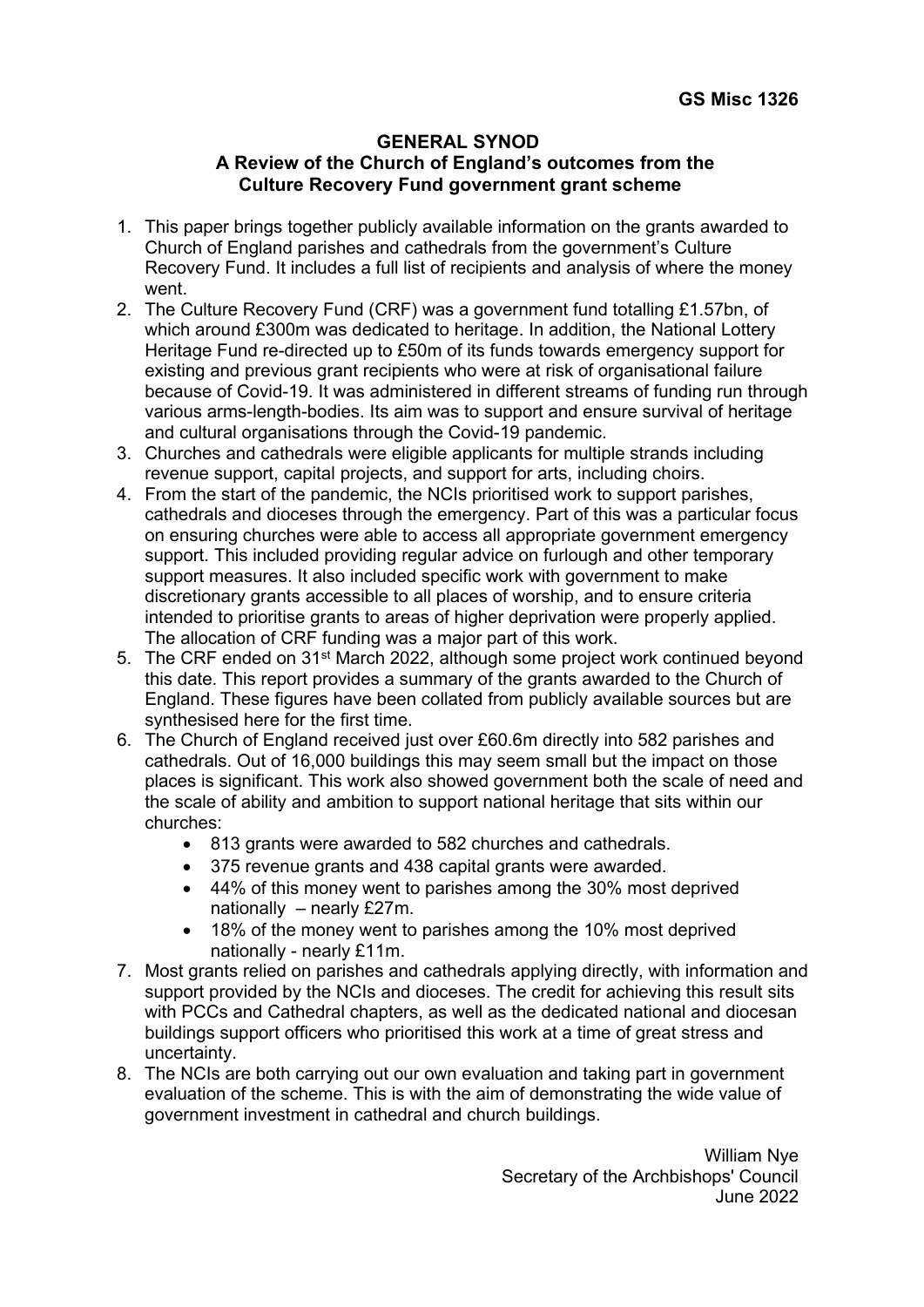# Culture Recovery Grants awarded to the Church of England

7<sup>th</sup> June 2022

- The Culture Recovery Fund, a Covid response fund from the UK Government, has now come to an end. In total £60.6m was awarded to the Church of England
- 813 grants were awarded to 582 churches and cathedrals
- 375 revenue grants and 438 capital grants were awarded
- 44% of this money went to parishes among the 30% most deprived nearly £27m.
- 18% of the money went to parishes among the 10% most deprived nearly £11m.

### Where did the funding go?

A full spreadsheet of recipients is included as Appendix 1, organised by diocese. A consolidated list of total awards to each diocese is included in [Appendix 3,](#page-43-0) with totals excluding cathedral grants in [Appendix 4](#page-45-0) and a list of awards to cathedrals i[n Appendix 5.](#page-45-1)

The government's levelling up agenda and issues of social deprivation were a big part of the criteria for applications and we have analysed the money allocated by [province](#page-4-0) and by the parish-level index [of multiple deprivation.](#page-4-1) The significance of the building in terms of heritage and its impact on local communities through provision of employment, social services and tourism were also factors in decision-making across all streams and so we have also provided a breakdown by [building type.](#page-4-2)

A number of other Christian organisations, church heritage bodies, and related institutions such as bell foundries benefitted from grants. Those that can be easily identified are listed i[n Appendix 6](#page-49-0) and total just over £16m into the wider religious heritage sector.

### How did the NCIs support allocation of this funding?

During the pandemic, the staff of the Cathedral and Church Buildings Division of the National Church Institutions dedicated resource to support delivery of CRF funding to churches and cathedrals, including:

- The Director of Churches and Cathedrals representing the Church of England on the Department for Culture, Media and Sport's Heritage Council, meeting regularly throughout the pandemic to discuss pressures and priorities.
- Working with grant allocation bodies to ensure cathedrals and churches were eligible applicants and, where needed, able to be considered under special criteria to make allowance for their unique organisational structures (such as not being registered charities).
- Providing data and information to the arms-length-bodies to allow them to support church applicants. In this we were particularly supported by staff at Historic England administering the heritage at risk element of funding, where the vast majority of applicants and recipients were parish churches.
- Running online workshops for churches and cathedrals, and providing written guidance on the scheme, as well as direct updates on deadlines and application processes. This included particular focused support for more deprived areas and dioceses who did less well in early rounds.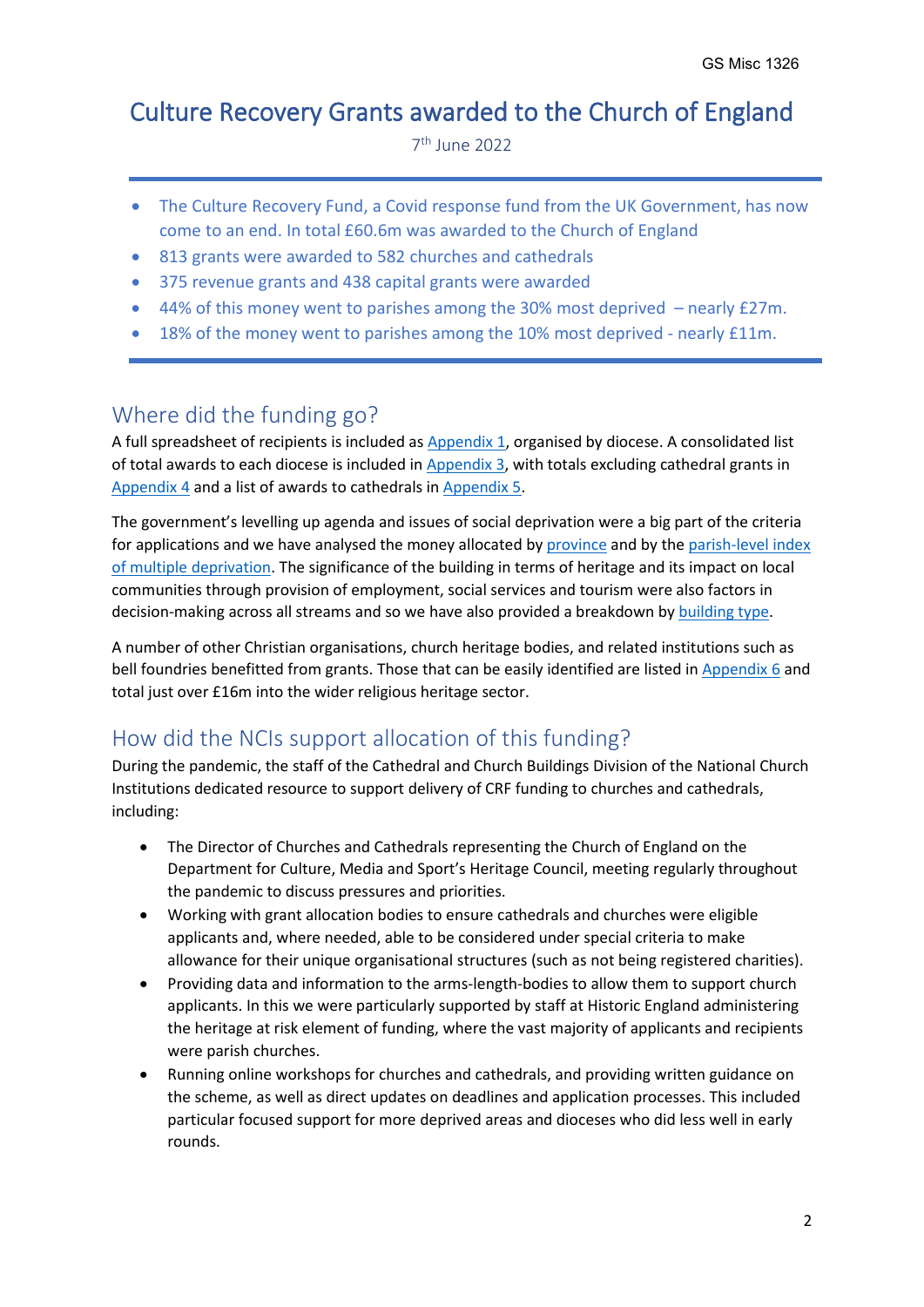- Applying for and administering £14m of capital repairs funding directly to over 80 cathedrals and major churches through the Archbishops' Council, including convening an expert panel to oversee fair allocation.
- Working with the National Churches Trust, who also successfully applied for funding for repair of church buildings and who published the House of Good report quantifying the social value of churches to communities.
- Participating in national media work to promote the CRF and to ensure the value of churches and cathedrals was seen by government and other key funders.

### What does this funding tell us about buildings support?

One of the clearest indications of this funding is that dioceses with dedicated specialist support in buildings and grants did better than those without. The top two dioceses in terms of grants were London and Bath & Wells. Both dioceses already had, or engaged, energetic, specialist staff who worked hard to support parishes with applications, grants management and reporting.

The other clear finding from this set of funding is that churches and cathedrals with 'oven ready' projects do best in situations where grants become available at short notice. All involved know that developing a project from idea to fruition can be a long and complex process. Those who had invested that time were able to submit bids and receive funding much more easily than those who hadn't. This doesn't have to mean huge amounts of planning, but the importance of PCCs properly reviewing their QI and working with their architect to scope basic repair and maintenance works so they have available works easily ready to go would be good advice to all.

This funding also shows the ability of churches and cathedrals to use public money quickly and effectively, especially for capital projects. The lack of availability of a secure capital repairs fund for simple, ongoing repair and maintenance work, remains an issue for parishes and cathedrals and addressing this is a priority of the national Cathedral and Church Buildings teams.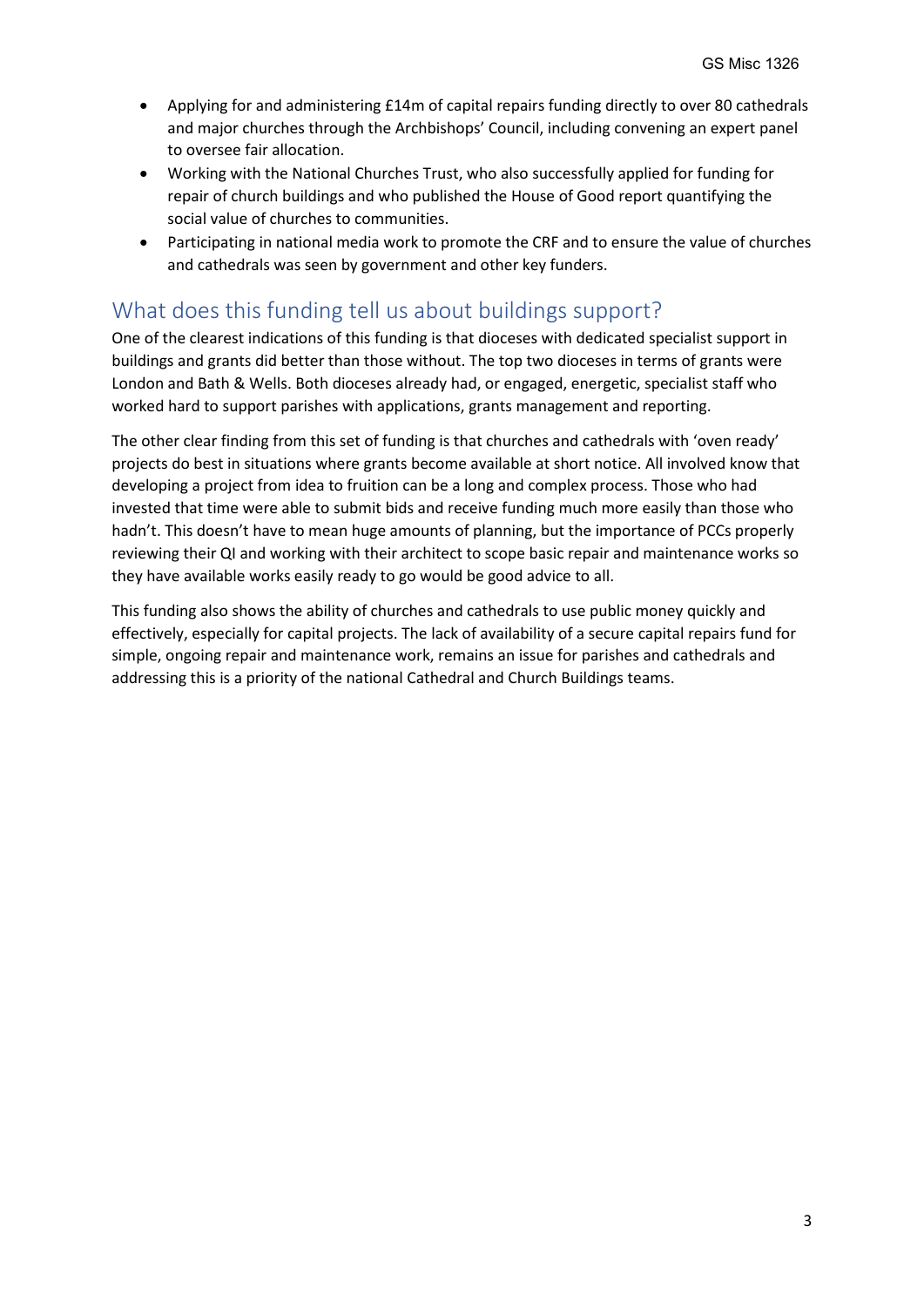### As of the date of this report these are the figures awarded to the Church of England:

| <b>Stream name</b>                                                                                                      | <b>Purpose</b>                                                                                              | <b>Administered by</b>                                                                               | <b>Number of CofE</b><br>projects funded       | <b>Amount to CofE</b>                                               |
|-------------------------------------------------------------------------------------------------------------------------|-------------------------------------------------------------------------------------------------------------|------------------------------------------------------------------------------------------------------|------------------------------------------------|---------------------------------------------------------------------|
| <b>Culture Recovery Fund for Arts</b>                                                                                   | A revenue fund for arts organisations,<br>including choirs                                                  | <b>Arts Council</b><br>England                                                                       | 4                                              | £641,151                                                            |
| <b>Culture Recovery Fund for Heritage</b>                                                                               | A revenue fund for heritage<br>organisation recovery and resilience                                         | <b>National Lottery</b><br>Heritage Fund and<br><b>Historic England</b>                              | 303                                            | £32,532,139                                                         |
| Heritage Stimulus Fund                                                                                                  | A capital fund for national<br>organisations with a portfolio of<br>highly significant historic buildings   | <b>Historic England</b><br>(grants awarded to<br>Archbishops'<br>Council/National<br>Churches Trust) | 128<br>(including 39<br>awarded by the<br>NCT) | £17,016,314<br>(including £3,008,711<br>administered by the<br>NCT) |
| Heritage At Risk Emergency Fund                                                                                         | A capital fund for repair works to<br>listed buildings                                                      | <b>Historic England</b>                                                                              | 310                                            | £5,448,987                                                          |
| National Lottery Heritage Fund (NLHF)<br><b>Emergency Fund</b>                                                          | A re-direction of existing NLHF<br>funding to support current and<br>previous grantees                      | <b>National Lottery</b><br><b>Heritage Fund</b>                                                      | 65                                             | £3,238,400                                                          |
| Kickstart grants                                                                                                        | A capital fund to restart projects<br>planned before the pandemic and<br>now face delays or increased costs | <b>National Lottery</b><br>Heritage Fund                                                             | 3                                              | £1,757,000                                                          |
| Administrative costs awarded to the<br>Archbishops' Council (not included in<br>allocation calculations in this report) | For administering Heritage Stimulus<br>grants                                                               | <b>Historic England</b>                                                                              | N/A                                            | £170,000                                                            |
| <b>Total awards to the Church of England</b>                                                                            |                                                                                                             |                                                                                                      | 813                                            | £60,803,991                                                         |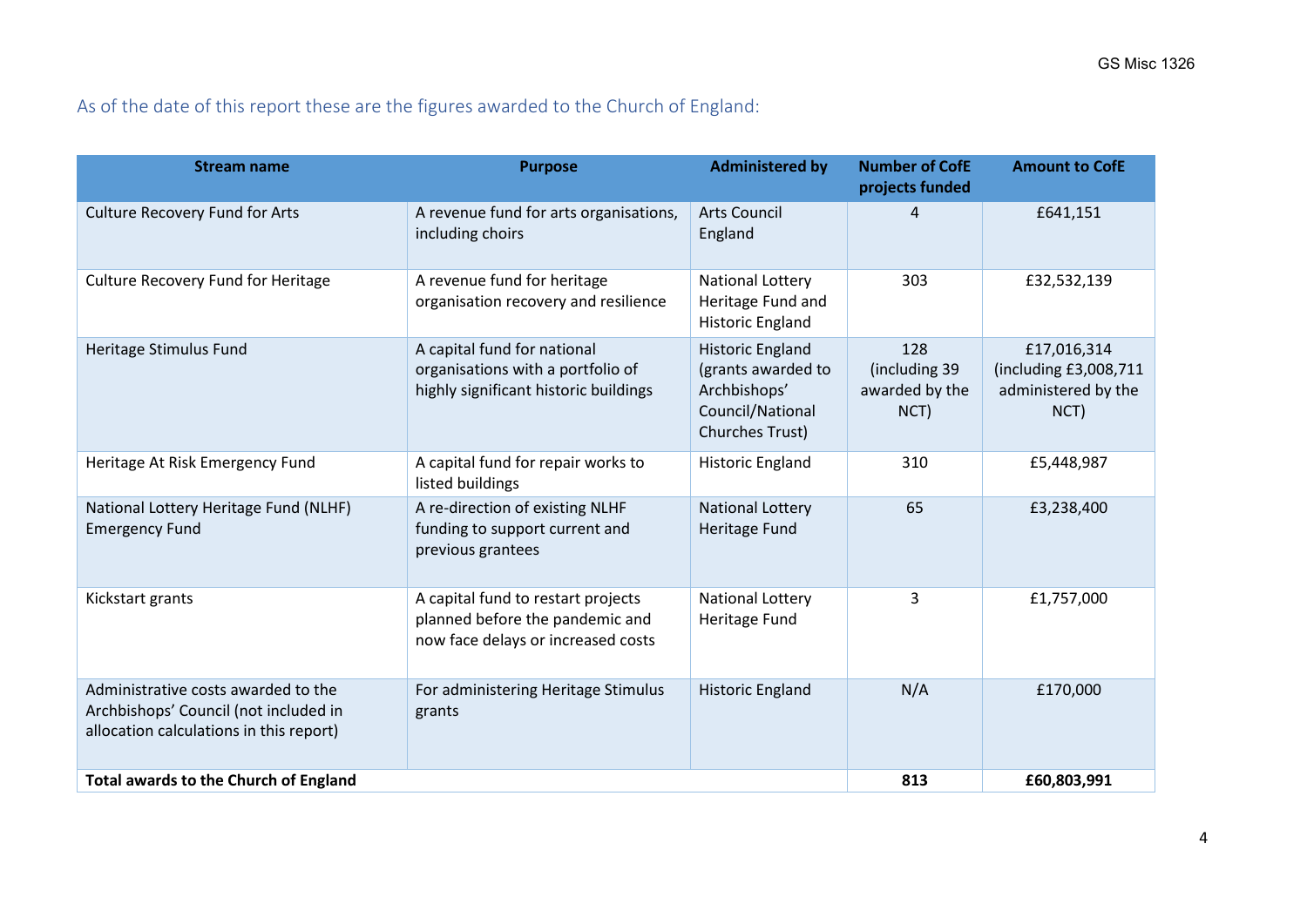#### <span id="page-4-1"></span>Total allocations by deprivation

*The data on deprivation is drawn from the Index of Multiple Deprivation created by the NCIs Research and Statistics team using government data.*

| <b>Culture Recovery Fund (all)</b>                           | <b>Amount of</b><br>funding | % of funding | <b>Number of</b><br>awards |
|--------------------------------------------------------------|-----------------------------|--------------|----------------------------|
| Total funding*                                               | £60,633,991                 | 100%         | 813                        |
| Total to parishes among the 10% most<br>deprived nationally  | £10,970,229                 | 18%          | 124                        |
| Total to parishes among the 30% most<br>deprived nationally  | £26,898,654                 | 44%          | 342                        |
| Total to parishes among the 10% least<br>deprived nationally | £5,084,481                  | 8%           | 67                         |
| Total to parishes among the 30% least<br>deprived nationally | £13,648,186                 | 23%          | 194                        |

*\*not including administrative costs awarded to the Archbishops' Council*

#### <span id="page-4-0"></span>Total allocations by province

| <b>Culture Recovery Fund (all)</b>                                        | <b>Amount of</b><br>funding | $%$ of<br>funding | Number of<br>awards |
|---------------------------------------------------------------------------|-----------------------------|-------------------|---------------------|
| Total to the Province of York (contains 25% of<br>church buildings)       | £14,293,909                 | 24%               | 168                 |
| Total to the Province of Canterbury (contains 75%<br>of church buildings) | £46,340,082                 | 76%               | 645                 |

#### <span id="page-4-2"></span>Total allocations by building type

| <b>Type</b>         | <b>Grant awards</b> | <b>Amount</b> |
|---------------------|---------------------|---------------|
| Cathedral           | 114                 | £31,582,819   |
| Major Parish Church | 161                 | £15.687.947   |
| Parish church       | 538                 | £13,363,226   |

#### Allocations of the Heritage Stimulus Fund (capital works)

The National Church Institutions had no control over allocation of grants in the revenue funding, NLHF, Kickstarter or Heritage At Risk streams. However it did, through the Archbishops' Council, directly administering most of the grants awarded to CofE churches and cathedrals under the Heritage Stimulus Fund. These were available to cathedrals and major churches. There was also a set of Heritage Stimulus grants administered by the National Churches Trust (NCT), awarded to parish churches. A full list is included in [Appendix 2.](#page-38-0) The criteria for this Fund emphasised support for nationally important heritage properties that are managed primarily as visitor attractions, especially projects at sites demonstrating historically (pre- March 2020) high visitor numbers, and those in areas of high economic deprivation.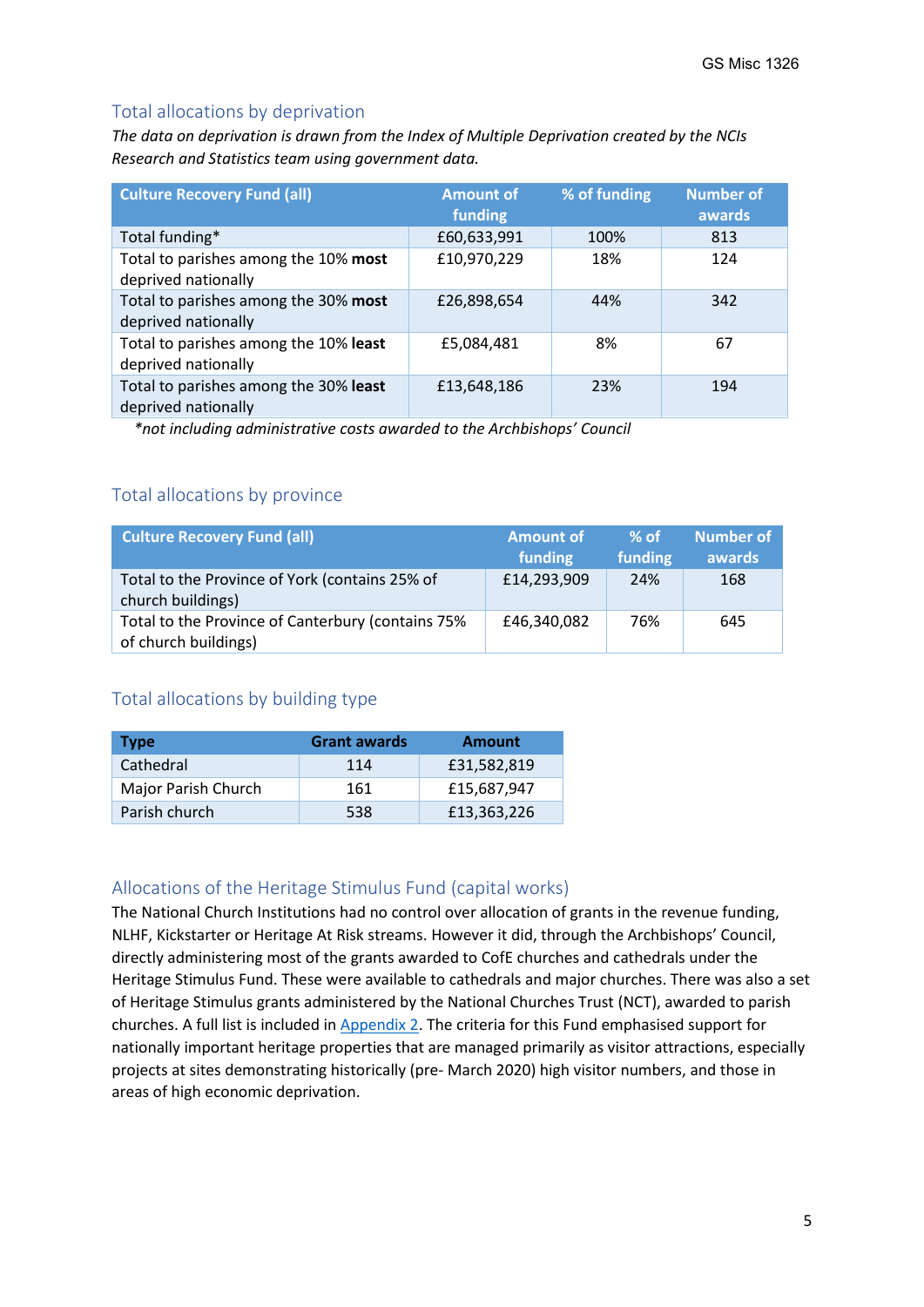| <b>Heritage Stimulus Fund</b>                                             | Amount of<br>funding | $%$ of<br>funding | Number of<br>projects |
|---------------------------------------------------------------------------|----------------------|-------------------|-----------------------|
| Total funding*                                                            | £17,016,314          | 100%              | 128                   |
| Total to the Province of York (contains 25% of<br>church buildings)       | £4,400,711           | 26%               | 26                    |
| Total to the Province of Canterbury (contains<br>75% of church buildings) | £12,615,603          | 74%               | 102                   |
| Total to parishes among the 10% most deprived<br>nationally               | £3,424,571           | 20%               | 28                    |
| Total to parishes among the 10% least deprived<br>areas nationally        | £1,064,244           | 6%                | 6                     |
| Total to cathedrals                                                       | £5,418,764           | 32%               | 32                    |
| Total to major churches                                                   | £8,588,839           | 50%               | 57                    |
| Total to parish churches (through NCT)                                    | £3,008,711           | 18%               | 39                    |

*\*not including administrative costs awarded to the Archbishops' Council*

#### Next Steps

The lack of dedicated capital repairs funding has been a long-term problem, acknowledged by government in the 2017 Taylor Review of Cathedral and Church Building Sustainability. In lieu of a long-term replacement for the Grants for Places of Worship Programme, which is unlikely to be replaced anytime soon, the NCIs Cathedral and Church Buildings Team has lobbied for a series of one-off funds such as the First World War Centenary Cathedral Repairs Fund and Places of Worship Roof Repairs Fund, as well as prioritising retention of the Listed Places of Worship Grant Scheme, which gives grants equivalent to VAT on eligible works.

The recently announced triennium funding settlement for 2023-25 includes function for an enhanced set of support services around cathedral and church buildings, with a particular focus on support for parishes. This includes work to enhance and grow the existing network of support officers and proposals to simplify buildings management by offering more of a cooperative model on insurance and maintenance – known as Church Buildings Management Partnerships. This triennium investment also answers the call of government for the CofE nationally to demonstrate its commitment to caring for and promoting our buildings as centres of worship and mission.

Evaluation of the CRF as a whole is being carried out by government and the distributing bodies. The NCIs are also conducting an evaluation of the Heritage Stimulus Fund grants, in collaboration with the National Churches Trust. This is to specifically assess and demonstrate the value of capital repairs funding for churches and cathedrals.

### Feedback

The Cathedral and Church Buildings Team has worked with the distributing partners to accumulate and analyse this information. However there may be errors in the data we have not spotted. If you notice any issues with the information in this report please contact Dr James Miles: [james.miles@churchofengland.org.](mailto:james.miles@churchofengland.org)

If you have any general questions about the funds or about ongoing work on funding and church buildings, please contac[t churchcare@churchofengland.org](mailto:churchcare@churchofengland.org) and your enquiry will be directed to the right person.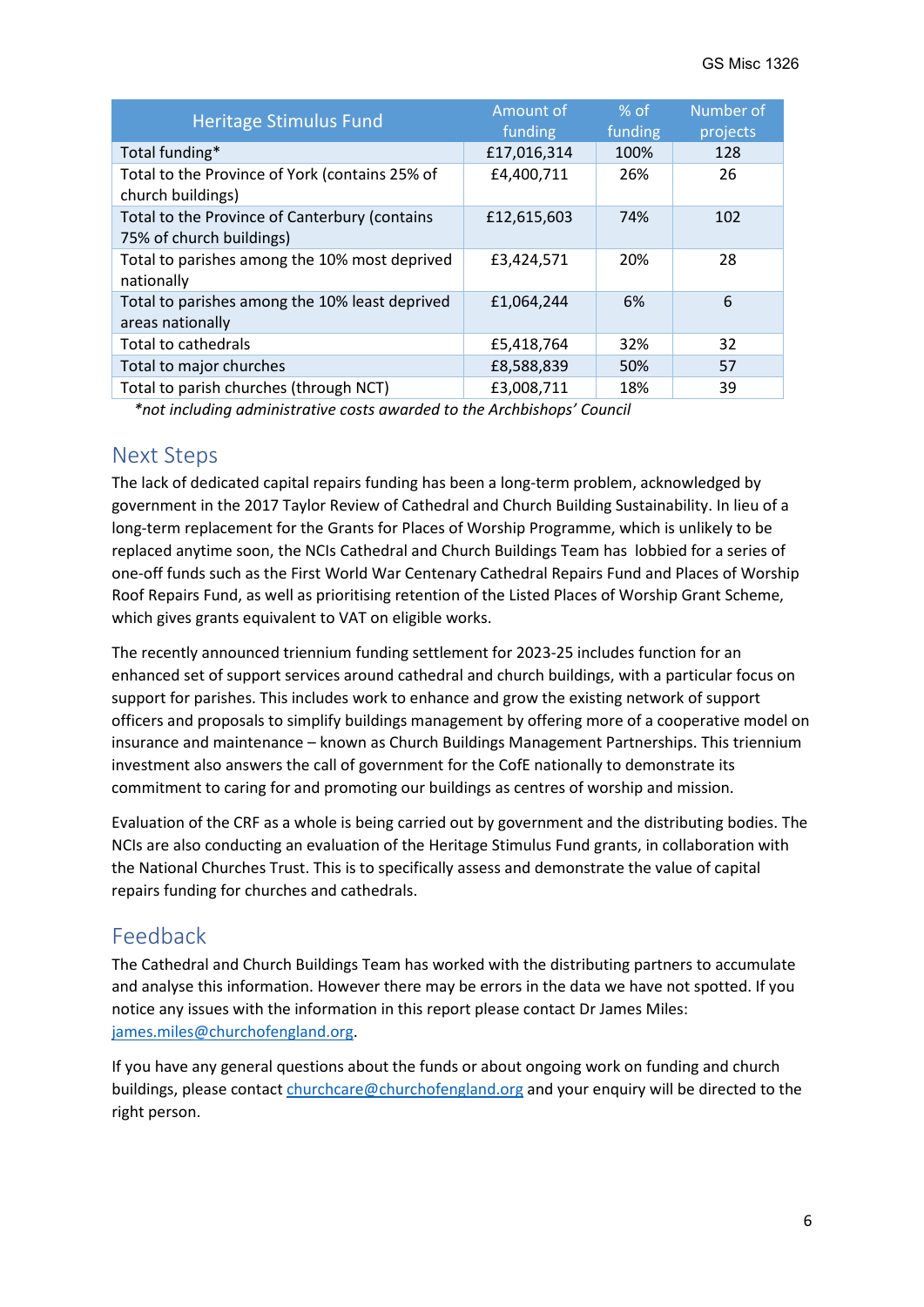## Appendix 1: All Culture Recovery Fund grants awarded to Church of England churches

Organised alphabetically by diocese. Each award is listed separately as some churches received multiple awards.

| <b>Name</b>                            | <b>Building</b><br><b>Type</b> | <b>Diocese</b> | <b>Grant type</b>                   | <b>Grant award</b> |
|----------------------------------------|--------------------------------|----------------|-------------------------------------|--------------------|
| Ansford: St Andrew                     | Parish Church                  | Bath & Wells   | <b>CRF</b> for Heritage (revenue)   | £30,500            |
| Ash Priors: Holy Trinity               | Parish Church                  | Bath & Wells   | CRF for Heritage (revenue)          | £11,600            |
| Axbridge: St John the Baptist          | Parish Church                  | Bath & Wells   | Heritage At Risk (capital)          | £17,500            |
| Bagborough: St Pancras                 | Parish Church                  | Bath & Wells   | Heritage At Risk (capital)          | £25,000            |
| Bath: St Michael & St Paul             | Parish Church                  | Bath & Wells   | CRF for Heritage (revenue)          | £17,500            |
| Bath: St Peter & St Paul (Bath Abbey)  | Major Church                   | Bath & Wells   | CRF for Heritage (revenue)          | £91,600            |
| Bath: St Peter & St Paul (Bath Abbey)  | Major Church                   | Bath & Wells   | <b>NLHF Emergency Fund</b>          | £155,800           |
| Bath: St Peter & St Paul (Bath Abbey)  | Major Church                   | Bath & Wells   | CRF for Heritage (revenue)          | £246,000           |
| Bath: St Peter & St Paul (Bath Abbey)  | Major Church                   | Bath & Wells   | Kickstart                           | £534,000           |
| Bath: St Peter & St Paul (Bath Abbey)  | Major Church                   | Bath & Wells   | Heritage Stimulus Fund<br>(capital) | £448,358           |
| Bath: St Stephen                       | Parish Church                  | Bath & Wells   | Heritage At Risk (capital)          | £11,679            |
| <b>Bratton Saint Maur: St Nicholas</b> | Parish Church                  | Bath & Wells   | Heritage At Risk (capital)          | £25,000            |
| Bridgwater: St John Baptist            | Parish Church                  | Bath & Wells   | Heritage At Risk (capital)          | £24,517            |
| <b>Bridgwater: St Mary</b>             | Major Church                   | Bath & Wells   | CRF for Heritage (revenue)          | £20,900            |
| <b>Bridgwater: St Mary</b>             | Major Church                   | Bath & Wells   | CRF for Heritage (revenue)          | £7,800             |
| Castle Cary: All Saints                | Parish Church                  | Bath & Wells   | CRF for Heritage (revenue)          | £16,200            |
| Castle Cary: All Saints                | Parish Church                  | Bath & Wells   | CRF for Heritage (revenue)          | £26,400            |
| Chard: The Blessed Virgin Mary         | Parish Church                  | Bath & Wells   | CRF for Heritage (revenue)          | £6,300             |
| Chard: The Blessed Virgin Mary         | Parish Church                  | Bath & Wells   | CRF for Heritage (revenue)          | £13,700            |
| Chedzoy: The Blessed Virgin Mary       | Parish Church                  | Bath & Wells   | Heritage At Risk (capital)          | £7,350             |
| Chilcompton: St John the Baptist       | Parish Church                  | Bath & Wells   | CRF for Heritage (revenue)          | £17,300            |
| Clevedon: St Andrew                    | Parish Church                  | Bath & Wells   | Heritage At Risk (capital)          | £22,000            |
| <b>Combe St Nicholas: St Nicholas</b>  | Parish Church                  | Bath & Wells   | <b>CRF for Heritage (revenue)</b>   | £7,000             |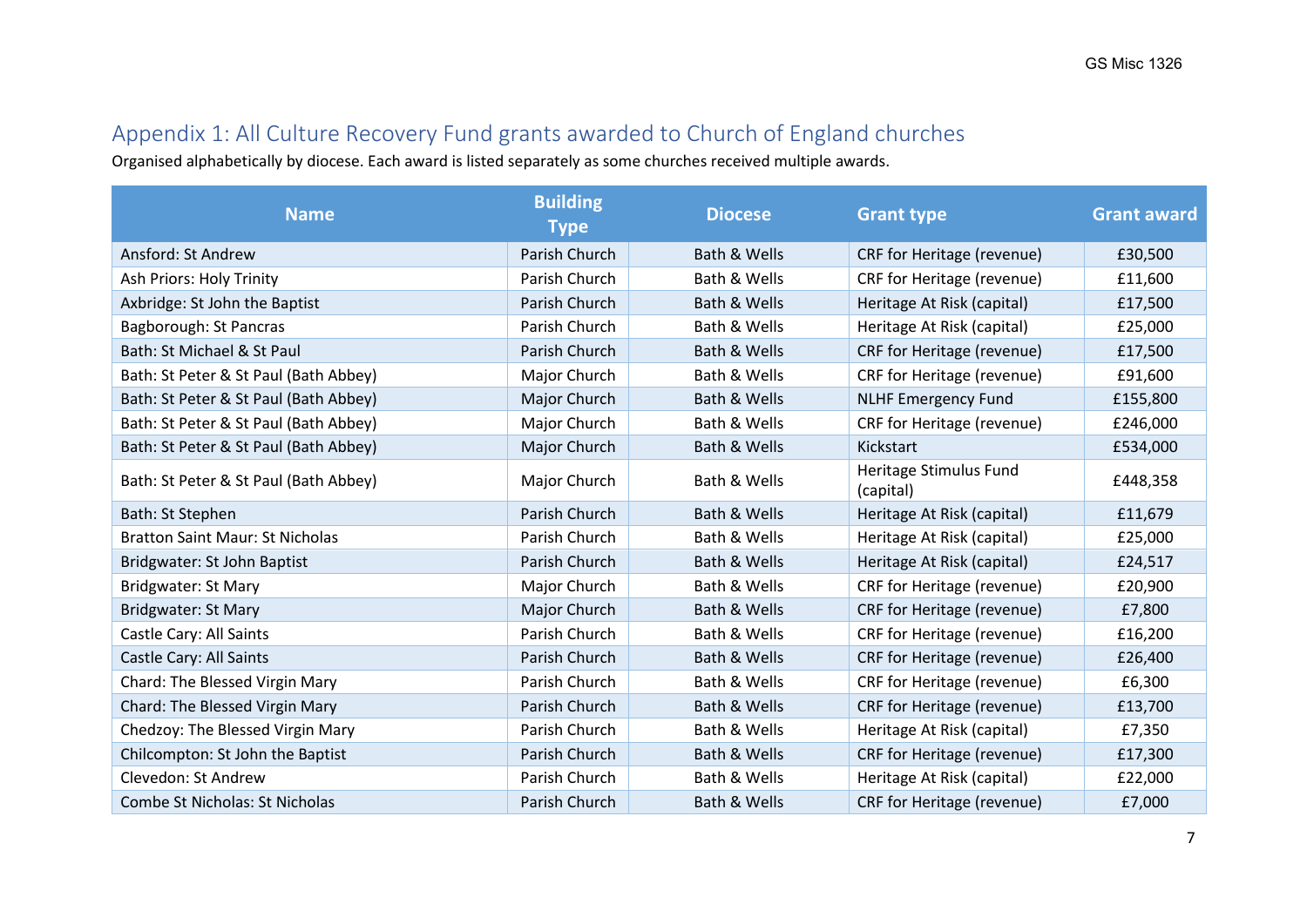| Combe St Nicholas: St Nicholas             | Parish Church | Bath & Wells | CRF for Heritage (revenue)        | £8,100  |
|--------------------------------------------|---------------|--------------|-----------------------------------|---------|
| Drayton: St Catherine                      | Parish Church | Bath & Wells | Heritage At Risk (capital)        | £10,680 |
| Foxcote: St James the Less                 | Parish Church | Bath & Wells | Heritage At Risk (capital)        | £1,400  |
| Frome: St John the Baptist                 | Major Church  | Bath & Wells | CRF for Heritage (revenue)        | £19,000 |
| Frome: St John the Baptist                 | Major Church  | Bath & Wells | Heritage At Risk (capital)        | £3,260  |
| Glastonbury: St John Baptist               | Parish Church | Bath & Wells | CRF for Heritage (revenue)        | £25,000 |
| Goathurst: St Edward the King & Martyr     | Parish Church | Bath & Wells | Heritage At Risk (capital)        | £11,000 |
| Halse: St James                            | Parish Church | Bath & Wells | CRF for Heritage (revenue)        | £9,800  |
| Hornblotton: St Peter                      | Parish Church | Bath & Wells | Heritage At Risk (capital)        | £24,500 |
| Huntspill: St Peter & All Hallows          | Parish Church | Bath & Wells | Heritage At Risk (capital)        | £15,000 |
| Ilton: St Peter                            | Parish Church | Bath & Wells | Heritage At Risk (capital)        | £25,000 |
| Isle Abbotts: The Blessed Virgin Mary      | Parish Church | Bath & Wells | Heritage At Risk (capital)        | £25,000 |
| Kingsbury Episcopi: St Martin's            | Parish Church | Bath & Wells | Heritage At Risk (capital)        | £12,500 |
| Long Sutton: Holy Trinity                  | Parish Church | Bath & Wells | Heritage At Risk (capital)        | £25,000 |
| Lyng: St Bartholomew                       | Parish Church | Bath & Wells | Heritage At Risk (capital)        | £25,000 |
| Milton Clevedon: St James                  | Parish Church | Bath & Wells | Heritage At Risk (capital)        | £23,127 |
| Montacute: St Catherine                    | Parish Church | Bath & Wells | CRF for Heritage (revenue)        | £8,000  |
| Montacute: St Catherine                    | Parish Church | Bath & Wells | CRF for Heritage (revenue)        | £31,500 |
| Moorlinch: The Blessed Virgin Mary         | Parish Church | Bath & Wells | Heritage At Risk (capital)        | £25,000 |
| Nailsea: Holy Trinity                      | Parish Church | Bath & Wells | CRF for Heritage (revenue)        | £76,200 |
| North Petherton: St Mary the Virgin        | Parish Church | Bath & Wells | CRF for Heritage (revenue)        | £11,400 |
| Norton St Philip: St Philip & St James     | Parish Church | Bath & Wells | CRF for Heritage (revenue)        | £37,300 |
| Norton-sub-Hamdon: The Blessed Virgin Mary | Parish Church | Bath & Wells | CRF for Heritage (revenue)        | £13,600 |
| Nunney: All Saints                         | Parish Church | Bath & Wells | CRF for Heritage (revenue)        | £14,300 |
| Oare: St Mary the Virgin                   | Parish Church | Bath & Wells | Heritage At Risk (capital)        | £6,794  |
| Old Cleeve: St Andrew                      | Parish Church | Bath & Wells | Heritage At Risk (capital)        | £5,000  |
| Over Stowey: St Peter & St Paul            | Parish Church | Bath & Wells | CRF for Heritage (revenue)        | £10,000 |
| Saltford: The Blessed Virgin Mary          | Parish Church | Bath & Wells | <b>CRF for Heritage (revenue)</b> | £23,300 |
| South Petherton: St Peter & St Paul        | Parish Church | Bath & Wells | Heritage At Risk (capital)        | £3,262  |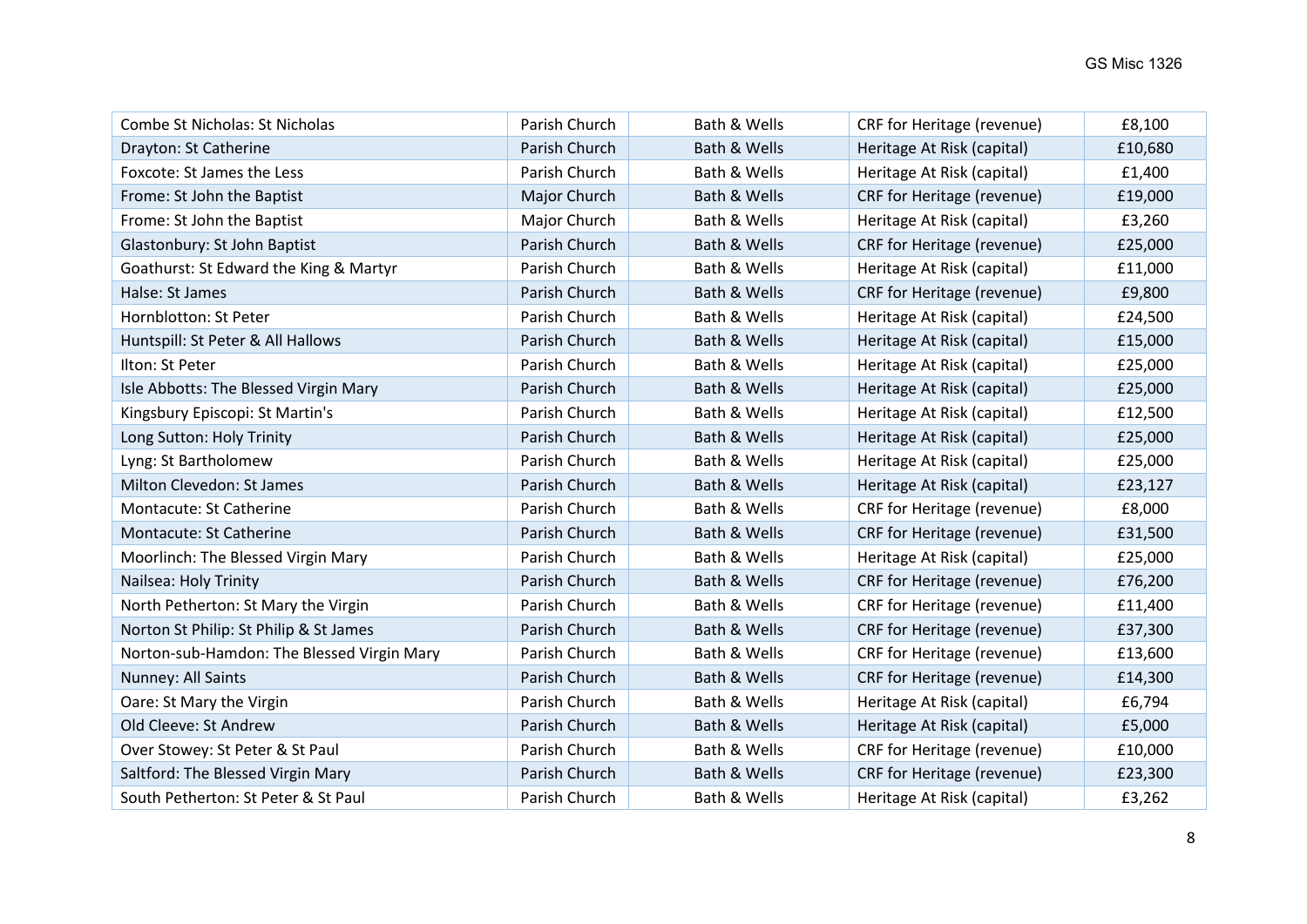| Taunton: St Mary Magdalene             | Major Church  | Bath & Wells | CRF for Heritage (revenue)          | £45,700  |
|----------------------------------------|---------------|--------------|-------------------------------------|----------|
| Wambrook: The Blessed Virgin Mary      | Parish Church | Bath & Wells | Heritage At Risk (capital)          | £5,140   |
| Wellington: St John the Baptist        | Parish Church | Bath & Wells | Heritage At Risk (capital)          | £5,000   |
| Wells Cathedral St Andrew              | Cathedral     | Bath & Wells | <b>NLHF Emergency Fund</b>          | £47,700  |
| Wells Cathedral St Andrew              | Cathedral     | Bath & Wells | Heritage At Risk (capital)          | £23,910  |
| Wells Cathedral St Andrew              | Cathedral     | Bath & Wells | PoW Project Development             | £23,910  |
| Wells Cathedral St Andrew              | Cathedral     | Bath & Wells | CRF for Heritage (revenue)          | £201,300 |
| Wells Cathedral St Andrew              | Cathedral     | Bath & Wells | CRF for Heritage (revenue)          | £519,300 |
| Wells Cathedral St Andrew              | Cathedral     | Bath & Wells | Heritage Stimulus Fund<br>(capital) | £266,692 |
| Wells: St Cuthbert                     | Major Church  | Bath & Wells | CRF for Heritage (revenue)          | £30,200  |
| West Chinnock: The Blessed Virgin Mary | Parish Church | Bath & Wells | Heritage At Risk (capital)          | £8,000   |
| Wincanton: St Peter & St Paul          | Parish Church | Bath & Wells | PoW Project Development             | £8,335   |
| Wincanton: St Peter & St Paul          | Parish Church | Bath & Wells | Heritage At Risk (capital)          | £8,694   |
| Yatton: The Blessed Virgin Mary        | Parish Church | Bath & Wells | CRF for Heritage (revenue)          | £15,200  |
| Aston: St Peter & St Paul              | Major Church  | Birmingham   | Heritage Stimulus Fund<br>(capital) | £20,198  |
| Aston: St Peter & St Paul              | Major Church  | Birmingham   | Heritage At Risk (capital)          | £11,901  |
| <b>Grendon: All Saints</b>             | Parish Church | Birmingham   | Heritage At Risk (capital)          | £20,000  |
| Ladywood: St John the Evangelist       | Parish Church | Birmingham   | CRF for Heritage (revenue)          | £10,400  |
| Ladywood: St John the Evangelist       | Parish Church | Birmingham   | <b>NLHF Emergency Fund</b>          | £17,700  |
| Small Heath: All Saints                | Parish Church | Birmingham   | Heritage At Risk (capital)          | £25,000  |
| Sparkbrook: St Agatha                  | Major Church  | Birmingham   | Heritage Stimulus Fund<br>(capital) | £21,458  |
| <b>Blackburn Cathedral</b>             | Cathedral     | Blackburn    | Heritage Stimulus Fund<br>(capital) | £90,721  |
| Croston: St Michael & All Angels       | Parish Church | Blackburn    | Heritage At Risk (capital)          | £23,540  |
| Croston: St Michael & All Angels       | Parish Church | Blackburn    | PoW Project Development             | £23,540  |
| Euxton                                 | Parish Church | Blackburn    | Heritage At Risk (capital)          | £20,360  |
| Euxton                                 | Parish Church | Blackburn    | PoW Project Development             | £20,360  |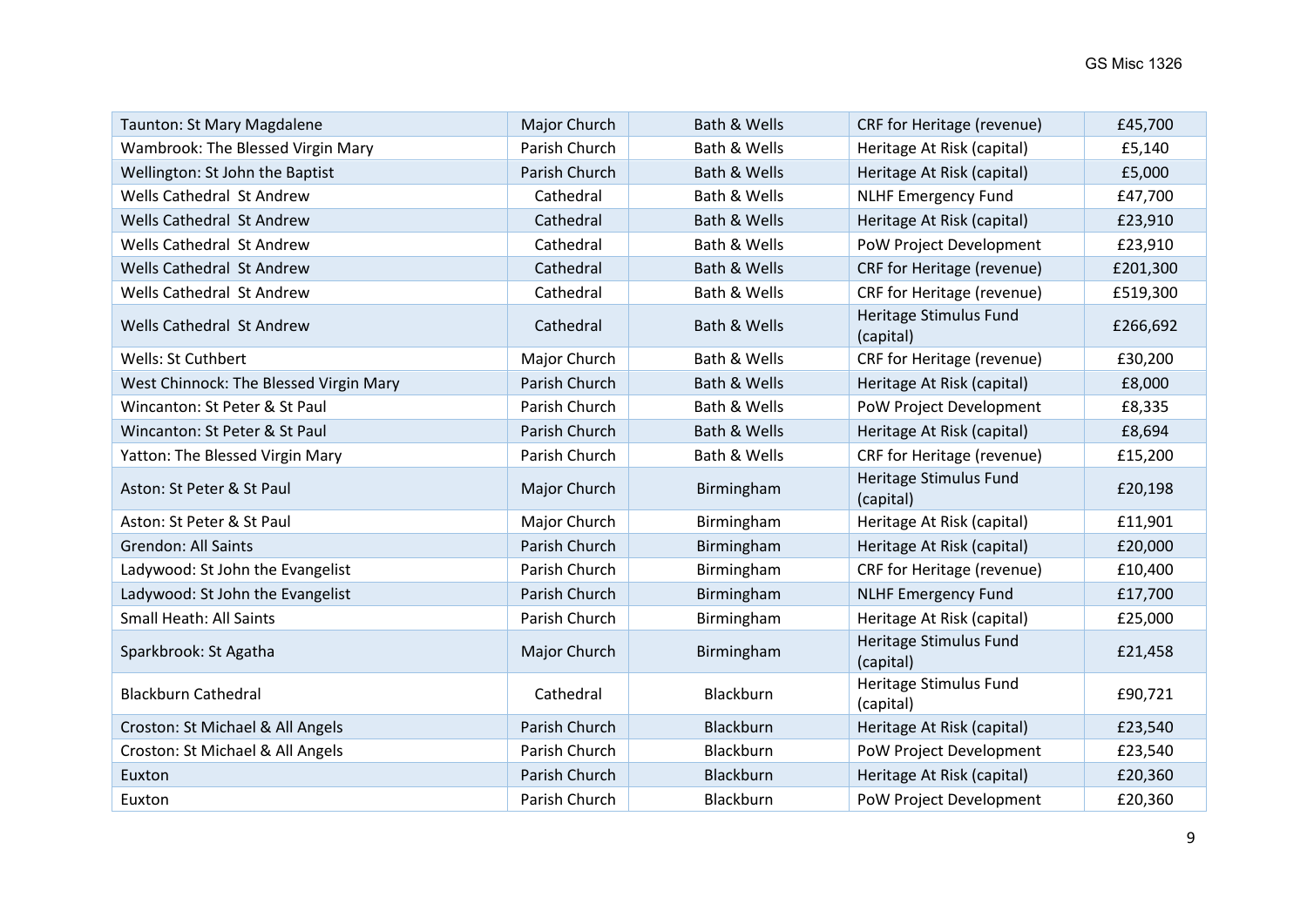| Lancaster: St Mary (The Priory)    | Major Church  | Blackburn      | Heritage Stimulus Fund<br>(capital)     | £242,732   |
|------------------------------------|---------------|----------------|-----------------------------------------|------------|
| <b>Bitton: St Mary</b>             | Parish Church | <b>Bristol</b> | CRF for Heritage (revenue)              | £15,700    |
| <b>Bristol Cathedral</b>           | Cathedral     | <b>Bristol</b> | Heritage Stimulus Fund<br>(capital)     | £49,714    |
| Castle Combe: St Andrew            | Parish Church | <b>Bristol</b> | CRF for Heritage (revenue)              | £32,400    |
| Henbury: St Mary the Virgin        | Parish Church | <b>Bristol</b> | Heritage At Risk (capital)              | £25,000    |
| Lacock: St Cyriac                  | Parish Church | <b>Bristol</b> | CRF for Heritage (revenue)              | £20,300    |
| Shirehampton: St Mary              | Parish Church | <b>Bristol</b> | Heritage At Risk (capital)              | £14,000    |
| <b>Sutton Benger: All Saints</b>   | Parish Church | <b>Bristol</b> | CRF for Heritage (revenue)              | £10,800    |
| Yate: St Mary                      | Major Church  | <b>Bristol</b> | Heritage Stimulus Fund<br>(capital)     | £240,913   |
| Canterbury Cathedral               | Cathedral     | Canterbury     | Heritage Stimulus Fund<br>(capital)     | £356,672   |
| Canterbury Cathedral               | Cathedral     | Canterbury     | CRF for Heritage (revenue)              | £999,200   |
| Canterbury Cathedral               | Cathedral     | Canterbury     | CRF for Heritage (revenue)              | £2,000,800 |
| Canterbury Cathedral               | Cathedral     | Canterbury     | Heritage Stimulus Fund<br>(capital)     | £611,200   |
| Canterbury: St Martin              | Major Church  | Canterbury     | Heritage Stimulus Fund<br>(capital)     | £5,406     |
| Deal: St Leonard                   | Parish Church | Canterbury     | Heritage At Risk (capital)              | £14,182    |
| Folkestone: St Mary & St Eanswythe | Parish Church | Canterbury     | Heritage At Risk (capital)              | £25,000    |
| Leeds: St Nicholas                 | Parish Church | Canterbury     | Heritage At Risk (capital)              | £23,656    |
| <b>Maidstone: All Saints</b>       | Major Church  | Canterbury     | Heritage Stimulus Fund<br>(capital)     | £352,816   |
| Milton Regis: Holy Trinity         | Parish Church | Canterbury     | Heritage At Risk (capital)              | £23,848    |
| Minster: St Mary the Virgin        | Major Church  | Canterbury     | Heritage At Risk (capital)              | £18,261    |
| Wickhambreaux: St Andrew           | Parish Church | Canterbury     | Heritage Stimulus Fund NCT<br>(capital) | £118,000   |
| Carlisle Cathedral                 | Cathedral     | Carlisle       | Kickstart                               | £250,000   |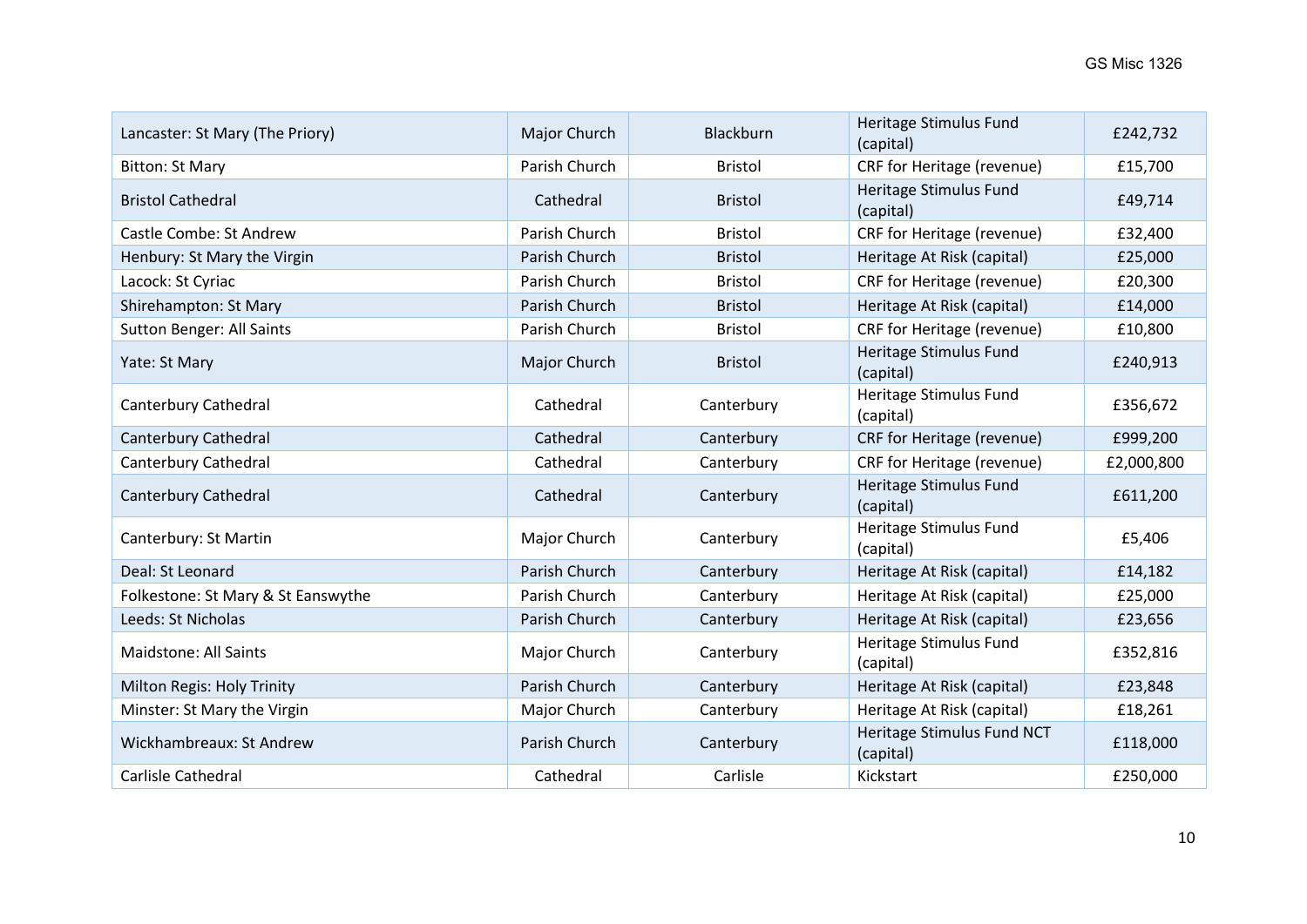| Carlisle Cathedral                  | Cathedral     | Carlisle   | Heritage Stimulus Fund<br>(capital)     | £27,508  |
|-------------------------------------|---------------|------------|-----------------------------------------|----------|
| Cartmel: St Mary & St Michael       | Major Church  | Carlisle   | CRF for Heritage (revenue)              | £69,200  |
| Cartmel: St Mary & St Michael       | Major Church  | Carlisle   | CRF for Heritage (revenue)              | £39,500  |
| <b>Cockermouth: All Saints</b>      | Parish Church | Carlisle   | Heritage At Risk (capital)              | £7,500   |
| <b>Cockermouth: All Saints</b>      | Parish Church | Carlisle   | PoW Project Development                 | £7,500   |
| Kendal: Holy Trinity                | Major Church  | Carlisle   | Heritage At Risk (capital)              | £24,950  |
| Kirkby Thore: St Michael            | Parish Church | Carlisle   | <b>NLHF Emergency Fund</b>              | £4,000   |
| St Bees: St Mary & St Bega          | Parish Church | Carlisle   | CRF for Heritage (revenue)              | £8,900   |
| Waberthwaite: St John               | Parish Church | Carlisle   | CRF for Heritage (revenue)              | £3,500   |
| Workington: St John                 | Parish Church | Carlisle   | Heritage Stimulus Fund NCT<br>(capital) | £164,744 |
| Workington: St John                 | Parish Church | Carlisle   | Heritage Stimulus Fund NCT<br>(capital) | £13,222  |
| <b>Brentwood: St Thomas</b>         | Major Church  | Chelmsford | CRF for Heritage (revenue)              | £107,000 |
| Leytonstone: St Andrew              | Parish Church | Chelmsford | Heritage At Risk (capital)              | £15,250  |
| Leytonstone: St Andrew              | Parish Church | Chelmsford | PoW Project Development                 | £15,250  |
| Leytonstone: St Andrew              | Parish Church | Chelmsford | <b>NLHF Emergency Fund</b>              | £3,400   |
| Littlebury: Holy Trinity            | Parish Church | Chelmsford | Heritage At Risk (capital)              | £4,500   |
| Newport: St Mary the Virgin         | Parish Church | Chelmsford | Heritage At Risk (capital)              | £3,500   |
| Walthamstow: St Peter-in-the-Forest | Parish Church | Chelmsford | CRF for Heritage (revenue)              | £42,000  |
| Wanstead: Christ Church             | Parish Church | Chelmsford | CRF for Heritage (revenue)              | £143,700 |
| Ashton-upon-Mersey: St Martin       | Parish Church | Chester    | Heritage At Risk (capital)              | £12,000  |
| <b>Bunbury: St Boniface</b>         | Parish Church | Chester    | Heritage At Risk (capital)              | £8,000   |
| Chester: St Peter                   | Parish Church | Chester    | Heritage At Risk (capital)              | £4,510   |
| <b>Chester Cathedral</b>            | Cathedral     | Chester    | CRF for Heritage (revenue)              | £171,200 |
| <b>Chester Cathedral</b>            | Cathedral     | Chester    | Heritage Stimulus Fund<br>(capital)     | £235,268 |
| <b>Chester Cathedral</b>            | Cathedral     | Chester    | CRF for Heritage (revenue)              | £884,400 |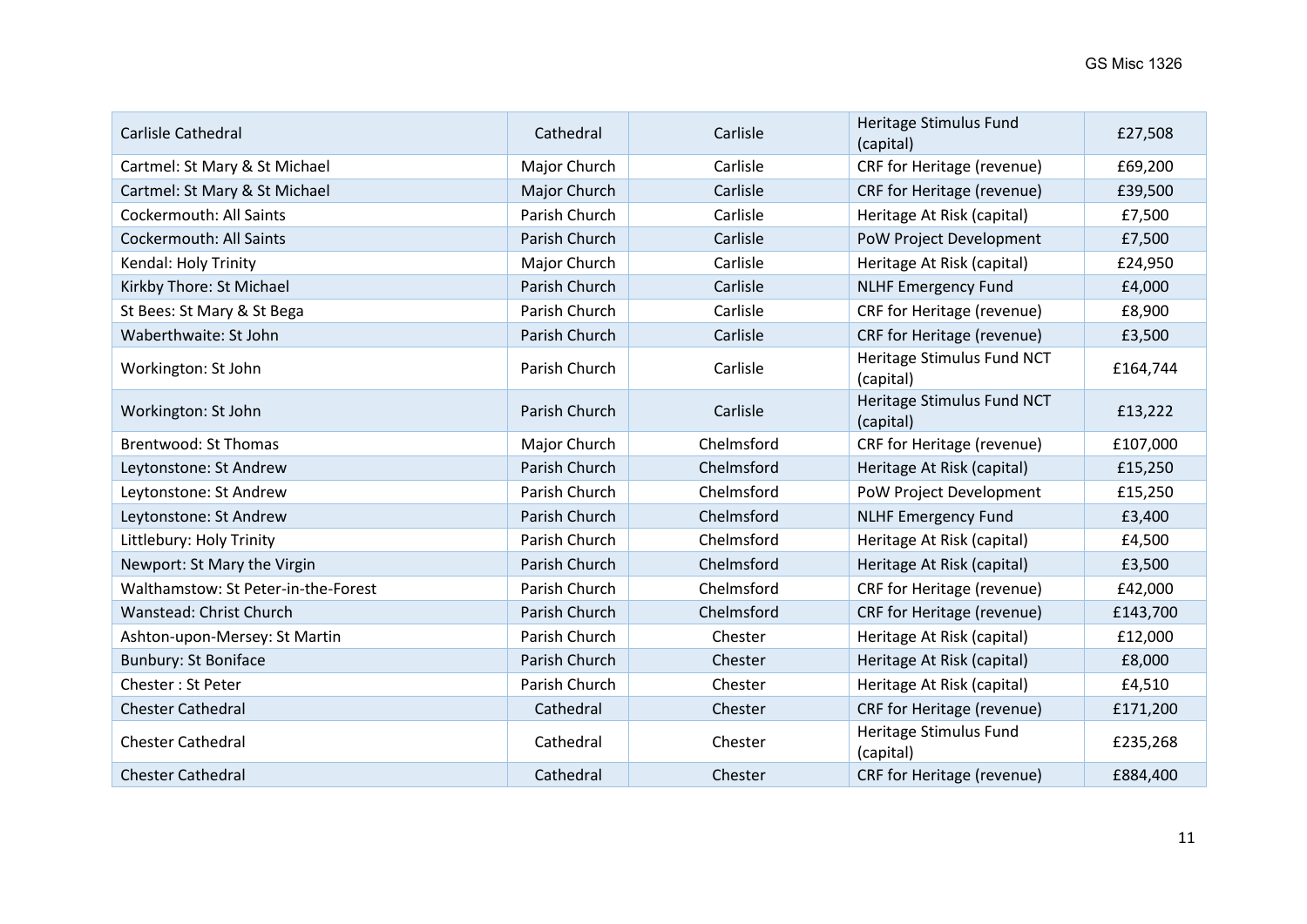| <b>Chester Cathedral</b>                  | Cathedral     | Chester    | Heritage Stimulus Fund<br>(capital) | £11,907  |
|-------------------------------------------|---------------|------------|-------------------------------------|----------|
| Chester: St John the Baptist              | Major Church  | Chester    | Heritage Stimulus Fund<br>(capital) | £157,603 |
| Chester: St Mary without the Walls        | Parish Church | Chester    | Heritage At Risk (capital)          | £11,620  |
| Grappenhall: St Wilfrid                   | Parish Church | Chester    | CRF for Heritage (revenue)          | £27,300  |
| Grappenhall: St Wilfrid                   | Parish Church | Chester    | CRF for Heritage (revenue)          | £75,700  |
| Heswall: St Peter                         | Parish Church | Chester    | Heritage At Risk (capital)          | £15,000  |
| Ince: St James                            | Parish Church | Chester    | Heritage At Risk (capital)          | £19,760  |
| Marton: St James & St Paul                | Parish Church | Chester    | Heritage At Risk (capital)          | £5,700   |
| Mottram-in-Longdendale: St Michael        | Parish Church | Chester    | Heritage At Risk (capital)          | £21,083  |
| Stalybridge: Holy Trinity & Christ Church | Parish Church | Chester    | <b>NLHF Emergency Fund</b>          | £4,100   |
| Stalybridge: St Paul                      | Parish Church | Chester    | Heritage At Risk (capital)          | £25,000  |
| Stockport: St Mary                        | Major Church  | Chester    | CRF for Heritage (revenue)          | £33,400  |
| <b>Stockton Heath: St Thomas</b>          | Parish Church | Chester    | CRF for Heritage (revenue)          | £19,600  |
| Thelwall: All Saints                      | Parish Church | Chester    | <b>NLHF Emergency Fund</b>          | £5,600   |
| Werneth: (Compstall) St Paul              | Parish Church | Chester    | <b>NLHF Emergency Fund</b>          | £16,000  |
| Werneth: (Compstall) St Paul              | Parish Church | Chester    | Heritage At Risk (capital)          | £24,403  |
| Werneth: (Compstall) St Paul              | Parish Church | Chester    | CRF for Heritage (revenue)          | £40,000  |
| Brighton: St Peter                        | Major Church  | Chichester | Heritage Stimulus Fund<br>(capital) | £275,000 |
| <b>Chichester Cathedral</b>               | Cathedral     | Chichester | CRF for Heritage (revenue)          | £297,000 |
| <b>Chichester Cathedral</b>               | Cathedral     | Chichester | CRF for Heritage (revenue)          | £148,500 |
| <b>Chichester Cathedral</b>               | Cathedral     | Chichester | Heritage Stimulus Fund<br>(capital) | £149,548 |
| Chichester: St Wilfrid                    | Parish Church | Chichester | <b>NLHF Emergency Fund</b>          | £4,500   |
| Hastings: Holy Trinity                    | Parish Church | Chichester | CRF for Heritage (revenue)          | £19,100  |
| Horsham: St Mary the Virgin               | Major Church  | Chichester | Heritage Stimulus Fund<br>(capital) | £7,224   |
| Hove: St Andrew (Old Church)              | Parish Church | Chichester | Heritage At Risk (capital)          | £21,932  |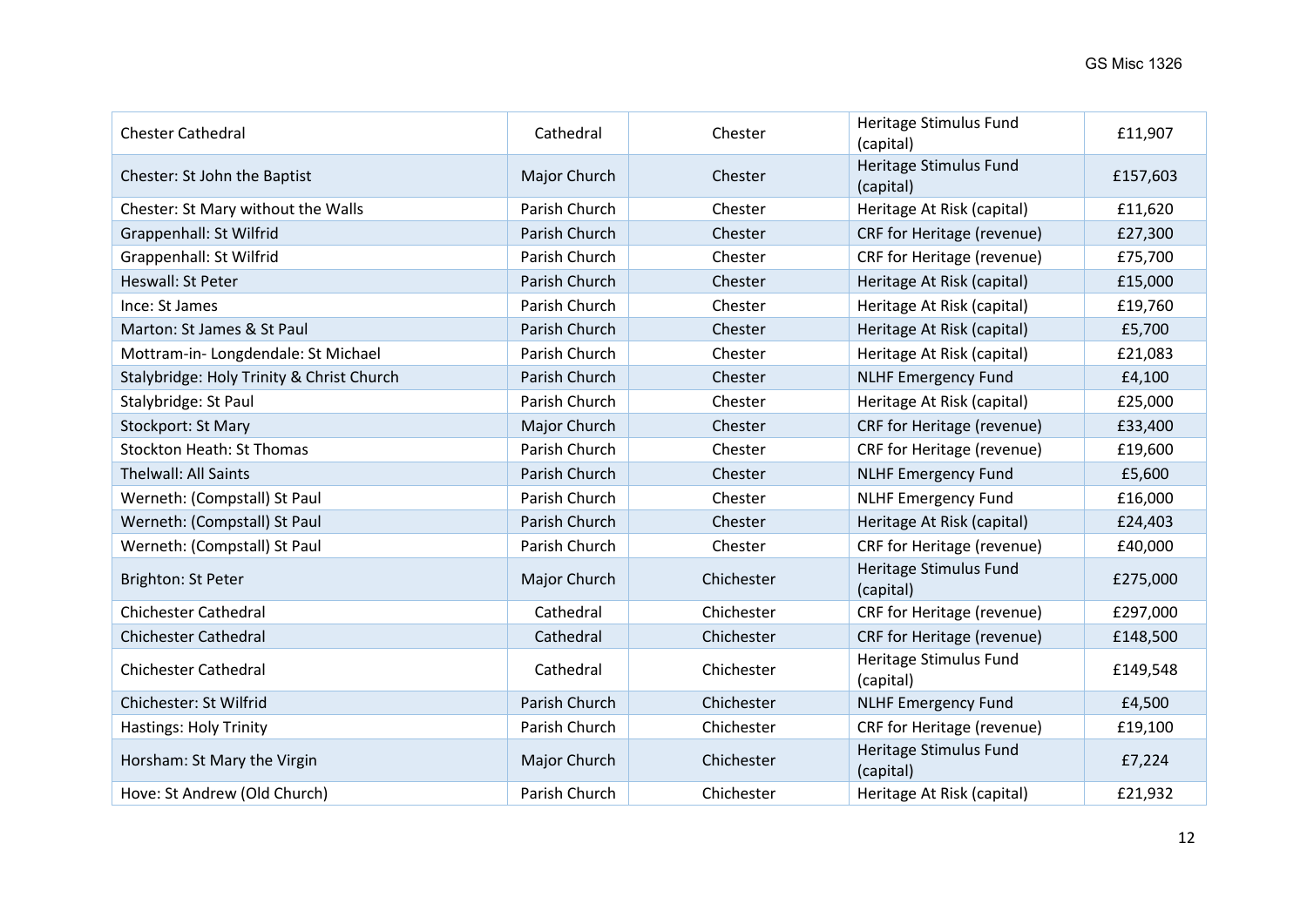| New Shoreham: St Mary de Haura     | Major Church  | Chichester | Heritage At Risk (capital)          | £14,785  |
|------------------------------------|---------------|------------|-------------------------------------|----------|
| Saint Mary, Kemp Town              | Major Church  | Chichester | Heritage Stimulus Fund<br>(capital) | £64,700  |
| Saint Mary, Kemp Town              | Major Church  | Chichester | Heritage Stimulus Fund<br>(capital) | £42,581  |
| Saint Mary, Kemp Town              | Major Church  | Chichester | Heritage At Risk (capital)          | £25,000  |
| Saint Mary, Kemp Town              | Major Church  | Chichester | CRF for Heritage (revenue)          | £10,900  |
| St Leonards-on-Sea: Christ Church  | Major Church  | Chichester | Heritage Stimulus Fund<br>(capital) | £86,646  |
| St Leonards-on-Sea: Christ Church  | Major Church  | Chichester | Heritage Stimulus Fund<br>(capital) | £175,123 |
| Atherstone: St Mary                | Parish Church | Coventry   | Heritage At Risk (capital)          | £25,000  |
| <b>Coventry Cathedral</b>          | Cathedral     | Coventry   | CRF for Heritage (revenue)          | £371,900 |
| Coventry Cathedral                 | Cathedral     | Coventry   | Revenue (Arts Council)              | £74,152  |
| Coventry Cathedral                 | Cathedral     | Coventry   | Heritage Stimulus Fund<br>(capital) | £373,926 |
| Coventry: Holy Trinity             | Major Church  | Coventry   | Heritage Stimulus Fund<br>(capital) | £74,003  |
| <b>Coventry: Holy Trinity</b>      | Major Church  | Coventry   | <b>NLHF Emergency Fund</b>          | £8,600   |
| <b>Coventry: Holy Trinity</b>      | Major Church  | Coventry   | CRF for Heritage (revenue)          | £37,200  |
| Dunchurch: St Peter                | Parish Church | Coventry   | <b>NLHF Emergency Fund</b>          | £5,800   |
| Fenny Compton: St Peter & St Clare | Parish Church | Coventry   | Heritage At Risk (capital)          | £16,000  |
| Leamington Priors: All Saints      | Major Church  | Coventry   | Heritage At Risk (capital)          | £18,080  |
| Leamington Priors: All Saints      | Major Church  | Coventry   | CRF for Heritage (revenue)          | £14,600  |
| Mancetter: St Peter                | Parish Church | Coventry   | Heritage At Risk (capital)          | £4,000   |
| <b>Mancetter: St Peter</b>         | Parish Church | Coventry   | PoW Project Development             | £4,000   |
| Ratley: St Peter Ad Vincula        | Parish Church | Coventry   | Heritage At Risk (capital)          | £6,450   |
| Warwick: St Mary                   | Major Church  | Coventry   | Heritage At Risk (capital)          | £25,000  |
| Warwick: St Mary                   | Major Church  | Coventry   | Heritage Stimulus Fund<br>(capital) | £133,427 |
| Aston-on-Trent: All Saints         | Parish Church | Derby      | Heritage At Risk (capital)          | £8,500   |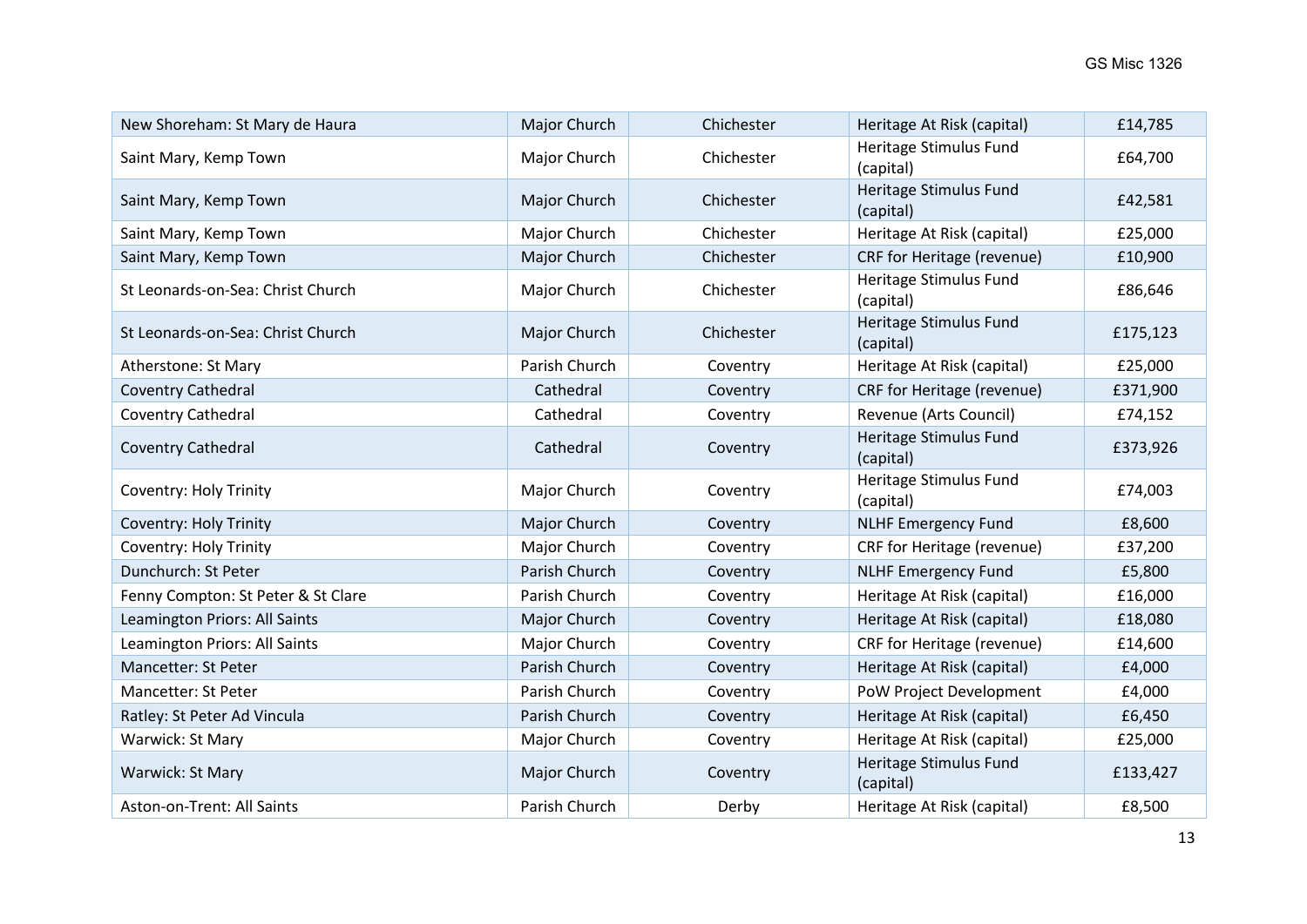| Chesterfield: St Mary & All Saints          | Major Church  | Derby  | Heritage Stimulus Fund<br>(capital)     | £242,673   |
|---------------------------------------------|---------------|--------|-----------------------------------------|------------|
| Crich: St Mary                              | Parish Church | Derby  | Heritage At Risk (capital)              | £10,000    |
| Croxall cum Oakley: St John Baptist         | Parish Church | Derby  | Heritage At Risk (capital)              | £11,348    |
| Dale Abbey: All Saints                      | Parish Church | Derby  | Heritage At Risk (capital)              | £19,880    |
| Dale Abbey: All Saints                      | Parish Church | Derby  | PoW Project Development                 | £19,880    |
| Derby Cathedral                             | Cathedral     | Derby  | CRF for Heritage (revenue)              | £125,600   |
| Derby Cathedral                             | Cathedral     | Derby  | Heritage Stimulus Fund<br>(capital)     | £74,211    |
| Derby Cathedral                             | Cathedral     | Derby  | CRF for Heritage (revenue)              | £270,800   |
| Edensor: St Peter                           | Parish Church | Derby  | Heritage At Risk (capital)              | £20,000    |
| Repton: St Wystan                           | Major Church  | Derby  | Heritage Stimulus Fund<br>(capital)     | £19,511    |
| Tideswell: St John the Baptist              | Major Church  | Derby  | Heritage At Risk (capital)              | £15,000    |
| Auckland: St Anne                           | Parish Church | Durham | CRF for Heritage (revenue)              | £34,900    |
| Bensham: St Chad                            | Parish Church | Durham | Heritage Stimulus Fund NCT<br>(capital) | £200,970   |
| Bensham: St Chad                            | Parish Church | Durham | Heritage Stimulus Fund NCT<br>(capital) | £54,603    |
| <b>Bolam: St Andrew</b>                     | Parish Church | Durham | Heritage At Risk (capital)              | £20,000    |
| Durham Cathedral                            | Cathedral     | Durham | Heritage At Risk (capital)              | £16,000    |
| Durham Cathedral                            | Cathedral     | Durham | PoW Project Development                 | £16,000    |
| Durham Cathedral                            | Cathedral     | Durham | <b>NLHF Emergency Fund</b>              | £212,900   |
| Durham Cathedral                            | Cathedral     | Durham | CRF for Heritage (revenue)              | £732,800   |
| Durham Cathedral                            | Cathedral     | Durham | CRF for Heritage (revenue)              | £812,200   |
| Durham Cathedral                            | Cathedral     | Durham | CRF for Heritage (revenue)              | £1,935,600 |
| Houghton-le-Spring: St Michael & All Angels | Parish Church | Durham | CRF for Heritage (revenue)              | £6,300     |
| <b>Stockton Parish Church</b>               | Major Church  | Durham | CRF for Heritage (revenue)              | £155,600   |
| <b>Stockton Parish Church</b>               | Major Church  | Durham | CRF for Heritage (revenue)              | £19,500    |
| Beachamwell: St Mary                        | Parish Church | Ely    | Heritage At Risk (capital)              | £20,000    |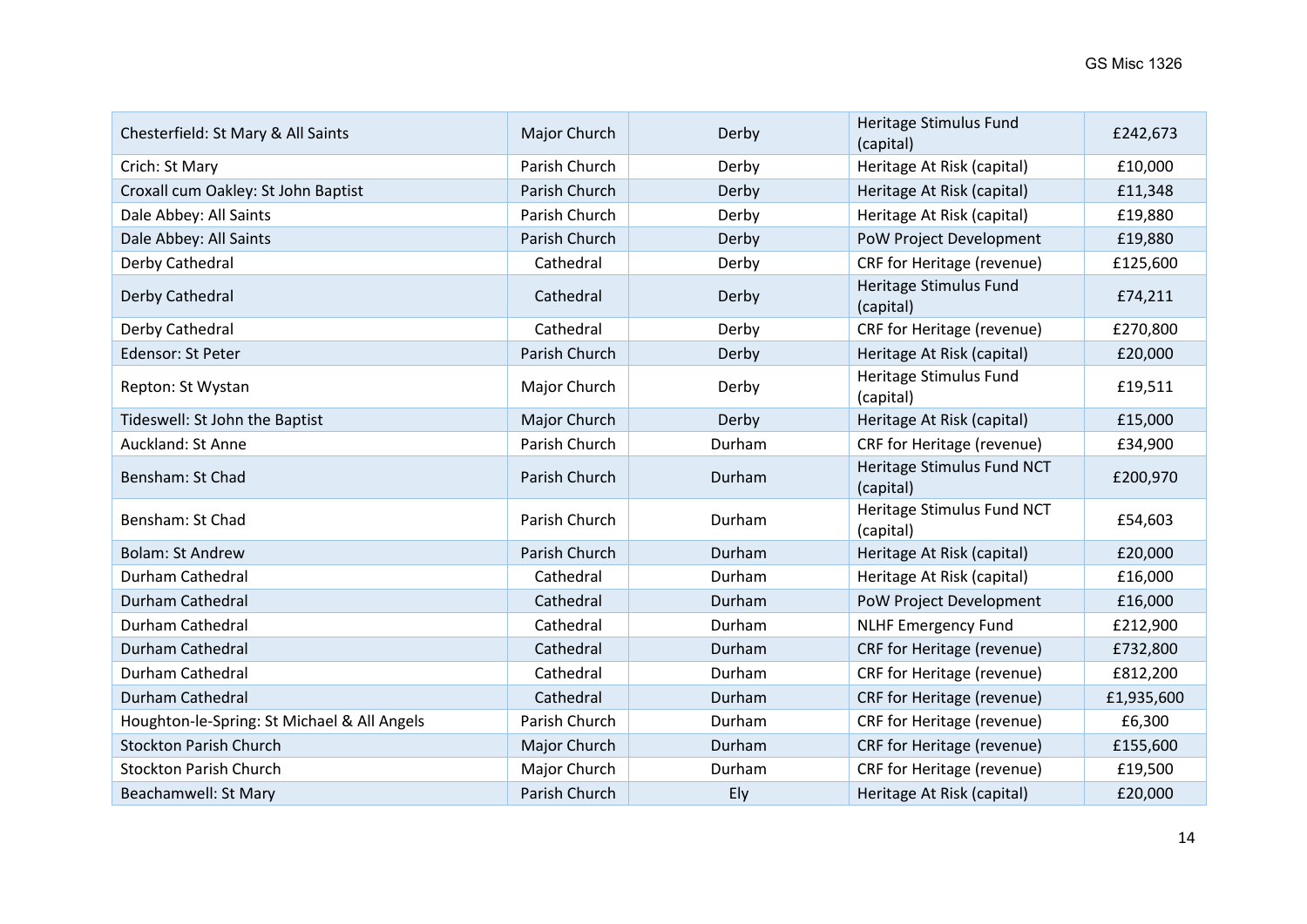| Cambridge: St Clement            | Parish Church | Ely | <b>NLHF Emergency Fund</b>              | £4,900   |
|----------------------------------|---------------|-----|-----------------------------------------|----------|
| Cambridge: St Giles w St Peter   | Parish Church | Ely | Heritage At Risk (capital)              | £20,000  |
| Cambridge: St Paul               | Parish Church | Ely | CRF for Heritage (revenue)              | £10,500  |
| Carlton: St Peter                | Parish Church | Ely | Heritage At Risk (capital)              | £16,197  |
| Coton: St Peter                  | Parish Church | Ely | Heritage At Risk (capital)              | £20,000  |
| Croydon: All Saints              | Parish Church | Ely | Heritage At Risk (capital)              | £24,925  |
| Diddington: St Laurence          | Parish Church | Ely | Heritage At Risk (capital)              | £5,897   |
| Doddington: St Mary              | Parish Church | Ely | Heritage At Risk (capital)              | £23,962  |
| Downham Market: St Edmund        | Parish Church | Ely | Heritage At Risk (capital)              | £18,530  |
| Downham: St Leonard              | Parish Church | Ely | Heritage At Risk (capital)              | £24,843  |
| <b>Ely Cathedral</b>             | Cathedral     | Ely | Heritage At Risk (capital)              | £25,000  |
| <b>Ely Cathedral</b>             | Cathedral     | Ely | CRF for Heritage (revenue)              | £210,700 |
| <b>Ely Cathedral</b>             | Cathedral     | Ely | CRF for Heritage (revenue)              | £270,300 |
| <b>Ely Cathedral</b>             | Cathedral     | Ely | Heritage Stimulus Fund<br>(capital)     | £104,252 |
| Fen Drayton: St Mary the Virgin  | Parish Church | Ely | Heritage At Risk (capital)              | £17,300  |
| Fen Drayton: St Mary the Virgin  | Parish Church | Ely | PoW Project Development                 | £17,300  |
| Fincham: St Martin               | Parish Church | Ely | Heritage At Risk (capital)              | £25,000  |
| Gamlingay: St Mary the Virgin    | Parish Church | Ely | Heritage Stimulus Fund NCT<br>(capital) | £206,786 |
| Gamlingay: St Mary the Virgin    | Parish Church | Ely | Heritage Stimulus Fund NCT<br>(capital) | £23,646  |
| Haslingfield: All Saints         | Parish Church | Ely | Heritage At Risk (capital)              | £13,000  |
| Impington: St Andrew             | Parish Church | Ely | Heritage At Risk (capital)              | £25,000  |
| Impington: St Andrew             | Parish Church | Ely | PoW Project Development                 | £25,000  |
| Kingston: All Saints & St Andrew | Parish Church | Ely | <b>NLHF Emergency Fund</b>              | £43,300  |
| Leighton Bromswold: St Mary      | Parish Church | Ely | Heritage Stimulus Fund NCT<br>(capital) | £79,000  |
| Little Paxton: St James          | Parish Church | Ely | CRF for Heritage (revenue)              | £12,600  |
| Longstowe: St Mary               | Parish Church | Ely | Heritage At Risk (capital)              | £22,335  |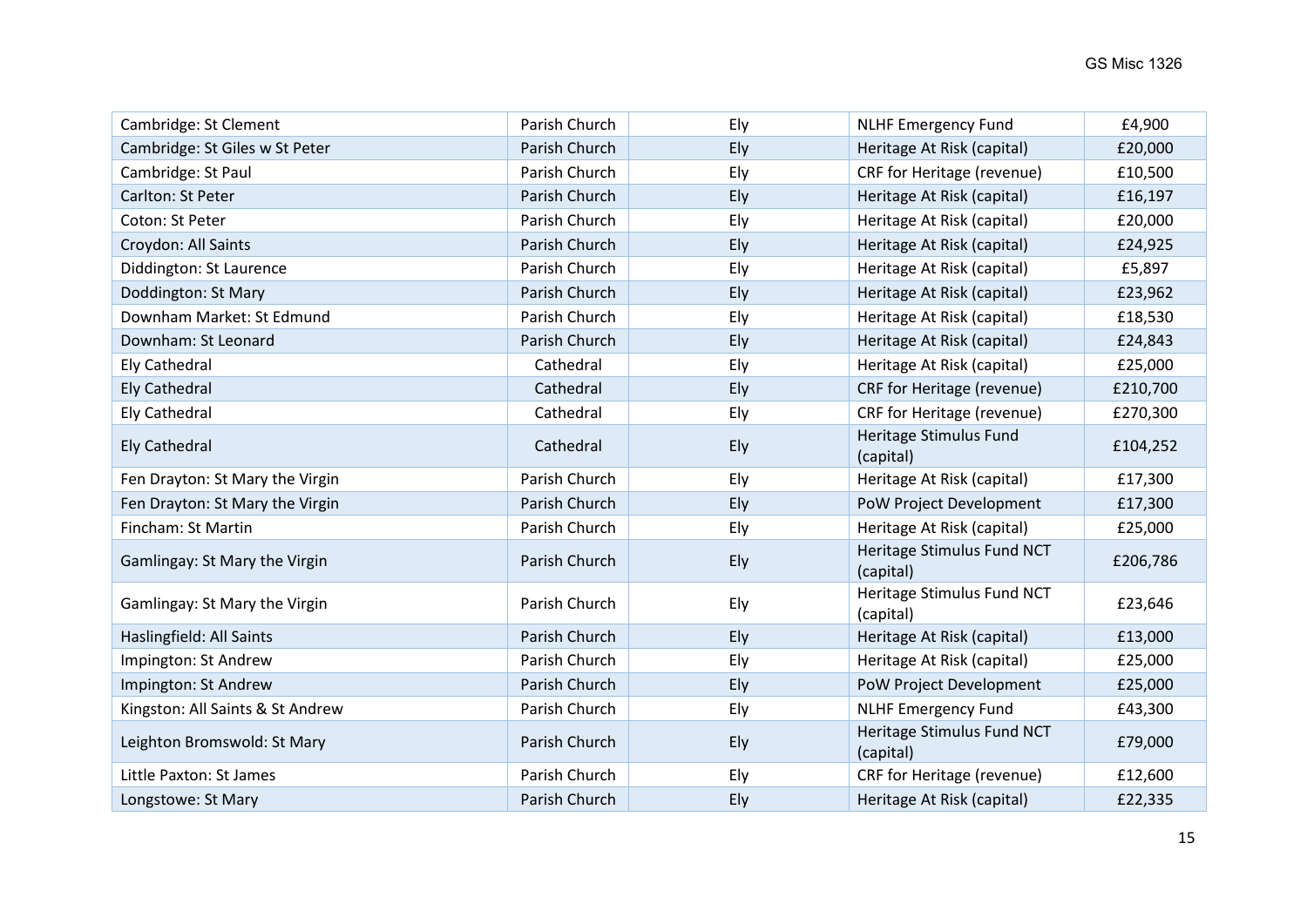| Soham: St Andrew                            | Parish Church | Ely        | <b>NLHF Emergency Fund</b>              | £9,900   |
|---------------------------------------------|---------------|------------|-----------------------------------------|----------|
| Stanground: St John the Baptist             | Parish Church | Ely        | Heritage At Risk (capital)              | £25,000  |
| Tydd: St Giles                              | Parish Church | Ely        | Heritage At Risk (capital)              | £18,680  |
| Upwell: St Peter                            | Parish Church | Ely        | Heritage At Risk (capital)              | £21,623  |
| Watlington: St Peter & St Paul              | Parish Church | Ely        | Heritage At Risk (capital)              | £25,000  |
| Whaddon: St Mary                            | Parish Church | Ely        | Heritage At Risk (capital)              | £25,000  |
| Awliscombe: St Michael & All Angels         | Parish Church | Exeter     | Heritage At Risk (capital)              | £12,582  |
| <b>Bigbury: St Lawrence</b>                 | Parish Church | Exeter     | Heritage Stimulus Fund NCT<br>(capital) | £78,920  |
| <b>Bigbury: St Lawrence</b>                 | Parish Church | Exeter     | Heritage Stimulus Fund NCT<br>(capital) | £53,787  |
| Bridgetown: St John the Evangelist          | Parish Church | Exeter     | CRF for Heritage (revenue)              | £83,100  |
| Cadbury: St Michael & All Angels            | Parish Church | Exeter     | Heritage At Risk (capital)              | £7,000   |
| <b>Cullompton: St Andrew</b>                | Major Church  | Exeter     | CRF for Heritage (revenue)              | £52,000  |
| <b>Exeter: St Thomas the Apostle</b>        | Parish Church | Exeter     | Heritage At Risk (capital)              | £14,625  |
| Haccombe: St Blaise                         | Parish Church | Exeter     | Heritage At Risk (capital)              | £17,933  |
| Huntshaw: St Mary Magdalene                 | Parish Church | Exeter     | CRF for Heritage (revenue)              | £11,900  |
| The Cathedral Church of St. Peter in Exeter | Cathedral     | Exeter     | <b>NLHF Emergency Fund</b>              | £250,000 |
| The Cathedral Church of St. Peter in Exeter | Cathedral     | Exeter     | CRF for Heritage (revenue)              | £566,000 |
| The Cathedral Church of St. Peter in Exeter | Cathedral     | Exeter     | CRF for Heritage (revenue)              | £739,800 |
| The Cathedral Church of St. Peter in Exeter | Cathedral     | Exeter     | Heritage At Risk (capital)              | £24,075  |
| The Cathedral Church of St. Peter in Exeter | Cathedral     | Exeter     | CRF for Heritage (revenue)              | £311,600 |
| The Cathedral Church of St. Peter in Exeter | Cathedral     | Exeter     | Heritage Stimulus Fund<br>(capital)     | £200,994 |
| Thorverton: St Thomas of Canterbury         | Parish Church | Exeter     | Heritage At Risk (capital)              | £18,162  |
| Torquay: St Mary Magdalene (Upton)          | Parish Church | Exeter     | CRF for Heritage (revenue)              | £13,800  |
| <b>Totnes: St Mary</b>                      | Major Church  | Exeter     | Heritage Stimulus Fund<br>(capital)     | £112,354 |
| Ampney: St Mary                             | Parish Church | Gloucester | Heritage At Risk (capital)              | £15,000  |
| Arlingham: St Mary the Virgin               | Parish Church | Gloucester | Heritage At Risk (capital)              | £11,140  |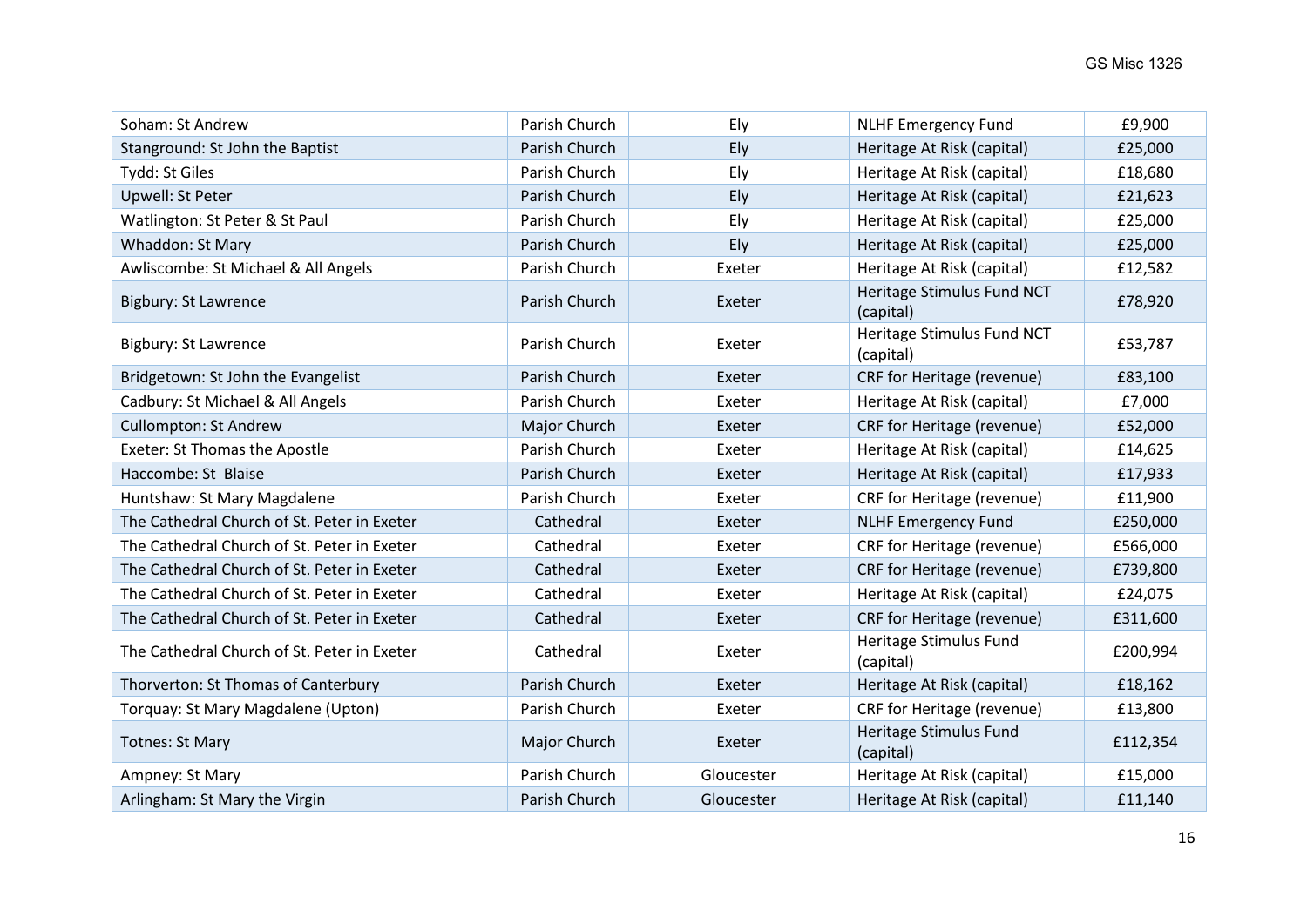| Arlingham: St Mary the Virgin         | Parish Church | Gloucester | PoW Project Development             | £11,140  |
|---------------------------------------|---------------|------------|-------------------------------------|----------|
| Castle Eaton: St Mary the Virgin      | Parish Church | Gloucester | Heritage At Risk (capital)          | £15,000  |
| <b>Charlton Kings: Holy Apostles</b>  | Parish Church | Gloucester | CRF for Heritage (revenue)          | £34,300  |
| Cheltenham: St Luke & St John         | Parish Church | Gloucester | Heritage At Risk (capital)          | £3,775   |
| Cheltenham: St Mark                   | Parish Church | Gloucester | CRF for Heritage (revenue)          | £71,900  |
| Chipping Sodbury: St John the Baptist | Parish Church | Gloucester | CRF for Heritage (revenue)          | £15,000  |
| Cirencester: St John the Baptist      | Major Church  | Gloucester | CRF for Heritage (revenue)          | £21,400  |
| Coleford: St John the Evangelist      | Parish Church | Gloucester | CRF for Heritage (revenue)          | £15,000  |
| Flaxley: St Mary the Virgin           | Parish Church | Gloucester | Heritage At Risk (capital)          | £19,000  |
| Flaxley: St Mary the Virgin           | Parish Church | Gloucester | PoW Project Development             | £19,000  |
| Fretherne: St Mary the Virgin         | Parish Church | Gloucester | Heritage At Risk (capital)          | £11,722  |
| Fretherne: St Mary the Virgin         | Parish Church | Gloucester | PoW Project Development             | £11,722  |
| <b>Gloucester Cathedral</b>           | Cathedral     | Gloucester | CRF for Heritage (revenue)          | £200,000 |
| <b>Gloucester Cathedral</b>           | Cathedral     | Gloucester | Heritage Stimulus Fund<br>(capital) | £167,577 |
| Gloucester: Christ Church             | Parish Church | Gloucester | Heritage At Risk (capital)          | £25,000  |
| Gloucester: Christ Church             | Parish Church | Gloucester | PoW Project Development             | £25,000  |
| Gloucester: St Mary de Crypt          | Major Church  | Gloucester | <b>NLHF Emergency Fund</b>          | £9,800   |
| Gloucester: St Mary de Crypt          | Major Church  | Gloucester | CRF for Heritage (revenue)          | £12,900  |
| Harnhill: St Michael & All Angels     | Parish Church | Gloucester | Heritage At Risk (capital)          | £25,000  |
| Hartpury: St Mary the Virgin          | Parish Church | Gloucester | CRF for Heritage (revenue)          | £11,500  |
| Kempsford: St Mary                    | Parish Church | Gloucester | Heritage At Risk (capital)          | £12,000  |
| Littledean: St Ethelbert              | Parish Church | Gloucester | Heritage At Risk (capital)          | £14,173  |
| Lydbrook: Holy Jesus                  | Parish Church | Gloucester | CRF for Heritage (revenue)          | £17,700  |
| Minchinhampton: Holy Trinity          | Parish Church | Gloucester | Heritage At Risk (capital)          | £21,176  |
| Minsterworth: St Peter                | Parish Church | Gloucester | Heritage At Risk (capital)          | £10,000  |
| <b>Newland: All Saints</b>            | Parish Church | Gloucester | Heritage At Risk (capital)          | £10,300  |
| Pebworth: St Peter                    | Parish Church | Gloucester | Heritage At Risk (capital)          | £25,000  |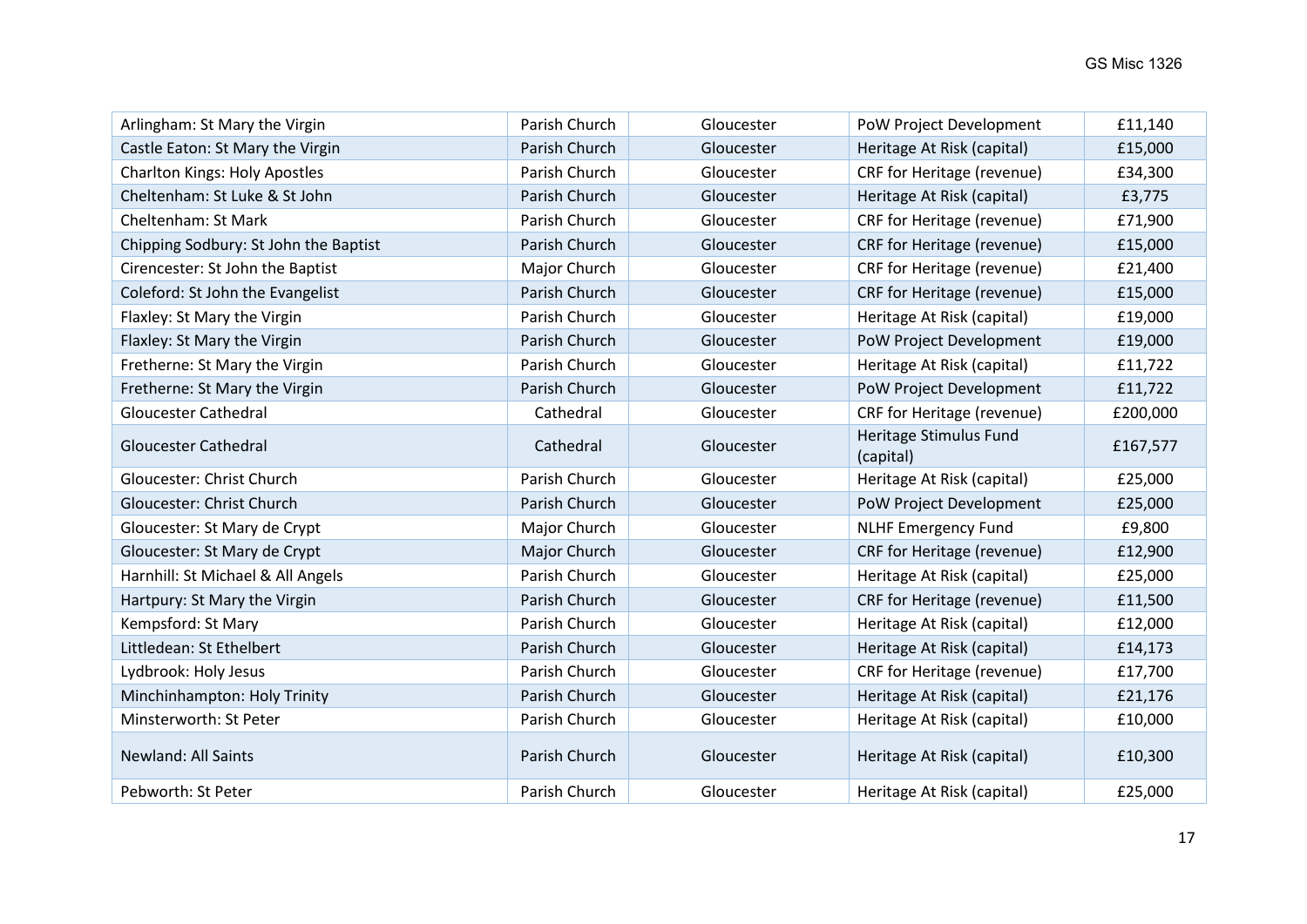| Rendcomb: St Peter                                | Parish Church | Gloucester | Heritage At Risk (capital)              | £16,000  |
|---------------------------------------------------|---------------|------------|-----------------------------------------|----------|
| Rodborough: St Mary Magdalene                     | Parish Church | Gloucester | Heritage At Risk (capital)              | £25,000  |
| Rudford: St Mary the Virgin                       | Parish Church | Gloucester | CRF for Heritage (revenue)              | £9,000   |
| Selsley: All Saints                               | Parish Church | Gloucester | Heritage At Risk (capital)              | £7,634   |
| St Briavels: St Mary the Virgin                   | Parish Church | Gloucester | Heritage At Risk (capital)              | £23,000  |
| Stanley Pontlarge: Chapel (St. Michael)           | Parish Church | Gloucester | Heritage At Risk (capital)              | £3,000   |
| Tewkesbury: St Mary the Virgin (Tewkesbury Abbey) | Major Church  | Gloucester | CRF for Heritage (revenue)              | £185,300 |
| Tewkesbury: St Mary the Virgin (Tewkesbury Abbey) | Major Church  | Gloucester | Heritage Stimulus Fund<br>(capital)     | £104,885 |
| Windrush: St Peter                                | Parish Church | Gloucester | <b>NLHF Emergency Fund</b>              | £4,700   |
| <b>Guildford Cathedral</b>                        | Cathedral     | Guildford  | <b>NLHF Emergency Fund</b>              | £23,100  |
| Headley: St Mary the Virgin                       | Parish Church | Guildford  | <b>NLHF Emergency Fund</b>              | £5,400   |
| Headley: St Mary the Virgin                       | Parish Church | Guildford  | CRF for Heritage (revenue)              | £30,100  |
| Headley: St Mary the Virgin                       | Parish Church | Guildford  | CRF for Heritage (revenue)              | £7,800   |
| West Horsley: St Mary                             | Parish Church | Guildford  | Heritage At Risk (capital)              | £25,000  |
| Chirbury: St Michael                              | Parish Church | Hereford   | Heritage At Risk (capital)              | £24,830  |
| <b>Hereford Cathedral</b>                         | Cathedral     | Hereford   | CRF for Heritage (revenue)              | £157,400 |
| <b>Hereford Cathedral</b>                         | Cathedral     | Hereford   | Revenue (Arts Council)                  | £127,000 |
| Kingsland: St Michael & All Angels                | Parish Church | Hereford   | <b>NLHF Emergency Fund</b>              | £6,000   |
| Ledbury: St Michael                               | Major Church  | Hereford   | Heritage Stimulus Fund<br>(capital)     | £63,862  |
| Leominster: St Peter & St Paul                    | Major Church  | Hereford   | Heritage Stimulus Fund<br>(capital)     | £82,239  |
| Leysters: St Andrew                               | Parish Church | Hereford   | CRF for Heritage (revenue)              | £6,900   |
| Llangarron: St Deinst                             | Parish Church | Hereford   | Heritage Stimulus Fund NCT<br>(capital) | £43,000  |
| Ludlow: St Laurence                               | Major Church  | Hereford   | <b>NLHF Emergency Fund</b>              | £34,800  |
| Ludlow: St Laurence                               | Major Church  | Hereford   | Heritage Stimulus Fund<br>(capital)     | £26,312  |
| Orleton: St George                                | Parish Church | Hereford   | CRF for Heritage (revenue)              | £7,500   |
|                                                   |               |            |                                         |          |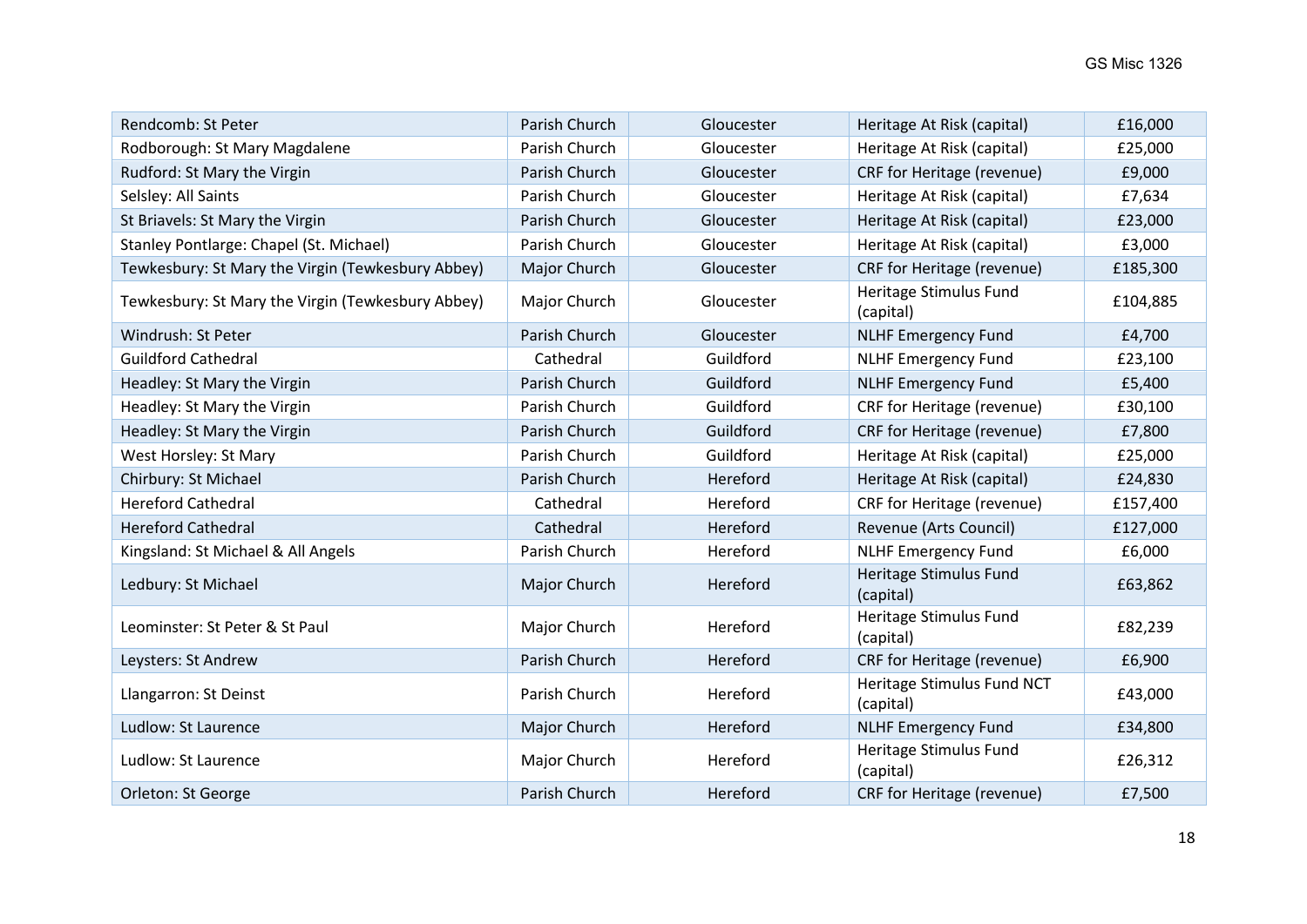| Pembridge: St Mary the Virgin                              | Parish Church | Hereford | CRF for Heritage (revenue)          | £10,800  |
|------------------------------------------------------------|---------------|----------|-------------------------------------|----------|
| Pembridge: St Mary the Virgin                              | Parish Church | Hereford | Heritage At Risk (capital)          | £18,500  |
| Pixley: St Andrew                                          | Parish Church | Hereford | CRF for Heritage (revenue)          | £10,600  |
| Shobdon: St John the Evangelist                            | Major Church  | Hereford | CRF for Heritage (revenue)          | £14,500  |
| Askrigg: St Oswald                                         | Parish Church | Leeds    | Heritage At Risk (capital)          | £2,000   |
| Birkby: St John the Evangelist                             | Parish Church | Leeds    | Heritage At Risk (capital)          | £24,962  |
| Bolton Abbey: St Mary & St Cuthbert                        | Major Church  | Leeds    | CRF for Heritage (revenue)          | £15,000  |
| <b>Bradford Cathedral</b>                                  | Cathedral     | Leeds    | Heritage Stimulus Fund<br>(capital) | £91,671  |
| Chapel Allerton: St Matthew                                | Major Church  | Leeds    | Heritage Stimulus Fund<br>(capital) | £65,000  |
| Dewsbury: The Minster Church of All Saints, Dewsbury       | Major Church  | Leeds    | CRF for Heritage (revenue)          | £37,400  |
| Dewsbury: The Minster Church of All Saints, Dewsbury       | Major Church  | Leeds    | CRF for Heritage (revenue)          | £68,200  |
| <b>Grinton: St Andrew</b>                                  | Parish Church | Leeds    | Heritage At Risk (capital)          | £19,000  |
| Halifax: The Minster Church of St John the Baptist         | Major Church  | Leeds    | Heritage Stimulus Fund<br>(capital) | £124,204 |
| Heptonstall: St Thomas a Becket & St Thomas the<br>Apostle | Parish Church | Leeds    | Heritage At Risk (capital)          | £12,000  |
| High Harrogate: St Peter                                   | Major Church  | Leeds    | CRF for Heritage (revenue)          | £39,800  |
| Leeds Minster                                              | Major Church  | Leeds    | Heritage Stimulus Fund<br>(capital) | £314,177 |
| Leeds, Gipton: Church of the Epiphany                      | Parish Church | Leeds    | Heritage At Risk (capital)          | £25,000  |
| Leeds: Holy Trinity                                        | Parish Church | Leeds    | CRF for Heritage (revenue)          | £46,900  |
| Manningham: St Paul                                        | Parish Church | Leeds    | Heritage At Risk (capital)          | £10,000  |
| Mytholmroyd: St Michael                                    | Parish Church | Leeds    | Heritage At Risk (capital)          | £2,300   |
| Ripley: All Saints                                         | Parish Church | Leeds    | Heritage At Risk (capital)          | £10,000  |
| <b>Ripon Cathedral</b>                                     | Cathedral     | Leeds    | Heritage At Risk (capital)          | £23,909  |
| Ripon Cathedral                                            | Cathedral     | Leeds    | CRF for Heritage (revenue)          | £126,000 |
| Ripon Cathedral                                            | Cathedral     | Leeds    | Heritage Stimulus Fund<br>(capital) | £239,698 |
| Thornhill: St Michael & All Angels                         | Parish Church | Leeds    | Heritage At Risk (capital)          | £12,500  |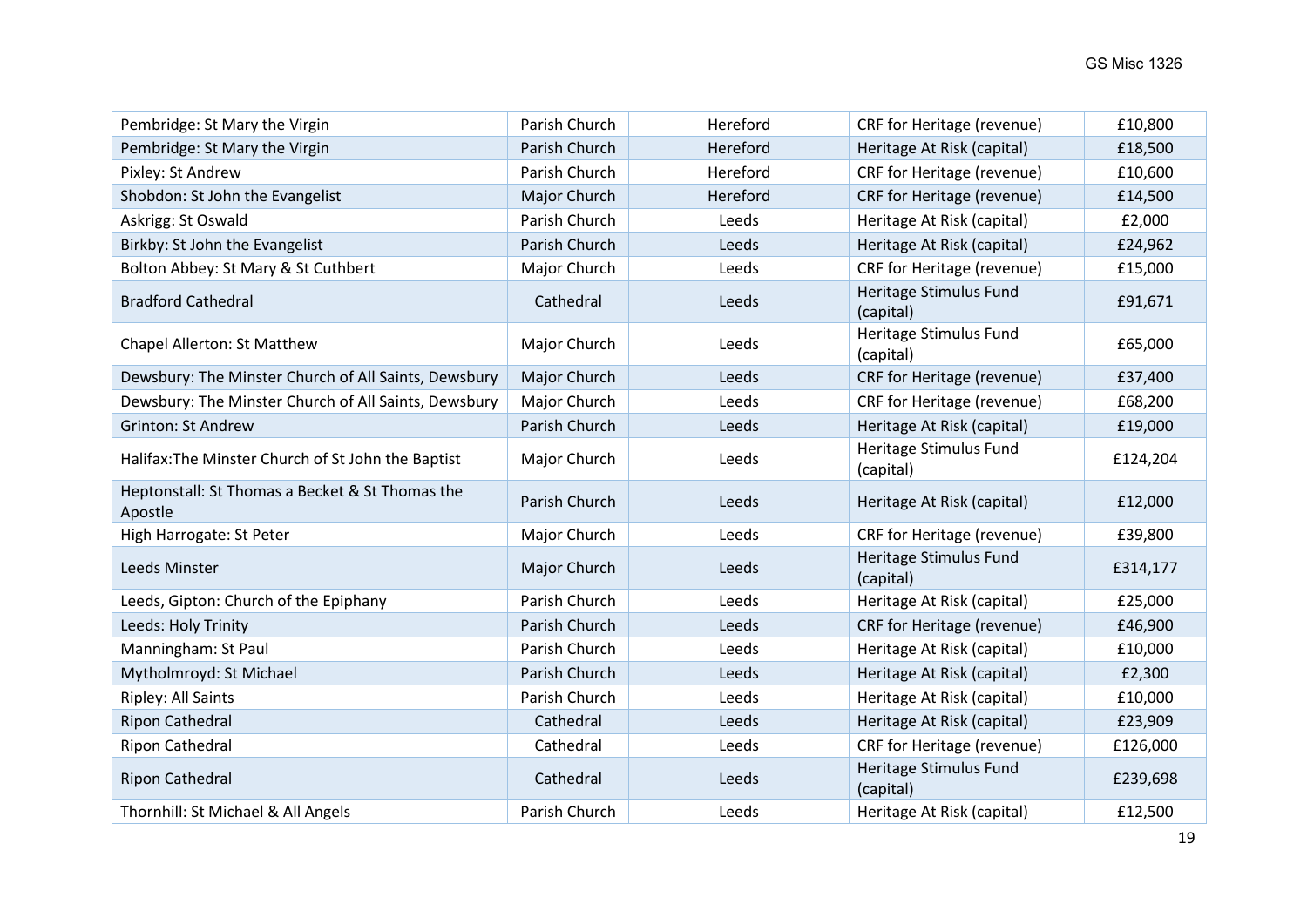| Thornton: St James                            | Parish Church | Leeds     | CRF for Heritage (revenue)          | £33,100  |
|-----------------------------------------------|---------------|-----------|-------------------------------------|----------|
| <b>Wakefield Cathedral</b>                    | Cathedral     | Leeds     | Heritage Stimulus Fund<br>(capital) | £35,920  |
| <b>Wakefield Cathedral</b>                    | Cathedral     | Leeds     | CRF for Heritage (revenue)          | £56,100  |
| Appleby Magna: St Michael & All Angels        | Parish Church | Leicester | Heritage At Risk (capital)          | £16,728  |
| Ashby-de-la-Zouch: St Helen                   | Parish Church | Leicester | CRF for Heritage (revenue)          | £21,000  |
| Blackfordby: St Margaret of Antioch           | Parish Church | Leicester | Heritage At Risk (capital)          | £25,000  |
| Bottesford: St Mary the Virgin                | Parish Church | Leicester | Heritage At Risk (capital)          | £21,076  |
| Catthorpe: St Thomas                          | Parish Church | Leicester | Heritage At Risk (capital)          | £24,800  |
| Elmesthorpe: St Mary                          | Parish Church | Leicester | Heritage At Risk (capital)          | £25,000  |
| Frisby-on-The Wreake: St Thomas of Canterbury | Parish Church | Leicester | Heritage At Risk (capital)          | £23,131  |
| Harston: St Michael & All Angels              | Parish Church | Leicester | Heritage At Risk (capital)          | £6,978   |
| Higham-on-the-Hill: St Peter                  | Parish Church | Leicester | Heritage At Risk (capital)          | £5,000   |
| Higham-on-the-Hill: St Peter                  | Parish Church | Leicester | PoW Project Development             | £5,000   |
| Holwell: St Leonard                           | Parish Church | Leicester | Heritage At Risk (capital)          | £25,000  |
| Horninghold: St Peter                         | Parish Church | Leicester | Heritage At Risk (capital)          | £20,000  |
| Kirby Bellars: St Peter                       | Parish Church | Leicester | Heritage At Risk (capital)          | £25,000  |
| Kirby Bellars: St Peter                       | Parish Church | Leicester | PoW Project Development             | £25,000  |
| Knipton: All Saints                           | Parish Church | Leicester | Heritage At Risk (capital)          | £7,639   |
| Leicester Cathedral                           | Cathedral     | Leicester | Heritage At Risk (capital)          | £22,000  |
| Leicester Cathedral                           | Cathedral     | Leicester | Heritage Stimulus Fund<br>(capital) | £198,324 |
| Leicester Cathedral                           | Cathedral     | Leicester | <b>NLHF Emergency Fund</b>          | £10,000  |
| Leicester Cathedral                           | Cathedral     | Leicester | Revenue (Arts Council)              | £249,999 |
| Leicester: St Margaret                        | Major Church  | Leicester | Heritage Stimulus Fund<br>(capital) | £297,551 |
| Leicester: St Margaret                        | Major Church  | Leicester | Heritage At Risk (capital)          | £25,000  |
| Measham: St Laurence                          | Parish Church | Leicester | Heritage At Risk (capital)          | £10,407  |
| Melton Mowbray: St Mary                       | Major Church  | Leicester | Heritage At Risk (capital)          | £5,600   |
| Melton Mowbray: St Mary                       | Major Church  | Leicester | CRF for Heritage (revenue)          | £8,700   |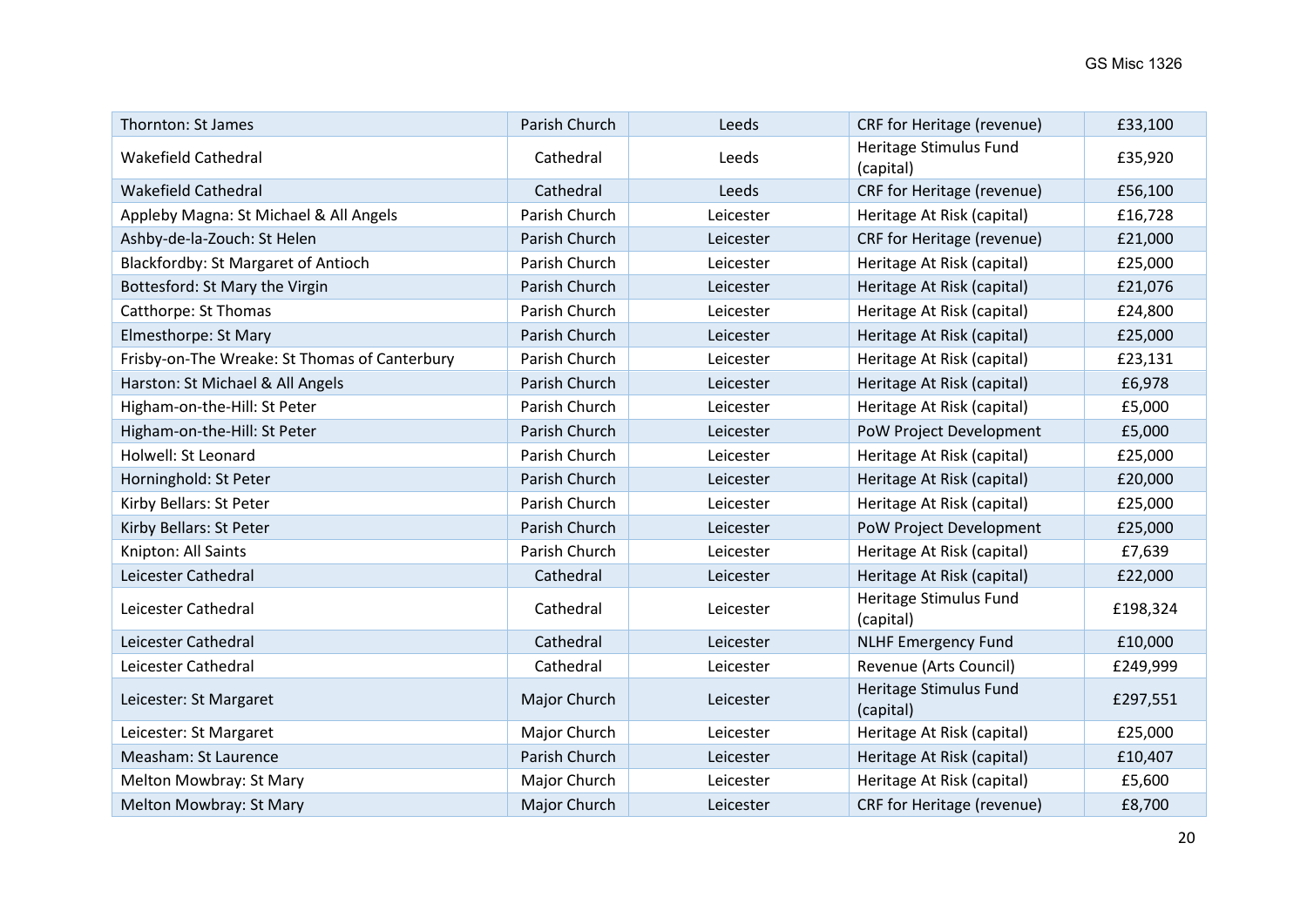| Melton Mowbray: St Mary                   | Major Church  | Leicester | CRF for Heritage (revenue)              | £21,400 |
|-------------------------------------------|---------------|-----------|-----------------------------------------|---------|
| Nether Broughton: St Mary the Virgin      | Parish Church | Leicester | Heritage At Risk (capital)              | £14,500 |
| Norton juxta Twycross: Holy Trinity       | Parish Church | Leicester | Heritage Stimulus Fund NCT<br>(capital) | £60,626 |
| Norton juxta Twycross: Holy Trinity       | Parish Church | Leicester | Heritage Stimulus Fund NCT<br>(capital) | £11,000 |
| <b>Owston: St Andrew</b>                  | Parish Church | Leicester | Heritage At Risk (capital)              | £25,000 |
| Peckleton: St Mary Magdalene              | Parish Church | Leicester | Heritage Stimulus Fund NCT<br>(capital) | £25,000 |
| Ratby: St Philip & St James               | Parish Church | Leicester | Heritage Stimulus Fund NCT<br>(capital) | £26,000 |
| Ratby: St Philip & St James               | Parish Church | Leicester | CRF for Heritage (revenue)              | £8,000  |
| Ravenstone: St Michael & All Angels       | Parish Church | Leicester | Heritage At Risk (capital)              | £24,446 |
| Ravenstone: St Michael & All Angels       | Parish Church | Leicester | PoW Project Development                 | £24,446 |
| Redmile: St Peter                         | Parish Church | Leicester | Heritage At Risk (capital)              | £15,635 |
| Redmile: St Peter                         | Parish Church | Leicester | PoW Project Development                 | £15,635 |
| Scalford: St Egelwin the Martyr           | Parish Church | Leicester | Heritage At Risk (capital)              | £19,800 |
| Smeeton Westerby: Christ Church           | Parish Church | Leicester | Heritage At Risk (capital)              | £20,000 |
| South Croxton: St John Baptist            | Parish Church | Leicester | Heritage At Risk (capital)              | £24,834 |
| <b>Stoke Golding: St Margaret</b>         | Parish Church | Leicester | Heritage At Risk (capital)              | £25,000 |
| <b>Stoke Golding: St Margaret</b>         | Parish Church | Leicester | PoW Project Development                 | £25,000 |
| Theddingworth: All Saints                 | Parish Church | Leicester | Heritage At Risk (capital)              | £7,000  |
| Thorpe Arnold: St Mary the Virgin         | Parish Church | Leicester | Heritage At Risk (capital)              | £8,000  |
| Alstonfield: St Peter                     | Parish Church | Lichfield | CRF for Heritage (revenue)              | £10,300 |
| Calverhall or Corra: Holy Trinity         | Parish Church | Lichfield | Heritage At Risk (capital)              | £22,000 |
| <b>Clifton Campville: St Andrew</b>       | Parish Church | Lichfield | Heritage At Risk (capital)              | £25,000 |
| Clifton Campville: St Andrew              | Parish Church | Lichfield | PoW Project Development                 | £25,000 |
| Hamstall Ridware: St Michael & All Angels | Parish Church | Lichfield | Heritage At Risk (capital)              | £16,425 |
| Harlaston: St Matthew                     | Parish Church | Lichfield | Heritage At Risk (capital)              | £25,000 |
| Lichfield Cathedral                       | Cathedral     | Lichfield | Heritage At Risk (capital)              | £10,000 |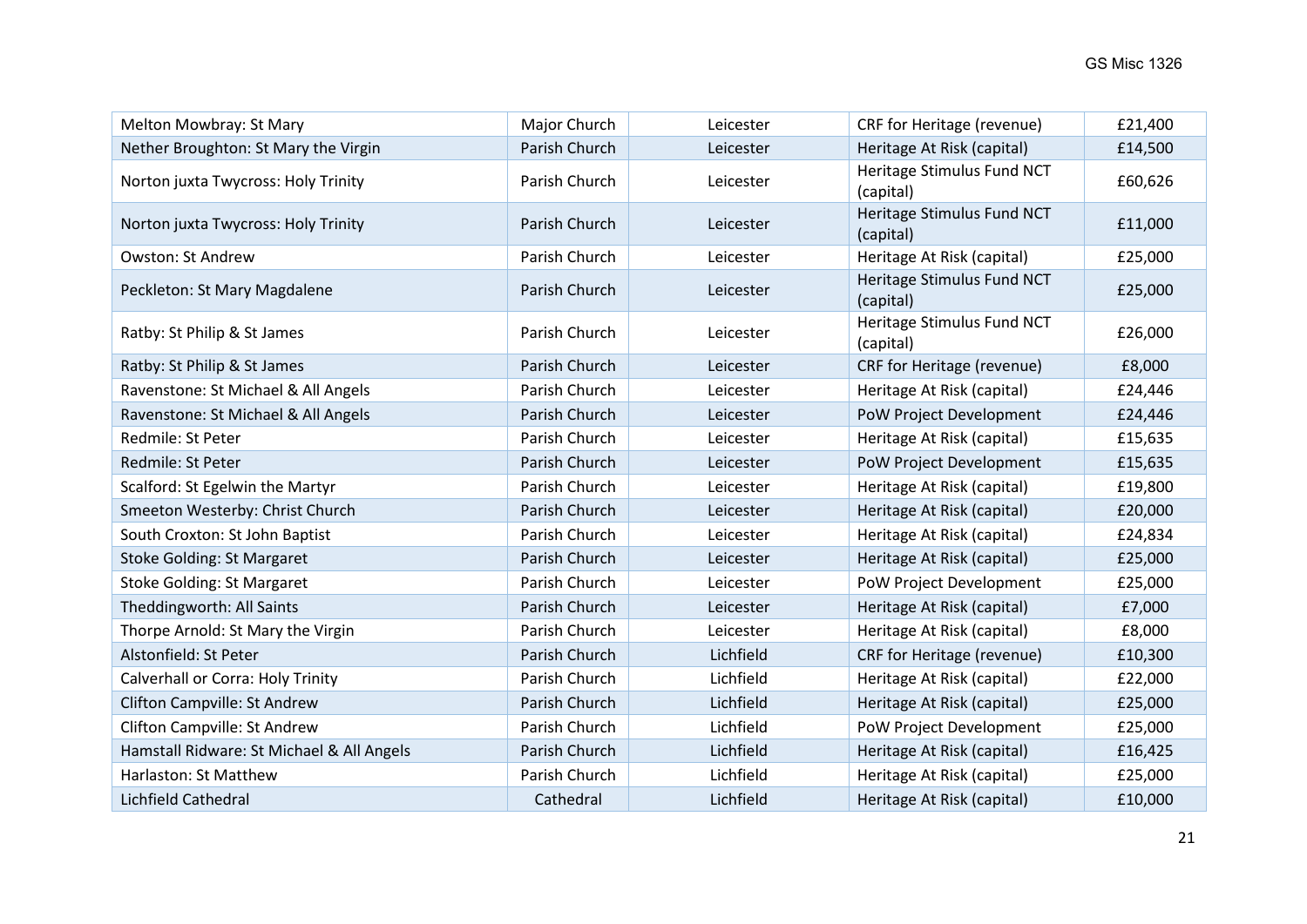| Lichfield Cathedral                | Cathedral      | Lichfield | CRF for Heritage (revenue)          | £213,700 |
|------------------------------------|----------------|-----------|-------------------------------------|----------|
| Lichfield Cathedral                | Cathedral      | Lichfield | Heritage Stimulus Fund<br>(capital) | £264,404 |
| Lichfield Cathedral                | Cathedral      | Lichfield | CRF for Heritage (revenue)          | £364,400 |
| Lichfield Cathedral                | Cathedral      | Lichfield | <b>NLHF Emergency Fund</b>          | £142,900 |
| Lichfield: St Mary (closed)        | Chapel of Ease | Lichfield | <b>NLHF Emergency Fund</b>          | £19,400  |
| Lichfield: St Michael              | Parish Church  | Lichfield | Heritage At Risk (capital)          | £25,000  |
| Oswestry: St Oswald, King & Martyr | Major Church   | Lichfield | Heritage At Risk (capital)          | £10,916  |
| <b>Shrewsbury: Holy Cross</b>      | Major Church   | Lichfield | CRF for Heritage (revenue)          | £19,000  |
| Shrewsbury: Holy Cross             | Major Church   | Lichfield | CRF for Heritage (revenue)          | £98,900  |
| Stafford: St Chad                  | Parish Church  | Lichfield | CRF for Heritage (revenue)          | £17,000  |
| Stafford: St Mary                  | Major Church   | Lichfield | CRF for Heritage (revenue)          | £38,200  |
| Stafford: St Mary                  | Major Church   | Lichfield | Heritage Stimulus Fund<br>(capital) | £17,274  |
| Wychnor: St Leonard                | Parish Church  | Lichfield | Heritage At Risk (capital)          | £25,000  |
| Barton-on-Humber: St Mary          | Major Church   | Lincoln   | Heritage Stimulus Fund<br>(capital) | £42,859  |
| Barton-on-Humber: St Mary          | Major Church   | Lincoln   | Heritage Stimulus Fund<br>(capital) | £29,656  |
| Bolingbroke: St Peter & St Paul    | Parish Church  | Lincoln   | Heritage At Risk (capital)          | £19,500  |
| Boston: St Botolph                 | Major Church   | Lincoln   | <b>NLHF Emergency Fund</b>          | £31,600  |
| Boston: St Botolph                 | Major Church   | Lincoln   | CRF for Heritage (revenue)          | £177,700 |
| Coates: St Edith                   | Parish Church  | Lincoln   | <b>NLHF Emergency Fund</b>          | £5,900   |
| Colsterworth: St John the Baptist  | Parish Church  | Lincoln   | Heritage At Risk (capital)          | £24,800  |
| Covenham: St Mary                  | Parish Church  | Lincoln   | Heritage At Risk (capital)          | £25,950  |
| Donington: St Mary & the Holy Rood | Parish Church  | Lincoln   | CRF for Heritage (revenue)          | £12,100  |
| Grantham: St Wulfram               | Major Church   | Lincoln   | CRF for Heritage (revenue)          | £39,100  |
| Great Grimsby: St Mary & St James  | Major Church   | Lincoln   | Heritage Stimulus Fund<br>(capital) | £84,551  |
| Great Grimsby: St Mary & St James  | Major Church   | Lincoln   | <b>NLHF Emergency Fund</b>          | £37,900  |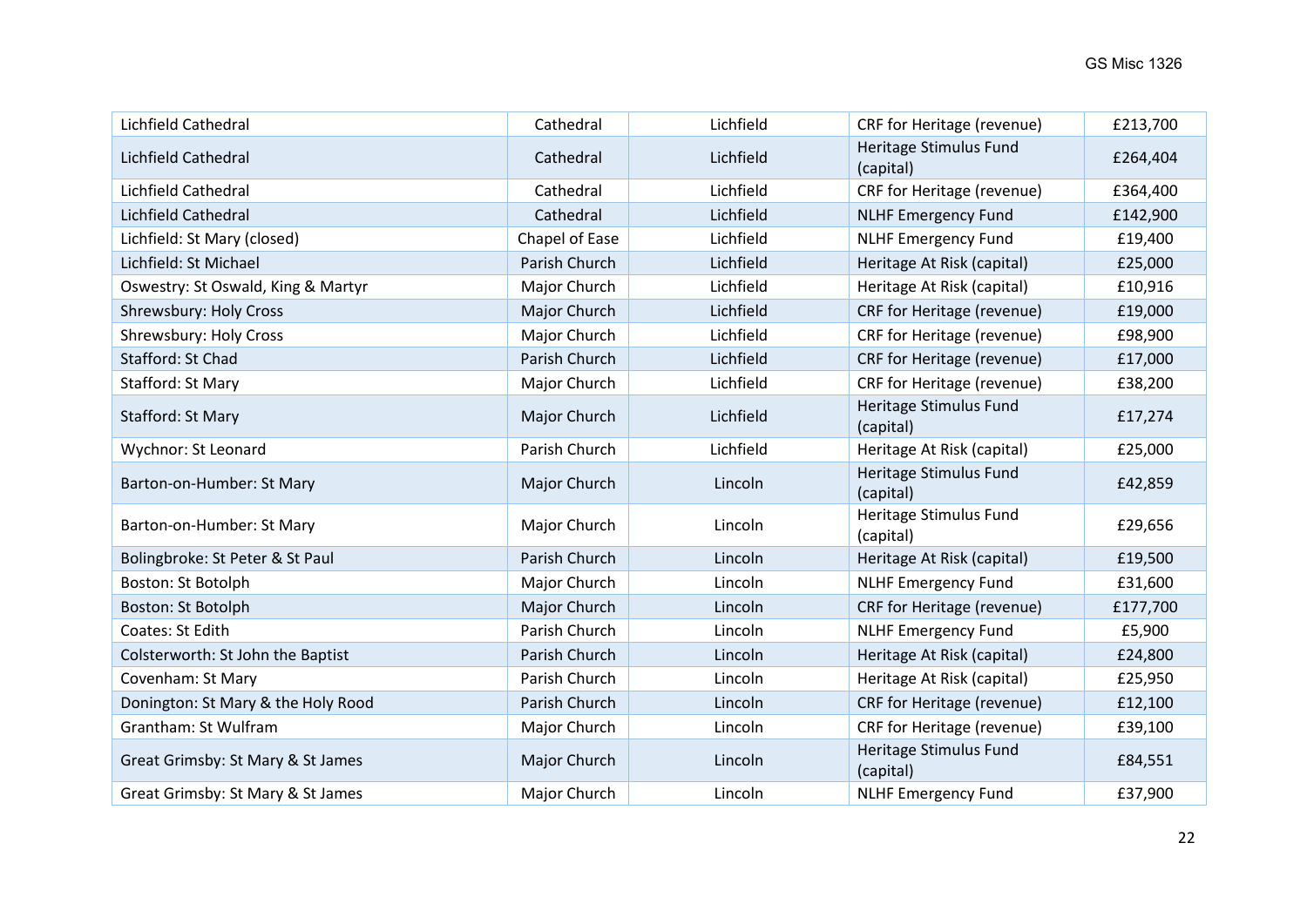| Great Grimsby: St Mary & St James   | Major Church  | Lincoln   | CRF for Heritage (revenue)              | £182,900 |
|-------------------------------------|---------------|-----------|-----------------------------------------|----------|
| Halton Holgate: St Andrew           | Parish Church | Lincoln   | Heritage At Risk (capital)              | £25,000  |
| <b>Holbeach: All Saints</b>         | Major Church  | Lincoln   | Heritage Stimulus Fund<br>(capital)     | £55,329  |
| Lincoln Cathedral                   | Cathedral     | Lincoln   | CRF for Heritage (revenue)              | £970,600 |
| Lincoln Cathedral                   | Cathedral     | Lincoln   | <b>NLHF Emergency Fund</b>              | £250,000 |
| Lincoln Cathedral                   | Cathedral     | Lincoln   | Kickstart                               | £973,000 |
| Marshchapel: St Mary                | Parish Church | Lincoln   | Heritage Stimulus Fund NCT<br>(capital) | £36,000  |
| <b>North Scarle: All Saints</b>     | Parish Church | Lincoln   | Heritage At Risk (capital)              | £6,280   |
| Pickworth: St Andrew                | Parish Church | Lincoln   | Heritage At Risk (capital)              | £25,000  |
| Skillington: St James               | Parish Church | Lincoln   | Heritage At Risk (capital)              | £25,000  |
| Skillington: St James               | Parish Church | Lincoln   | Heritage Stimulus Fund NCT<br>(capital) | £10,711  |
| Skillington: St James               | Parish Church | Lincoln   | Heritage Stimulus Fund NCT<br>(capital) | £31,396  |
| <b>Tattershall: Holy Trinity</b>    | Major Church  | Lincoln   | Heritage At Risk (capital)              | £20,649  |
| <b>Tattershall: Holy Trinity</b>    | Major Church  | Lincoln   | Heritage Stimulus Fund<br>(capital)     | £88,000  |
| <b>Winterton: All Saints</b>        | Parish Church | Lincoln   | Heritage At Risk (capital)              | £22,095  |
| Grassendale: St Mary the Virgin     | Parish Church | Liverpool | Heritage At Risk (capital)              | £22,925  |
| Huyton: St Michael                  | Parish Church | Liverpool | Heritage At Risk (capital)              | £24,121  |
| Kirkby: St Chad                     | Parish Church | Liverpool | Heritage At Risk (capital)              | £23,987  |
| Kirkby: St Chad                     | Parish Church | Liverpool | PoW Project Development                 | £23,987  |
| Liverpool Cathedral                 | Cathedral     | Liverpool | Heritage Stimulus Fund<br>(capital)     | £37,361  |
| Liverpool Cathedral                 | Cathedral     | Liverpool | Heritage Stimulus Fund<br>(capital)     | £80,878  |
| Liverpool Cathedral                 | Cathedral     | Liverpool | CRF for Heritage (revenue)              | £281,600 |
| Liverpool Cathedral                 | Cathedral     | Liverpool | CRF for Heritage (revenue)              | £612,700 |
| Mossley Hill: St Matthew & St James | Parish Church | Liverpool | CRF for Heritage (revenue)              | £10,500  |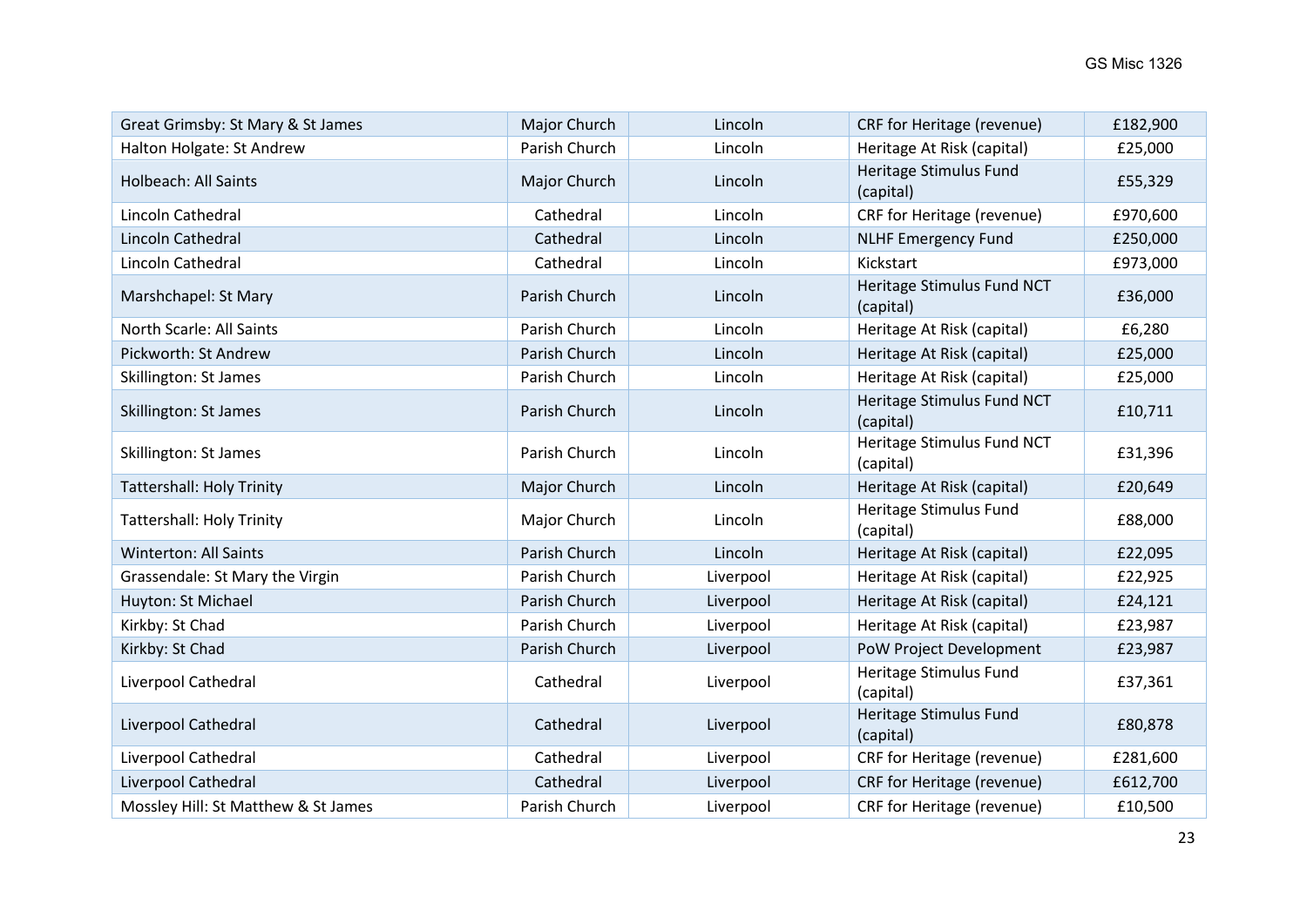| Prescot: St Mary                       | Parish Church | Liverpool | Heritage At Risk (capital) | £21,824  |
|----------------------------------------|---------------|-----------|----------------------------|----------|
| Rainhill: St Ann                       | Parish Church | Liverpool | <b>NLHF Emergency Fund</b> | £6,000   |
| <b>Wavertree: Holy Trinity</b>         | Parish Church | Liverpool | Heritage At Risk (capital) | £19,850  |
| <b>Wavertree: Holy Trinity</b>         | Parish Church | Liverpool | PoW Project Development    | £19,850  |
| All Hallows Tottenham                  | Parish Church | London    | Heritage At Risk (capital) | £23,980  |
| All Hallows-by-the-Tower               | Major Church  | London    | CRF for Heritage (revenue) | £68,700  |
| <b>All Saints Ealing</b>               | Parish Church | London    | CRF for Heritage (revenue) | £38,400  |
| All Saints Edmonton                    | Parish Church | London    | CRF for Heritage (revenue) | £12,700  |
| All Saints Edmonton                    | Parish Church | London    | CRF for Heritage (revenue) | £28,600  |
| All Saints Isleworth                   | Parish Church | London    | CRF for Heritage (revenue) | £26,000  |
| All Saints Notting Hill                | Parish Church | London    | Heritage At Risk (capital) | £13,945  |
| Christ Church Highbury Grove           | Parish Church | London    | <b>NLHF Emergency Fund</b> | £45,000  |
| <b>Christ Church Spitalfields</b>      | Major Church  | London    | CRF for Heritage (revenue) | £40,900  |
| <b>Christ Church Spitalfields</b>      | Major Church  | London    | CRF for Heritage (revenue) | £124,200 |
| <b>Christ Church Spitalfields</b>      | Major Church  | London    | CRF for Heritage (revenue) | £253,800 |
| <b>Christ The Saviour: Ealing</b>      | Parish Church | London    | Heritage At Risk (capital) | £15,890  |
| Clerkenwell: Holy Redeemer             | Parish Church | London    | CRF for Heritage (revenue) | £27,600  |
| <b>Holy Cross Cromer Street</b>        | Parish Church | London    | CRF for Heritage (revenue) | £14,000  |
| <b>Holy Trinity Sloane Square</b>      | Major Church  | London    | CRF for Heritage (revenue) | £92,100  |
| Hoxton: St Anne                        | Parish Church | London    | CRF for Heritage (revenue) | £15,100  |
| Hoxton: St Anne                        | Parish Church | London    | CRF for Heritage (revenue) | £70,100  |
| Hoxton: St John the Baptist            | Parish Church | London    | <b>NLHF Emergency Fund</b> | £39,600  |
| Hoxton: St John the Baptist            | Parish Church | London    | CRF for Heritage (revenue) | £73,800  |
| Notting Hill: St Clement: Notting Hill | Parish Church | London    | CRF for Heritage (revenue) | £49,000  |
| Notting Hill: St Clement: Notting Hill | Parish Church | London    | CRF for Heritage (revenue) | £58,000  |
| St Aldhelm Edmonton                    | Parish Church | London    | CRF for Heritage (revenue) | £26,100  |
| <b>St Andrew Barnsbury</b>             | Parish Church | London    | PoW Project Development    | £25,000  |
| <b>St Andrew Barnsbury</b>             | Parish Church | London    | Heritage At Risk (capital) | £25,000  |
| <b>St Andrew Barnsbury</b>             | Parish Church | London    | CRF for Heritage (revenue) | £25,200  |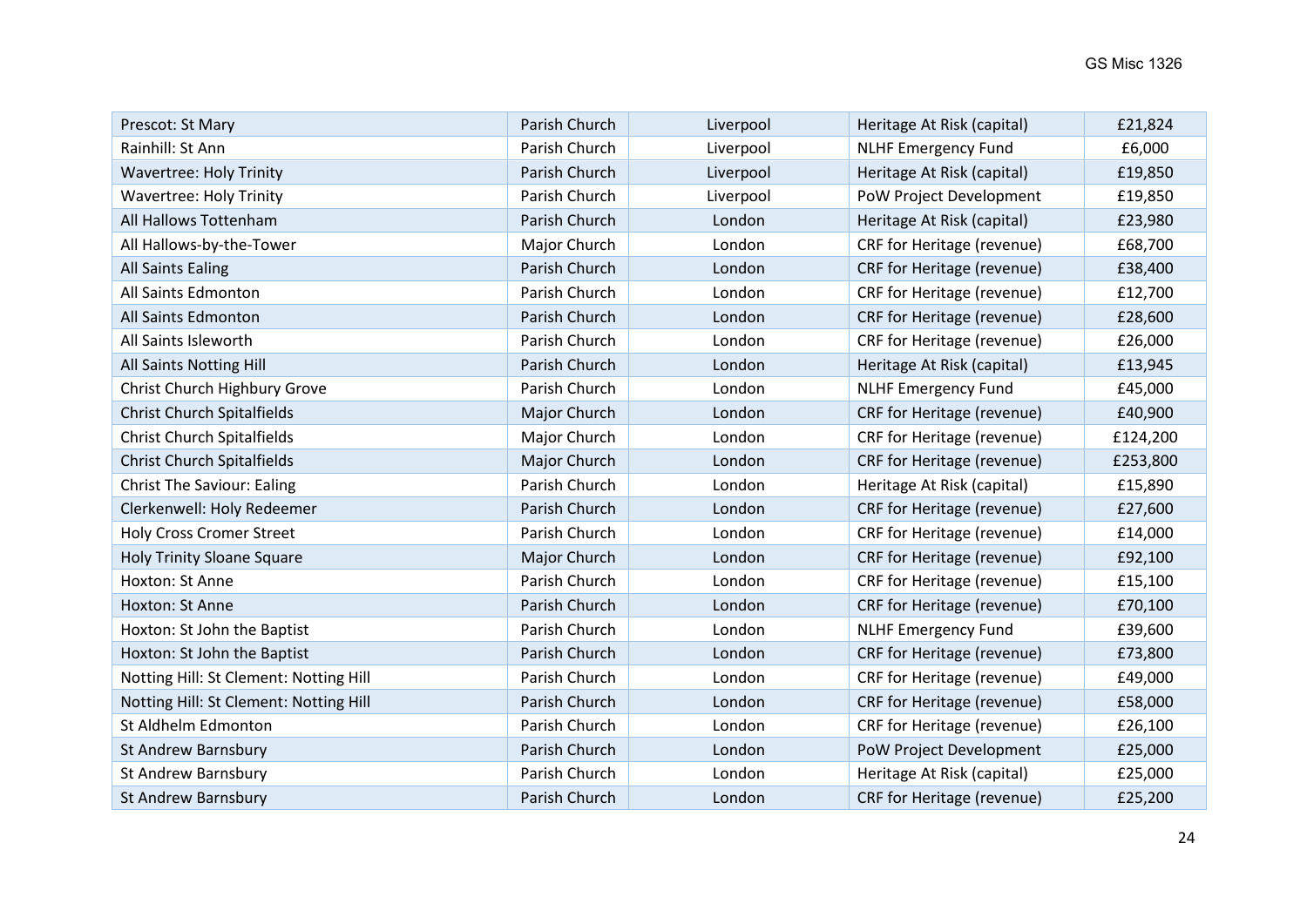| St Andrew West Kensington       | Parish Church | London | CRF for Heritage (revenue)          | £3,000   |
|---------------------------------|---------------|--------|-------------------------------------|----------|
| St Andrew West Kensington       | Parish Church | London | CRF for Heritage (revenue)          | £30,000  |
| St Anne Limehouse               | Major Church  | London | Heritage Stimulus Fund<br>(capital) | £35,346  |
| St Augustine Kilburn            | Major Church  | London | Heritage Stimulus Fund<br>(capital) | £390,746 |
| <b>St Barnabas Pimlico</b>      | Parish Church | London | CRF for Heritage (revenue)          | £22,200  |
| St Botolph without Aldgate      | Parish Church | London | CRF for Heritage (revenue)          | £13,330  |
| <b>St Clement Danes Church</b>  | Parish Church | London | CRF for Heritage (revenue)          | £10,000  |
| <b>St Cyprian Clarence Gate</b> | Parish Church | London | CRF for Heritage (revenue)          | £27,000  |
| St Edmund Lombard Street        | Parish Church | London | CRF for Heritage (revenue)          | £50,300  |
| St Gabriel Warwick Square       | Major Church  | London | Heritage Stimulus Fund<br>(capital) | £141,649 |
| St George Queen Square          | Parish Church | London | Heritage At Risk (capital)          | £10,880  |
| St George Queen Square          | Parish Church | London | PoW Project Development             | £10,880  |
| St George Queen Square          | Parish Church | London | CRF for Heritage (revenue)          | £35,400  |
| St George Queen Square          | Parish Church | London | CRF for Heritage (revenue)          | £50,800  |
| St George: Southall             | Parish Church | London | CRF for Heritage (revenue)          | £28,900  |
| St George-in-the-East           | Parish Church | London | CRF for Heritage (revenue)          | £59,200  |
| St James Clerkenwell            | Parish Church | London | Heritage At Risk (capital)          | £14,697  |
| <b>St James Piccadilly</b>      | Parish Church | London | CRF for Heritage (revenue)          | £94,300  |
| <b>St James Piccadilly</b>      | Parish Church | London | CRF for Heritage (revenue)          | £490,200 |
| St John Evan Hyde Park Crescent | Parish Church | London | <b>NLHF Emergency Fund</b>          | £94,000  |
| St John Holland Park            | Major Church  | London | <b>NLHF Emergency Fund</b>          | £17,000  |
| St John the Baptist Hillingdon  | Parish Church | London | CRF for Heritage (revenue)          | £18,100  |
| St John the Baptist Hillingdon  | Parish Church | London | Heritage At Risk (capital)          | £23,782  |
| St John the Baptist Hillingdon  | Parish Church | London | PoW Project Development             | £23,782  |
| St John: Ladbrook Grove         | Parish Church | London | <b>NLHF Emergency Fund</b>          | £36,800  |
| St John-at-Hackney              | Major Church  | London | <b>NLHF Emergency Fund</b>          | £46,600  |
| St John-at-Hackney              | Major Church  | London | CRF for Heritage (revenue)          | £19,900  |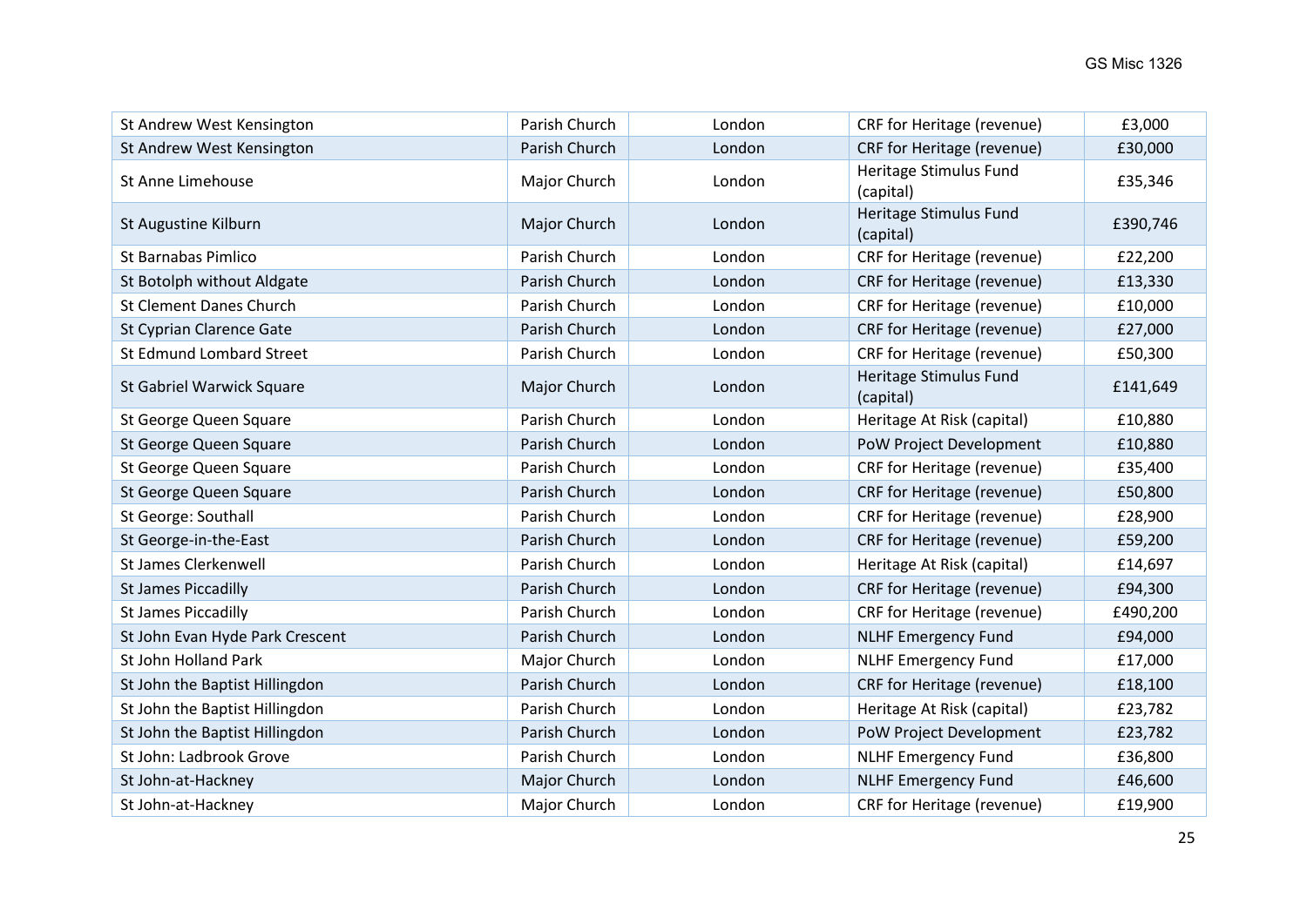| St Jude-on-the-Hill Hampstead Garden Suburb | Major Church  | London | CRF for Heritage (revenue)          | £25,500  |
|---------------------------------------------|---------------|--------|-------------------------------------|----------|
| <b>St Leonard Shoreditch</b>                | Major Church  | London | Heritage At Risk (capital)          | £19,449  |
| <b>St Leonard Shoreditch</b>                | Major Church  | London | <b>NLHF Emergency Fund</b>          | £15,700  |
| St Luke the Evangelist: Enfield             | Parish Church | London | <b>NLHF Emergency Fund</b>          | £22,200  |
| St Magnus Lower Thames Street               | Major Church  | London | CRF for Heritage (revenue)          | £230,000 |
| St Margaret Edgware                         | Parish Church | London | CRF for Heritage (revenue)          | £23,200  |
| St Martin Kentish Town                      | Parish Church | London | <b>NLHF Emergency Fund</b>          | £13,500  |
| St Martin-in-the-Fields                     | Major Church  | London | CRF for Heritage (revenue)          | £658,900 |
| St Martin-in-the-Fields                     | Major Church  | London | CRF for Heritage (revenue)          | £453,800 |
| St Martin-in-the-Fields                     | Major Church  | London | <b>NLHF Emergency Fund</b>          | £224,900 |
| St Mary Bow Road                            | Major Church  | London | CRF for Heritage (revenue)          | £7,500   |
| St Mary le Bow Cheapside                    | Parish Church | London | CRF for Heritage (revenue)          | £15,000  |
| St Mary Magdalene Munster Sq.               | Parish Church | London | CRF for Heritage (revenue)          | £12,600  |
| St Mary Magdalene Paddington                | Parish Church | London | Heritage At Risk (capital)          | £24,665  |
| St Mary Magdalene Paddington                | Parish Church | London | PoW Project Development             | £24,665  |
| St Mary Primrose Hill                       | Parish Church | London | CRF for Heritage (revenue)          | £56,000  |
| <b>St Mary Somers Town</b>                  | Parish Church | London | CRF for Heritage (revenue)          | £13,700  |
| <b>St Mary Somers Town</b>                  | Parish Church | London | CRF for Heritage (revenue)          | £17,900  |
| St Mary Willesden                           | Parish Church | London | CRF for Heritage (revenue)          | £37,700  |
| St Mary Woolnoth                            | Parish Church | London | Heritage At Risk (capital)          | £21,560  |
| St Mary Woolnoth                            | Parish Church | London | PoW Project Development             | £21,560  |
| St Mary-at-Hill Eastcheap                   | Parish Church | London | CRF for Heritage (revenue)          | £121,500 |
| St Marylebone                               | Major Church  | London | CRF for Heritage (revenue)          | £100,000 |
| St Marylebone                               | Major Church  | London | Heritage Stimulus Fund<br>(capital) | £497,740 |
| St Matthew: Bethnal Green                   | Parish Church | London | CRF for Heritage (revenue)          | £21,600  |
| St Michael Camden Town                      | Parish Church | London | Heritage At Risk (capital)          | £22,009  |
| <b>St Pancras Euston Road</b>               | Major Church  | London | CRF for Heritage (revenue)          | £15,000  |
| <b>St Pancras Euston Road</b>               | Major Church  | London | CRF for Heritage (revenue)          | £89,400  |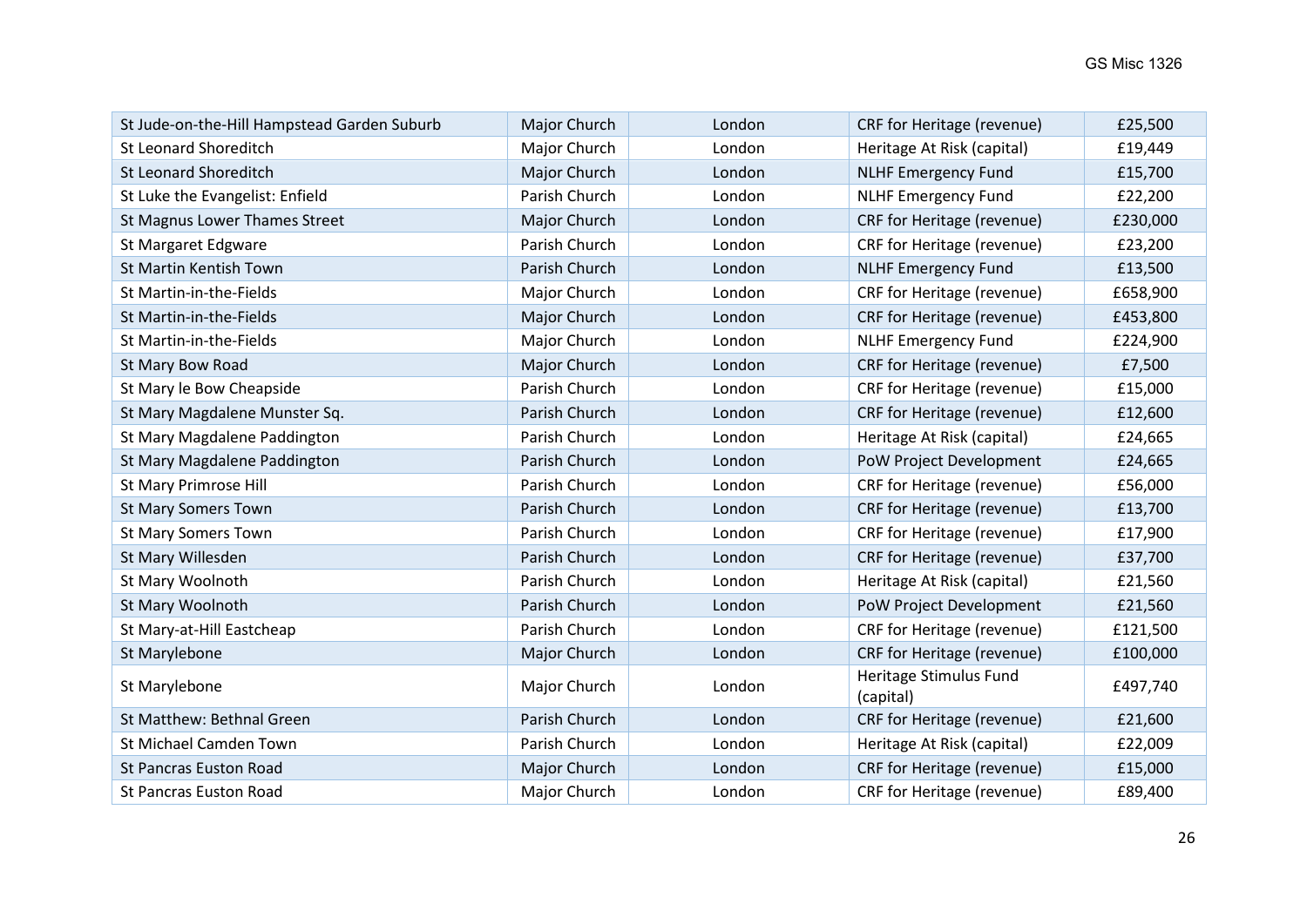| <b>St Pancras Euston Road</b>      | Major Church  | London | <b>NLHF Emergency Fund</b>          | £22,000    |
|------------------------------------|---------------|--------|-------------------------------------|------------|
| St Pancras Old Church              | Parish Church | London | CRF for Heritage (revenue)          | £24,600    |
| St Pancras Old Church              | Parish Church | London | <b>NLHF Emergency Fund</b>          | £37,700    |
| St Paul Bow Common                 | Major Church  | London | CRF for Heritage (revenue)          | £17,200    |
| <b>St Paul Bow Common</b>          | Major Church  | London | <b>NLHF Emergency Fund</b>          | £20,100    |
| St Paul Bow Common                 | Major Church  | London | CRF for Heritage (revenue)          | £21,700    |
| <b>St Paul Bow Common</b>          | Major Church  | London | Heritage Stimulus Fund<br>(capital) | £124,501   |
| St Paul Hammersmith                | Major Church  | London | CRF for Heritage (revenue)          | £37,500    |
| St Paul Hammersmith                | Major Church  | London | CRF for Heritage (revenue)          | £279,900   |
| St Paul Old Ford                   | Parish Church | London | <b>NLHF Emergency Fund</b>          | £39,000    |
| St Paul Old Ford                   | Parish Church | London | CRF for Heritage (revenue)          | £98,600    |
| St Paul South Harrow               | Parish Church | London | CRF for Heritage (revenue)          | £45,400    |
| St Peter Bethnal Green             | Parish Church | London | CRF for Heritage (revenue)          | £23,600    |
| St Peter Eaton Square              | Major Church  | London | CRF for Heritage (revenue)          | £24,800    |
| St Peter Eaton Square              | Major Church  | London | CRF for Heritage (revenue)          | £16,900    |
| St Peter Mount Park                | Parish Church | London | <b>NLHF Emergency Fund</b>          | £9,800     |
| St Peter Mount Park                | Parish Church | London | CRF for Heritage (revenue)          | £14,100    |
| St Stephen Paddington              | Parish Church | London | <b>NLHF Emergency Fund</b>          | £9,200     |
| St Stephen Shepherds Bush          | Parish Church | London | Heritage At Risk (capital)          | £21,340    |
| St Thomas Clapton Common           | Parish Church | London | CRF for Heritage (revenue)          | £10,200    |
| St Vedast Foster Lane              | Parish Church | London | <b>NLHF Emergency Fund</b>          | £11,900    |
| St Vedast Foster Lane              | Parish Church | London | CRF for Heritage (revenue)          | £37,800    |
| St. Paul's Cathedral               | Cathedral     | London | Heritage Stimulus Fund<br>(capital) | £319,710   |
| St. Paul's Cathedral               | Cathedral     | London | CRF for Heritage (revenue)          | £875,000   |
| St. Paul's Cathedral               | Cathedral     | London | CRF for Heritage (revenue)          | £2,125,000 |
| Stoke Newington: Old Parish Church | Parish Church | London | Heritage At Risk (capital)          | £19,650    |
| The Annunciation: Bryanston Street | Parish Church | London | CRF for Heritage (revenue)          | £28,000    |
| Willesden: St Andrew               | Parish Church | London | Heritage At Risk (capital)          | £24,300    |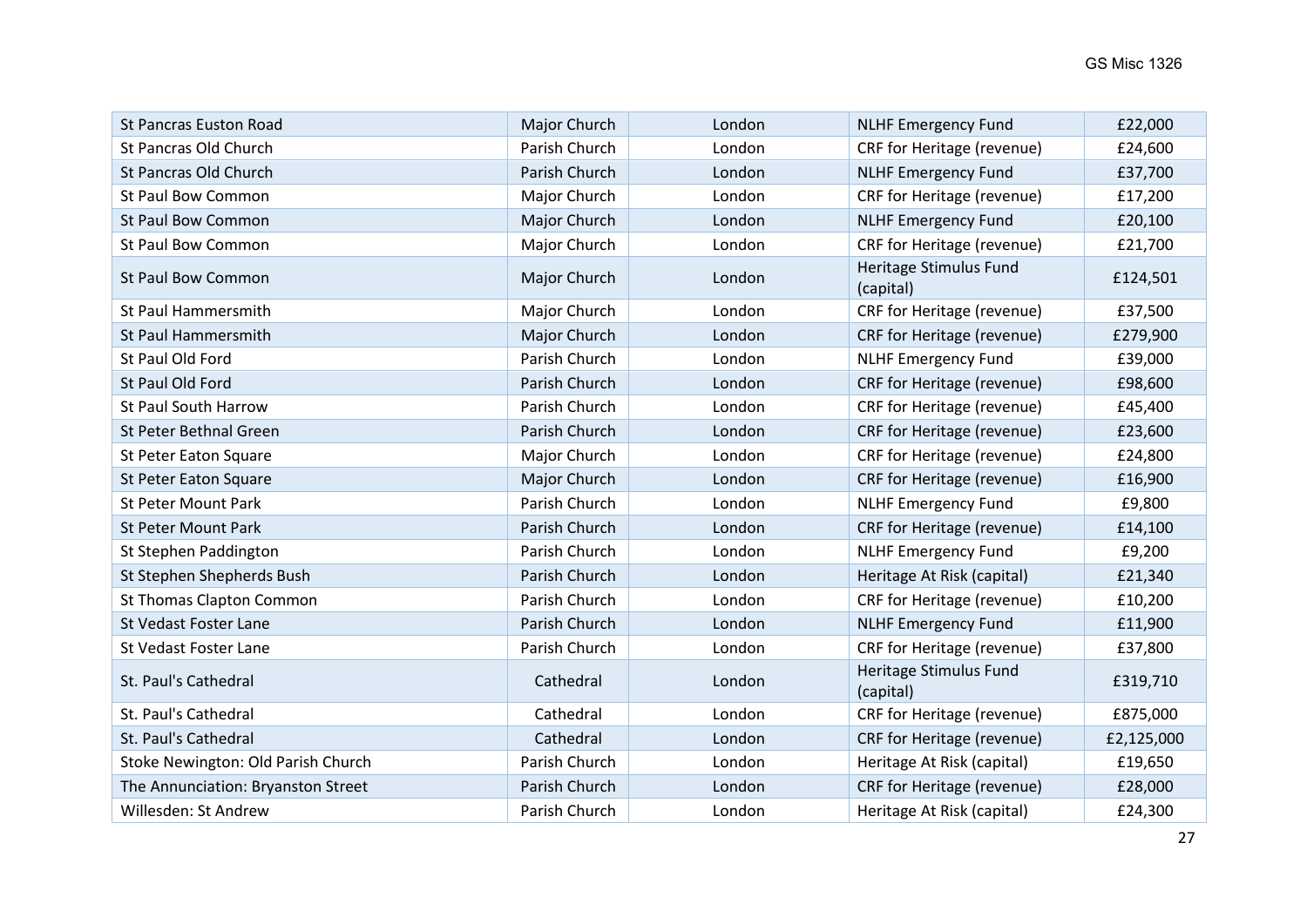| Eccles: St Mary the Virgin           | Parish Church        | Manchester | Heritage At Risk (capital)          | £4,494   |
|--------------------------------------|----------------------|------------|-------------------------------------|----------|
| Eccles: St Mary the Virgin           | Parish Church        | Manchester | PoW Project Development             | £4,494   |
| Failsworth: St John                  | Parish Church        | Manchester | Heritage At Risk (capital)          | £23,906  |
| Healey: Christ Church                | Parish Church        | Manchester | CRF for Heritage (revenue)          | £16,200  |
| Lawton Moor: St Michael & All Angels | Parish Church        | Manchester | Heritage At Risk (capital)          | £24,877  |
| Littleborough: Holy Trinity          | Parish Church        | Manchester | Heritage At Risk (capital)          | £19,920  |
| <b>Manchester Cathedral</b>          | Cathedral            | Manchester | Heritage Stimulus Fund<br>(capital) | £255,746 |
| Middleton: St Leonard                | Parish Church        | Manchester | <b>NLHF Emergency Fund</b>          | £3,000   |
| Worsley: St Mark                     | Parish Church        | Manchester | Heritage At Risk (capital)          | £23,243  |
| Worsley: St Mark                     | Parish Church        | Manchester | PoW Project Development             | £23,243  |
| <b>Bolam: St Andrew</b>              | Parish Church        | Newcastle  | Heritage At Risk (capital)          | £20,000  |
| <b>Byker: St Michael</b>             | Parish Church        | Newcastle  | <b>NLHF Emergency Fund</b>          | £7,700   |
| <b>Cullercoats: St George</b>        | Parish Church        | Newcastle  | Heritage At Risk (capital)          | £3,500   |
| Delaval: Our Lady                    | Parish Church        | Newcastle  | Heritage At Risk (capital)          | £8,404   |
| Elsdon: St Cuthbert                  | Parish Church        | Newcastle  | Heritage At Risk (capital)          | £1,853   |
| Fenham: St James & St Basil          | Parish Church        | Newcastle  | <b>NLHF Emergency Fund</b>          | £14,000  |
| Haydon: St Cuthbert                  | <b>Closed Church</b> | Newcastle  | Heritage At Risk (capital)          | £24,696  |
| Hexham Abbey                         | Major Church         | Newcastle  | Heritage Stimulus Fund<br>(capital) | £364,389 |
| <b>Hexham Abbey</b>                  | Major Church         | Newcastle  | PoW Project Development             | £24,500  |
| <b>Hexham Abbey</b>                  | Major Church         | Newcastle  | CRF for Heritage (revenue)          | £291,900 |
| <b>Newcastle Cathedral</b>           | Cathedral            | Newcastle  | <b>NLHF Emergency Fund</b>          | £14,400  |
| <b>Newcastle Cathedral</b>           | Cathedral            | Newcastle  | Heritage Stimulus Fund<br>(capital) | £54,466  |
| Rothbury: All Saints                 | Parish Church        | Newcastle  | <b>NLHF Emergency Fund</b>          | £7,900   |
| Alderford: St John the Baptist       | Parish Church        | Norwich    | Heritage At Risk (capital)          | £21,000  |
| <b>Beeston Regis: All Saints</b>     | Parish Church        | Norwich    | Heritage At Risk (capital)          | £22,000  |
| Beighton: All Saints                 | Parish Church        | Norwich    | Heritage At Risk (capital)          | £13,498  |
| <b>Blo'norton: St Andrew</b>         | Parish Church        | Norwich    | Heritage At Risk (capital)          | £3,835   |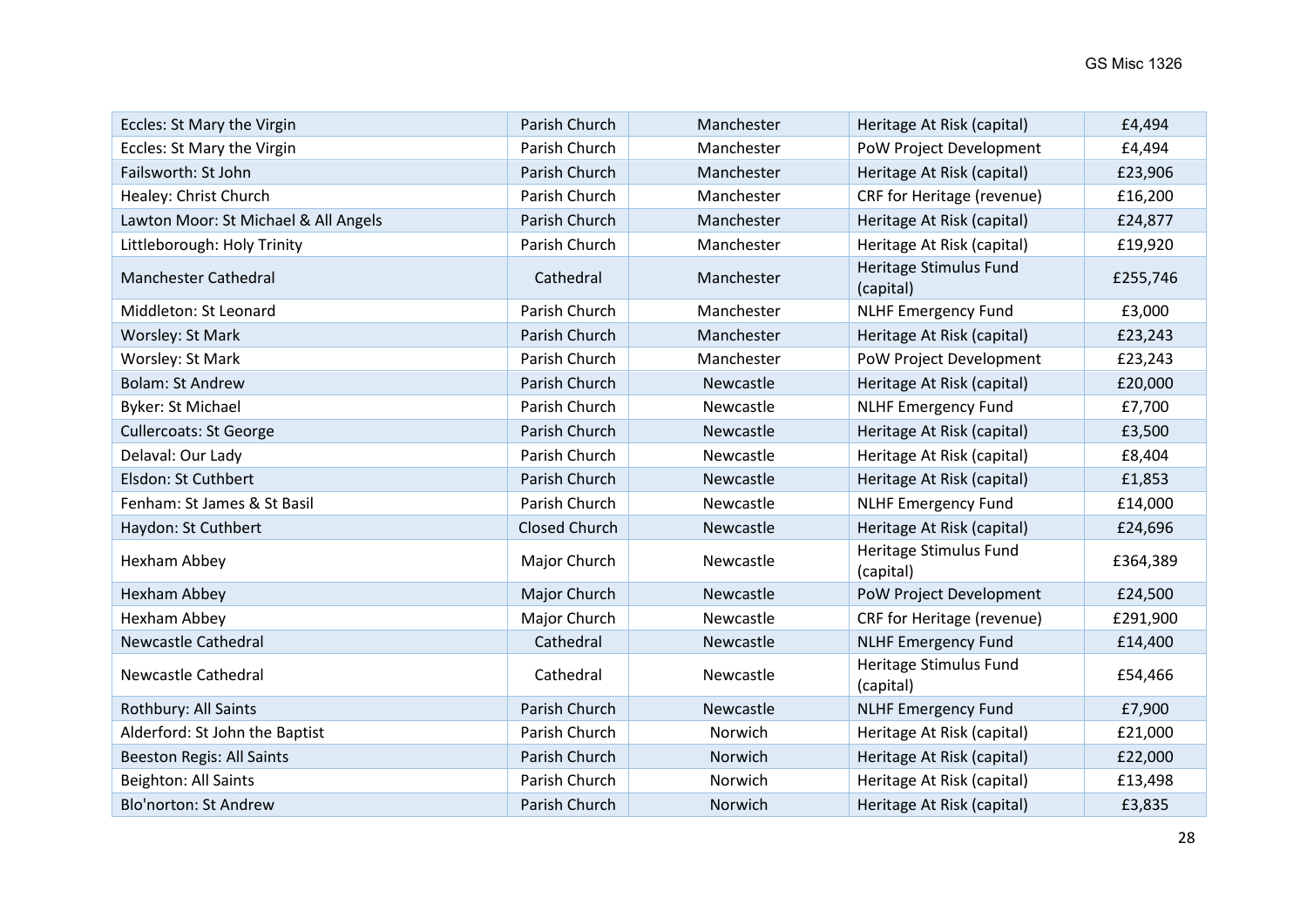| <b>Blo'norton: St Andrew</b>       | Parish Church | Norwich | PoW Project Development                 | £5,185  |
|------------------------------------|---------------|---------|-----------------------------------------|---------|
| <b>Brisley: St Bartholomew</b>     | Parish Church | Norwich | Heritage At Risk (capital)              | £15,041 |
| <b>Briston: All Saints</b>         | Parish Church | Norwich | Heritage At Risk (capital)              | £24,000 |
| Caister-on-Sea: Holy Trinity       | Parish Church | Norwich | Heritage Stimulus Fund NCT<br>(capital) | £96,000 |
| Carbrooke: St Peter & St Paul      | Parish Church | Norwich | Heritage At Risk (capital)              | £25,000 |
| Carbrooke: St Peter & St Paul      | Parish Church | Norwich | PoW Project Development                 | £25,000 |
| Crostwight: All Saints             | Parish Church | Norwich | Heritage At Risk (capital)              | £9,350  |
| Didlington: St Michael             | Parish Church | Norwich | Heritage At Risk (capital)              | £25,000 |
| Forncett: St Peter                 | Parish Church | Norwich | Heritage At Risk (capital)              | £24,000 |
| Forncett: St Peter                 | Parish Church | Norwich | PoW Project Development                 | £24,000 |
| Gooderstone: St George             | Parish Church | Norwich | Heritage At Risk (capital)              | £25,000 |
| <b>Great Yarmouth: St Nicholas</b> | Major Church  | Norwich | Heritage At Risk (capital)              | £25,000 |
| <b>Great Yarmouth: St Nicholas</b> | Major Church  | Norwich | CRF for Heritage (revenue)              | £47,100 |
| Haddiscoe: St Mary                 | Parish Church | Norwich | Heritage At Risk (capital)              | £11,318 |
| Hilborough: All Saints             | Parish Church | Norwich | Heritage At Risk (capital)              | £24,000 |
| Hilborough: All Saints             | Parish Church | Norwich | PoW Project Development                 | £24,000 |
| Kirby Bedon: St Andrew             | Parish Church | Norwich | Heritage At Risk (capital)              | £19,565 |
| Little Cressingham: St Andrew      | Parish Church | Norwich | Heritage At Risk (capital)              | £24,397 |
| Little Cressingham: St Andrew      | Parish Church | Norwich | PoW Project Development                 | £24,397 |
| Little Massingham: St Andrew       | Parish Church | Norwich | Heritage At Risk (capital)              | £25,000 |
| <b>Mattishall: All Saints</b>      | Parish Church | Norwich | Heritage At Risk (capital)              | £11,500 |
| North Lopham: St Nicholas          | Parish Church | Norwich | Heritage At Risk (capital)              | £5,350  |
| North Lopham: St Nicholas          | Parish Church | Norwich | PoW Project Development                 | £5,350  |
| North Runcton: All Saints          | Parish Church | Norwich | Heritage At Risk (capital)              | £15,580 |
| North Runcton: All Saints          | Parish Church | Norwich | PoW Project Development                 | £15,580 |
| Norwich Cathedral                  | Cathedral     | Norwich | Heritage Stimulus Fund<br>(capital)     | £13,153 |
| Ovington: St John the Evangelist   | Parish Church | Norwich | Heritage At Risk (capital)              | £10,048 |
| Oxborough: St John the Evangelist  | Parish Church | Norwich | Heritage At Risk (capital)              | £1,200  |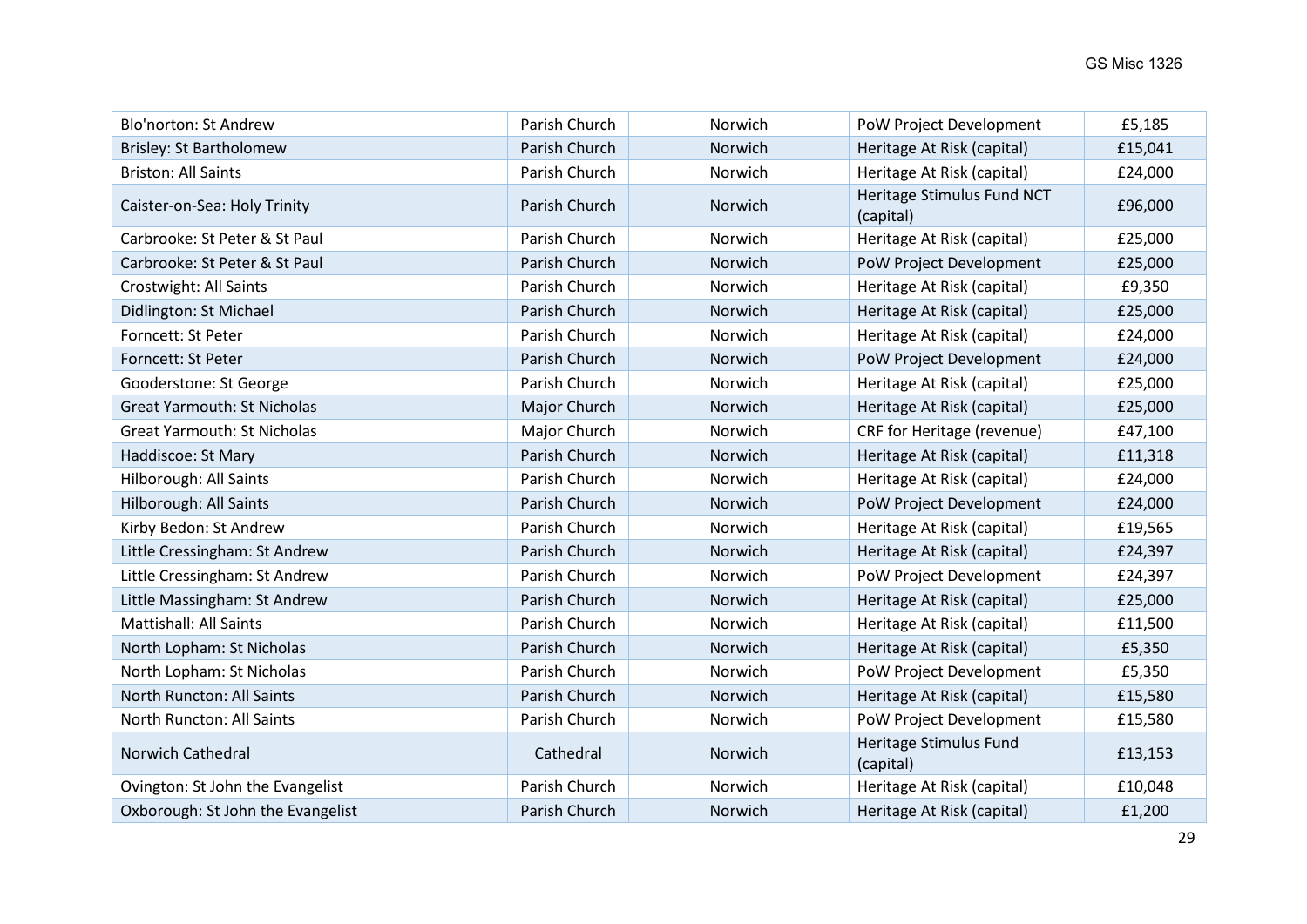| Oxborough: St John the Evangelist | Parish Church      | Norwich | PoW Project Development                 | £1,200   |
|-----------------------------------|--------------------|---------|-----------------------------------------|----------|
| Pulham: St Mary                   | Parish Church      | Norwich | Heritage At Risk (capital)              | £12,164  |
| <b>Scottow: All Saints</b>        | Parish Church      | Norwich | Heritage At Risk (capital)              | £9,389   |
| Southrepps: St James              | Parish Church      | Norwich | Heritage At Risk (capital)              | £22,539  |
| Tuttington: St Peter & St Paul    | Parish Church      | Norwich | Heritage At Risk (capital)              | £16,039  |
| Tuttington: St Peter & St Paul    | Parish Church      | Norwich | PoW Project Development                 | £16,039  |
| Abingdon: St Helen                | Major Church       | Oxford  | Heritage Stimulus Fund<br>(capital)     | £20,000  |
| Abingdon: St Nicolas              | Parish Church      | Oxford  | Heritage At Risk (capital)              | £25,000  |
| Aston Rowant: St Peter & St Paul  | Parish Church      | Oxford  | Heritage At Risk (capital)              | £11,901  |
| Aylesbury: St Mary the Virgin     | Major Church       | Oxford  | Heritage Stimulus Fund<br>(capital)     | £172,661 |
| Banbury: St Mary                  | Major Church       | Oxford  | Heritage At Risk (capital)              | £24,897  |
| Banbury: St Mary                  | Major Church       | Oxford  | CRF for Heritage (revenue)              | £14,900  |
| <b>Binsey: St Margaret</b>        | Parish Church      | Oxford  | Heritage At Risk (capital)              | £9,423   |
| <b>Chinnor: St Andrew</b>         | Parish Church      | Oxford  | Heritage At Risk (capital)              | £20,000  |
| Cogges: St Mary                   | Parish Church      | Oxford  | Heritage Stimulus Fund NCT<br>(capital) | £119,000 |
| Dorney: St James the Less         | Parish Church      | Oxford  | Heritage At Risk (capital)              | £15,000  |
| Dunton: St Martin                 | Festival<br>Church | Oxford  | Heritage At Risk (capital)              | £7,500   |
| Haversham: St Mary                | Parish Church      | Oxford  | Heritage At Risk (capital)              | £18,000  |
| Hughenden: St Michael             | Parish Church      | Oxford  | Heritage Stimulus Fund NCT<br>(capital) | £76,490  |
| Hughenden: St Michael             | Parish Church      | Oxford  | Heritage Stimulus Fund NCT<br>(capital) | £19,582  |
| <b>Hulcott: All Saints</b>        | Parish Church      | Oxford  | Heritage At Risk (capital)              | £24,592  |
| Hulcott: All Saints               | Parish Church      | Oxford  | PoW Project Development                 | £24,592  |
| Mursley: St Mary the Virgin       | Parish Church      | Oxford  | Heritage At Risk (capital)              | £7,500   |
| Nuffield: Holy Trinity            | Parish Church      | Oxford  | Heritage At Risk (capital)              | £7,500   |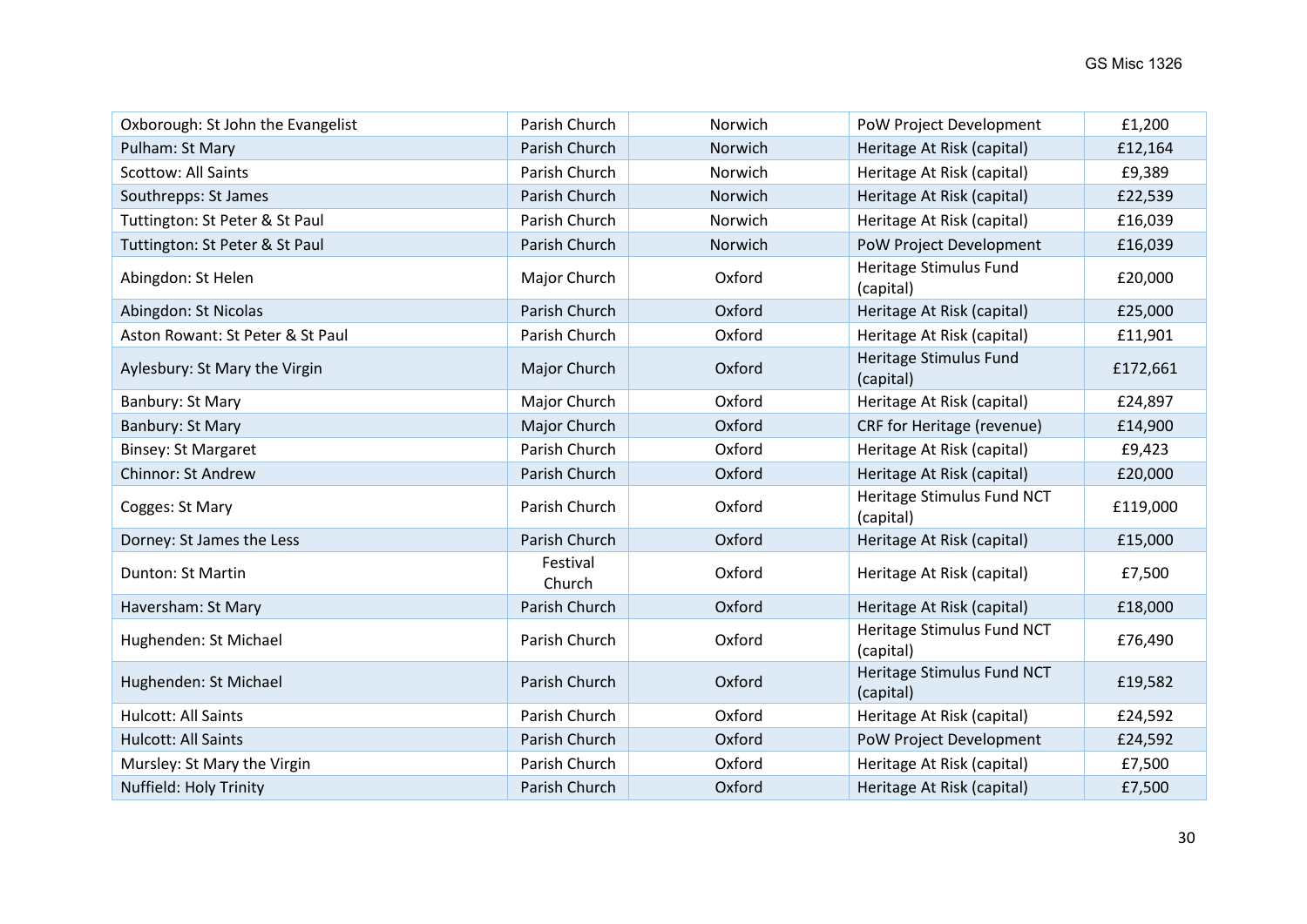| Oxford: St Mary the Virgin          | Major Church  | Oxford       | Heritage Stimulus Fund<br>(capital)     | £408,417 |
|-------------------------------------|---------------|--------------|-----------------------------------------|----------|
| Shinfield: St Mary                  | Parish Church | Oxford       | CRF for Heritage (revenue)              | £80,000  |
| Stony Stratford: St Mary & St Giles | Parish Church | Oxford       | Heritage At Risk (capital)              | £20,000  |
| Taplow: St Nicolas                  | Parish Church | Oxford       | Heritage At Risk (capital)              | £1,200   |
| West Wycombe: St Lawrence           | Parish Church | Oxford       | Heritage At Risk (capital)              | £20,300  |
| Whitchurch: St Mary the Virgin      | Parish Church | Oxford       | Heritage At Risk (capital)              | £15,855  |
| Wing w Grove: All Saints            | Parish Church | Oxford       | Heritage At Risk (capital)              | £25,000  |
| Wing w Grove: All Saints            | Parish Church | Oxford       | PoW Project Development                 | £25,000  |
| Badby: St Mary                      | Parish Church | Peterborough | Heritage Stimulus Fund NCT<br>(capital) | £47,000  |
| <b>Grafton Regis: St Mary</b>       | Parish Church | Peterborough | CRF for Heritage (revenue)              | £20,300  |
| <b>Grafton Regis: St Mary</b>       | Parish Church | Peterborough | <b>NLHF Emergency Fund</b>              | £4,400   |
| Hardingstone: St Edmund             | Parish Church | Peterborough | CRF for Heritage (revenue)              | £9,000   |
| Northampton: All Saints             | Parish Church | Peterborough | Heritage Stimulus Fund NCT<br>(capital) | £39,909  |
| Northampton: All Saints             | Parish Church | Peterborough | Heritage Stimulus Fund NCT<br>(capital) | £25,618  |
| Oundle: St Peter                    | Parish Church | Peterborough | Heritage At Risk (capital)              | £8,500   |
| Peterborough Cathedral              | Cathedral     | Peterborough | <b>NLHF Emergency Fund</b>              | £250,000 |
| Peterborough Cathedral              | Cathedral     | Peterborough | CRF for Heritage (revenue)              | £184,000 |
| Peterborough: St John the Baptist   | Major Church  | Peterborough | Heritage Stimulus Fund<br>(capital)     | £12,460  |
| Rockingham: St Leonard              | Parish Church | Peterborough | Heritage At Risk (capital)              | £23,442  |
| Ryhall: St John the Evangelist      | Parish Church | Peterborough | Heritage At Risk (capital)              | £11,511  |
| Walgrave: St Peter                  | Parish Church | Peterborough | CRF for Heritage (revenue)              | £12,000  |
| <b>Water Newton: St Remigius</b>    | Parish Church | Peterborough | Heritage At Risk (capital)              | £22,840  |
| Newport: St Thomas                  | Parish Church | Portsmouth   | Heritage Stimulus Fund NCT<br>(capital) | £584,189 |
| Newport: St Thomas                  | Parish Church | Portsmouth   | Heritage Stimulus Fund NCT<br>(capital) | £28,344  |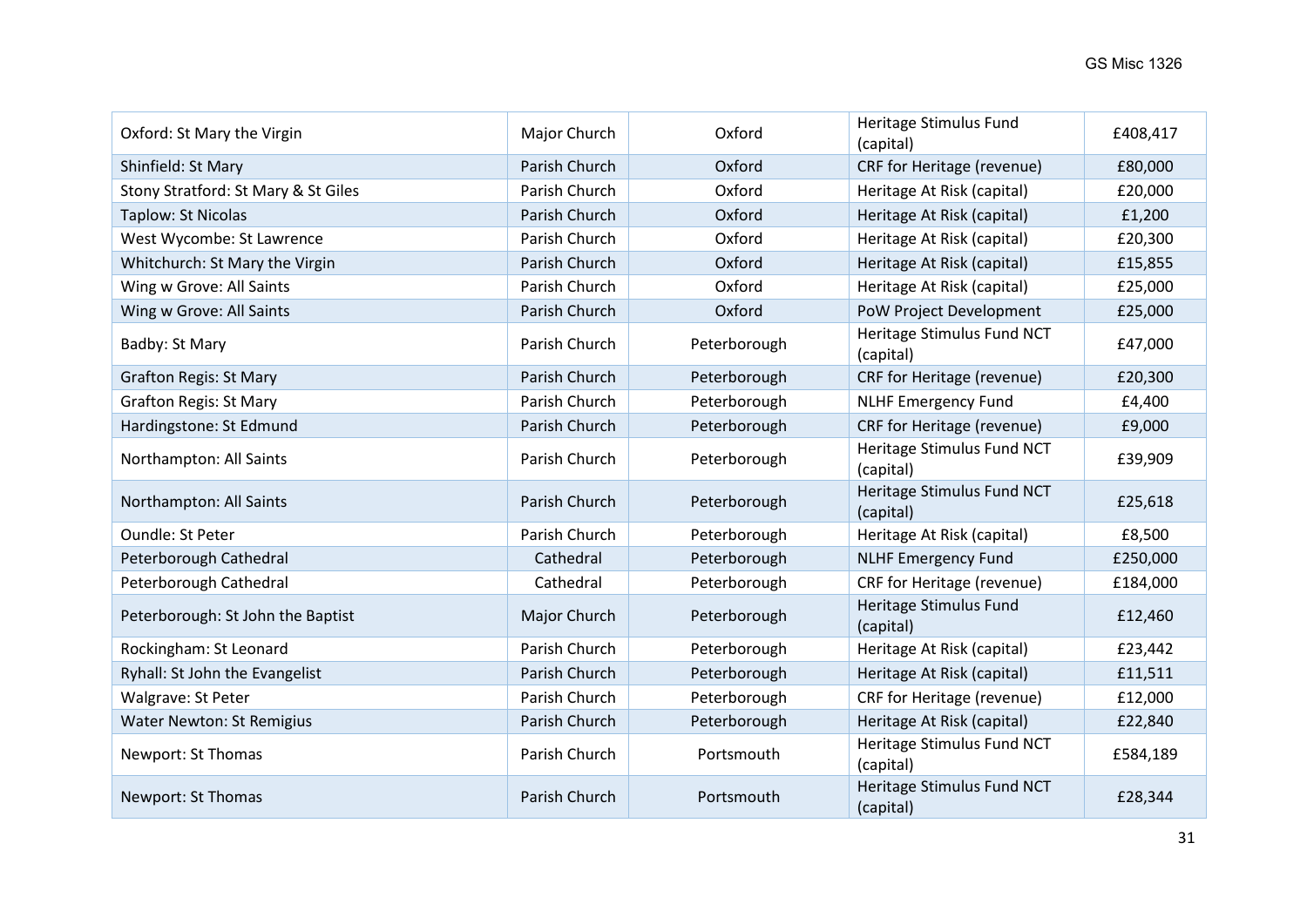| Newport: St Thomas                                  | Parish Church | Portsmouth | Heritage At Risk (capital)              | £25,000  |
|-----------------------------------------------------|---------------|------------|-----------------------------------------|----------|
| Newport: St Thomas                                  | Parish Church | Portsmouth | <b>CRF for Heritage (revenue)</b>       | £24,400  |
| Newport: St Thomas                                  | Parish Church | Portsmouth | CRF for Heritage (revenue)              | £26,500  |
| Portsea: St George                                  | Parish Church | Portsmouth | Heritage At Risk (capital)              | £22,000  |
| <b>Portsmouth Cathedral</b>                         | Cathedral     | Portsmouth | Heritage At Risk (capital)              | £22,988  |
| <b>Portsmouth Cathedral</b>                         | Cathedral     | Portsmouth | CRF for Heritage (revenue)              | £121,000 |
| <b>Portsmouth Cathedral</b>                         | Cathedral     | Portsmouth | CRF for Heritage (revenue)              | £266,500 |
| <b>Portsmouth Cathedral</b>                         | Cathedral     | Portsmouth | Heritage Stimulus Fund<br>(capital)     | £74,862  |
| Chevening: St Botolph                               | Parish Church | Rochester  | Heritage Stimulus Fund NCT<br>(capital) | £42,000  |
| Northfleet: St Botolph                              | Major Church  | Rochester  | Heritage Stimulus Fund<br>(capital)     | £93,328  |
| <b>Orpington: All Saints</b>                        | Major Church  | Rochester  | Heritage Stimulus Fund<br>(capital)     | £45,903  |
| Cattistock: St Peter & St Paul                      | Parish Church | Salisbury  | Heritage At Risk (capital)              | £10,000  |
| Cattistock: St Peter & St Paul                      | Parish Church | Salisbury  | PoW Project Development                 | £10,000  |
| Cheselborne: St Martin                              | Parish Church | Salisbury  | Heritage Stimulus Fund NCT<br>(capital) | £16,771  |
| <b>Fittleton: All Saints</b>                        | Parish Church | Salisbury  | CRF for Heritage (revenue)              | £5,900   |
| Foxham: St John the Baptist                         | Parish Church | Salisbury  | Heritage At Risk (capital)              | £25,000  |
| Lillington: St Martin                               | Parish Church | Salisbury  | Heritage At Risk (capital)              | £24,042  |
| Milton Abbas: St Mary, St Samson and St Branwalader | Major Church  | Salisbury  | Heritage Stimulus Fund<br>(capital)     | £10,000  |
| Oborne: St Cuthbert                                 | Parish Church | Salisbury  | Heritage At Risk (capital)              | £10,000  |
| Rockbourne: St Andrew                               | Parish Church | Salisbury  | Heritage Stimulus Fund NCT<br>(capital) | £75,000  |
| Salisbury Cathedral                                 | Cathedral     | Salisbury  | Heritage At Risk (capital)              | £18,000  |
| Salisbury Cathedral                                 | Cathedral     | Salisbury  | CRF for Heritage (revenue)              | £245,000 |
| Salisbury Cathedral                                 | Cathedral     | Salisbury  | <b>NLHF Emergency Fund</b>              | £233,600 |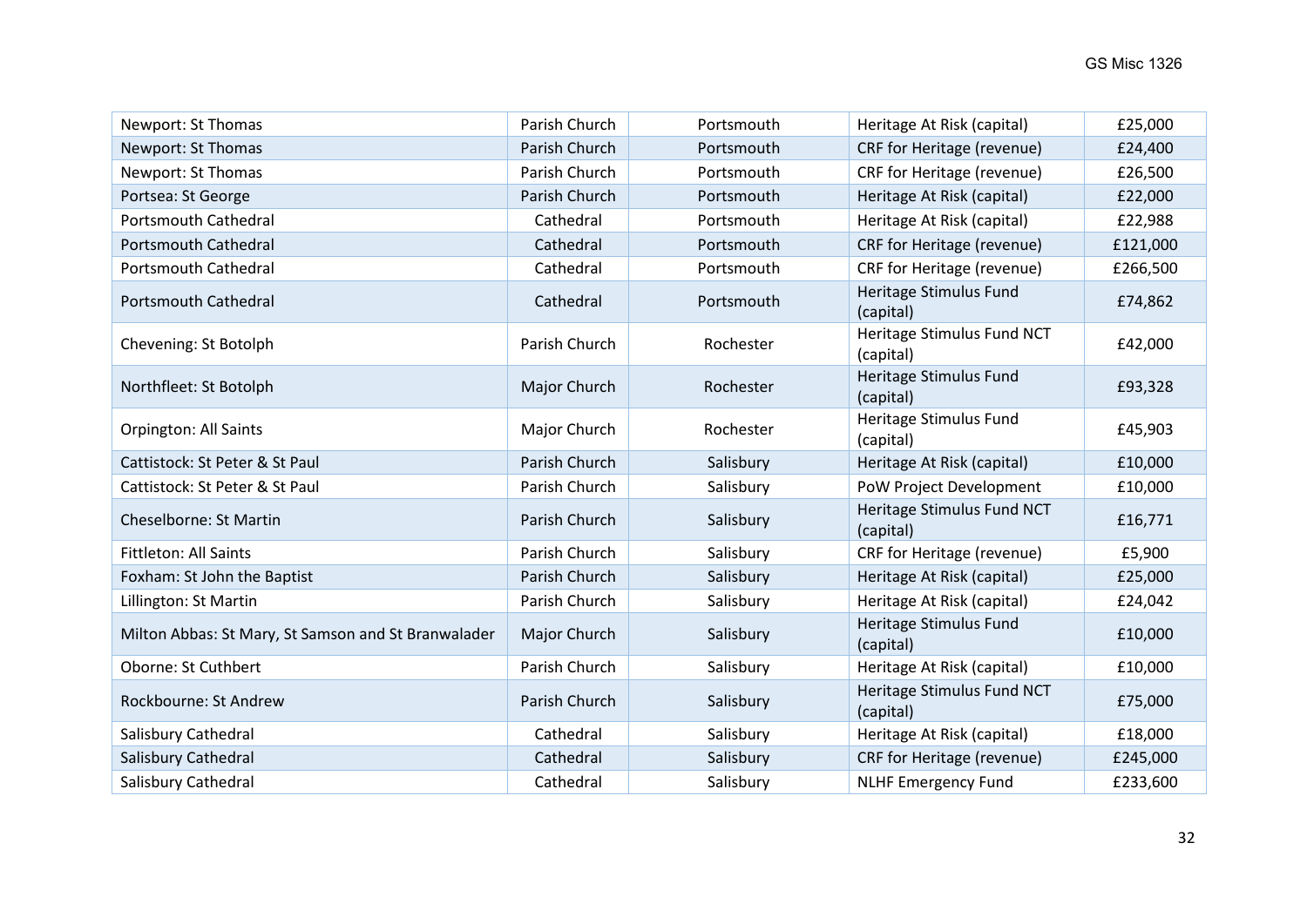| Salisbury Cathedral                                   | Cathedral     | Salisbury | Heritage Stimulus Fund<br>(capital)     | £250,000 |
|-------------------------------------------------------|---------------|-----------|-----------------------------------------|----------|
| South Wraxall: St James                               | Parish Church | Salisbury | Heritage At Risk (capital)              | £4,930   |
| Steeple Ashton: St Mary the Virgin                    | Parish Church | Salisbury | Heritage Stimulus Fund NCT<br>(capital) | £36,000  |
| Swallowcliffe: St Peter                               | Parish Church | Salisbury | Heritage At Risk (capital)              | £5,000   |
| Trowbridge: St Thomas                                 | Parish Church | Salisbury | Heritage At Risk (capital)              | £20,879  |
| <b>Westbury: All Saints</b>                           | Parish Church | Salisbury | CRF for Heritage (revenue)              | £24,400  |
| Winfrith Newburgh: St Christopher                     | Parish Church | Salisbury | Heritage At Risk (capital)              | £25,000  |
| Adlingfleet: All Saints                               | Parish Church | Sheffield | Heritage At Risk (capital)              | £21,195  |
| Doncaster: St George                                  | Major Church  | Sheffield | CRF for Heritage (revenue)              | £32,300  |
| Fishlake: St Cuthbert                                 | Major Church  | Sheffield | Heritage At Risk (capital)              | £18,180  |
| Fishlake: St Cuthbert                                 | Major Church  | Sheffield | PoW Project Development                 | £18,180  |
| Goole: St John the Evangelist                         | Parish Church | Sheffield | Heritage At Risk (capital)              | £25,000  |
| Rotherham: All Saints (Rotherham Minster)             | Major Church  | Sheffield | Heritage Stimulus Fund<br>(capital)     | £319,917 |
| Rotherham: All Saints (Rotherham Minster)             | Major Church  | Sheffield | CRF for Heritage (revenue)              | £25,000  |
| Rotherham: All Saints (Rotherham Minster)             | Major Church  | Sheffield | CRF for Heritage (revenue)              | £37,400  |
| Rotherham: Chapel on the Bridge                       | Parish Church | Sheffield | Heritage At Risk (capital)              | £20,000  |
| Sheffield Cathedral                                   | Cathedral     | Sheffield | CRF for Heritage (revenue)              | £36,600  |
| <b>Sheffield Cathedral</b>                            | Cathedral     | Sheffield | CRF for Heritage (revenue)              | £18,300  |
| <b>Brixton: St Matthew</b>                            | Parish Church | Southwark | CRF for Heritage (revenue)              | £37,700  |
| <b>Brixton: St Matthew</b>                            | Parish Church | Southwark | CRF for Heritage (revenue)              | £75,400  |
| Croydon: St John the Baptist (CROYDON MINSTER)        | Major Church  | Southwark | Heritage Stimulus Fund<br>(capital)     | £170,157 |
| Deptford: St John                                     | Parish Church | Southwark | Heritage At Risk (capital)              | £22,380  |
| Kennington: St John the Divine w St James the Apostle | Major Church  | Southwark | Heritage Stimulus Fund<br>(capital)     | £18,919  |
| Kidbrooke: St James                                   | Parish Church | Southwark | Heritage At Risk (capital)              | £25,000  |
| Kingston-on-Thames: All Saints                        | Major Church  | Southwark | CRF for Heritage (revenue)              | £20,700  |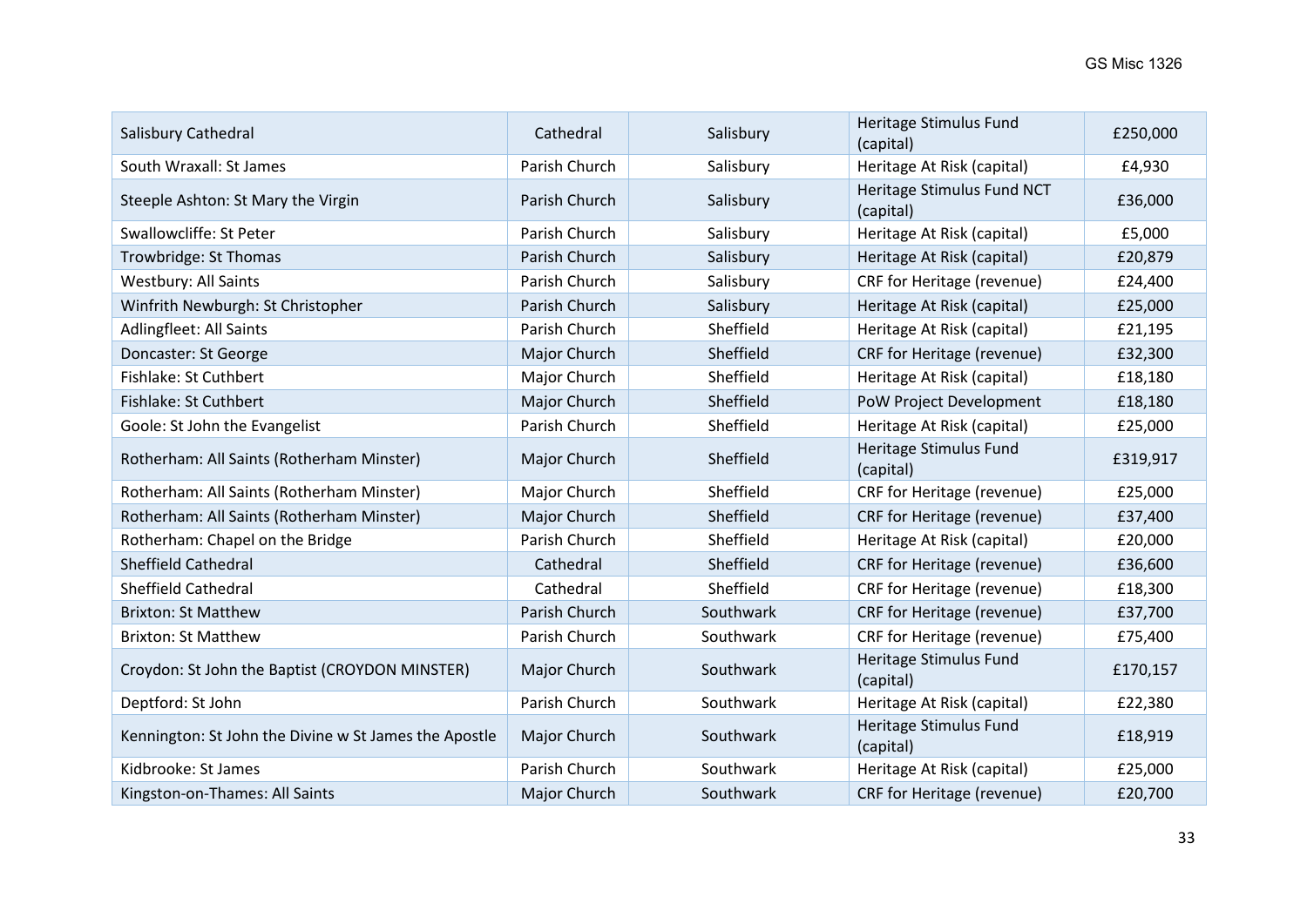| Lewisham: St Mary                             | Parish Church | Southwark              | <b>NLHF Emergency Fund</b>          | £13,000  |
|-----------------------------------------------|---------------|------------------------|-------------------------------------|----------|
| Lewisham: St Mary                             | Parish Church | Southwark              | CRF for Heritage (revenue)          | £12,500  |
| Oxted: St Mary the Virgin                     | Parish Church | Southwark              | Heritage At Risk (capital)          | £25,000  |
| South Croydon: St Augustine                   | Parish Church | Southwark              | CRF for Heritage (revenue)          | £14,000  |
| Southwark Cathedral                           | Cathedral     | Southwark              | Heritage Stimulus Fund<br>(capital) | £66,674  |
| Southwark Cathedral                           | Cathedral     | Southwark              | CRF for Heritage (revenue)          | £75,600  |
| Southwark Cathedral                           | Cathedral     | Southwark              | Heritage Stimulus Fund<br>(capital) | £100,550 |
| Spring Park: All Saints                       | Major Church  | Southwark              | CRF for Heritage (revenue)          | £6,000   |
| Streatham: St Leonard                         | Parish Church | Southwark              | Heritage At Risk (capital)          | £13,250  |
| Upper Norwood: St John the Evangelist         | Major Church  | Southwark              | Heritage Stimulus Fund<br>(capital) | £69,162  |
| Wandsworth: St Paul, Wimbledon Park           | Parish Church | Southwark              | CRF for Heritage (revenue)          | £10,200  |
| East Drayton: St Peter                        | Parish Church | Southwell & Nottingham | Heritage At Risk (capital)          | £19,715  |
| East Markham: St John the Baptist             | Parish Church | Southwell & Nottingham | Heritage At Risk (capital)          | £20,000  |
| <b>Edwalton: Holy Rood</b>                    | Parish Church | Southwell & Nottingham | CRF for Heritage (revenue)          | £11,100  |
| Lowdham: St Mary the Virgin                   | Parish Church | Southwell & Nottingham | CRF for Heritage (revenue)          | £19,700  |
| Mansfield: St John the Evangelist             | Parish Church | Southwell & Nottingham | Heritage At Risk (capital)          | £23,151  |
| Mansfield: St John the Evangelist             | Parish Church | Southwell & Nottingham | PoW Project Development             | £23,151  |
| North Muskham: St Wilfrid                     | Parish Church | Southwell & Nottingham | Heritage At Risk (capital)          | £22,500  |
| Nottingham: St Andrew                         | Parish Church | Southwell & Nottingham | Heritage At Risk (capital)          | £24,000  |
| Nottingham: St Mary the Virgin                | Major Church  | Southwell & Nottingham | Heritage Stimulus Fund<br>(capital) | £66,911  |
| <b>Southwell Minster</b>                      | Cathedral     | Southwell & Nottingham | CRF for Heritage (revenue)          | £400,900 |
| West Bridgford: St Giles                      | Parish Church | Southwell & Nottingham | CRF for Heritage (revenue)          | £12,200  |
| Willoughby-on-the-Wolds: St Mary & All Saints | Parish Church | Southwell & Nottingham | Heritage At Risk (capital)          | £4,751   |
| Worksop: Christ Church                        | Parish Church | Southwell & Nottingham | CRF for Heritage (revenue)          | £13,700  |
| Ashwell: St Mary the Virgin                   | Parish Church | <b>St Albans</b>       | Heritage At Risk (capital)          | £10,000  |
| Ashwell: St Mary the Virgin                   | Parish Church | <b>St Albans</b>       | PoW Project Development             | £10,000  |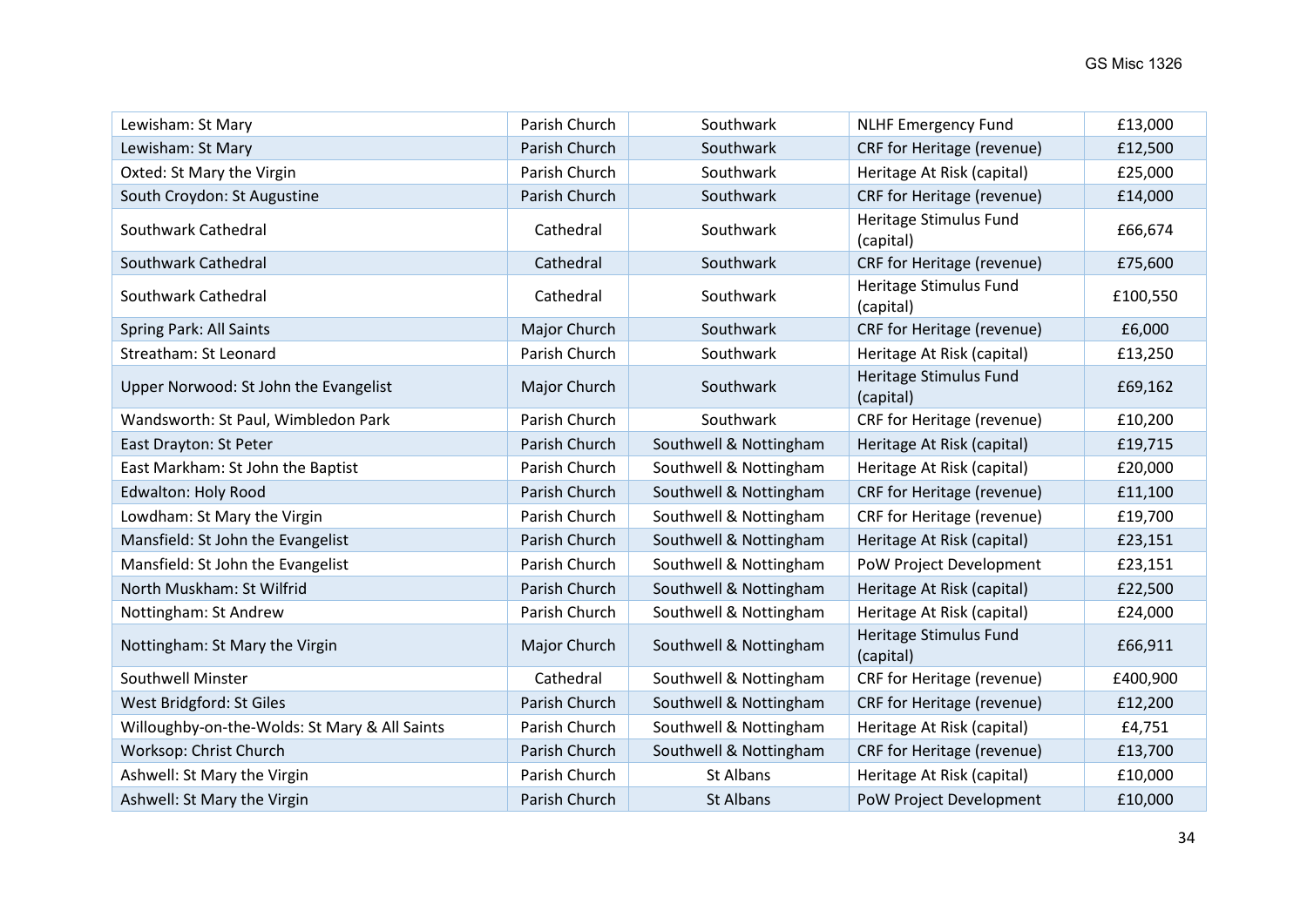| Blunham: St Edmund or St James              | Parish Church | <b>St Albans</b>         | Heritage At Risk (capital)              | £22,633  |
|---------------------------------------------|---------------|--------------------------|-----------------------------------------|----------|
| Cranfield: St Peter & St Paul               | Parish Church | <b>St Albans</b>         | Heritage At Risk (capital)              | £22,285  |
| Cranfield: St Peter & St Paul               | Parish Church | <b>St Albans</b>         | PoW Project Development                 | £22,285  |
| Flamstead: St Leonard                       | Parish Church | <b>St Albans</b>         | <b>NLHF Emergency Fund</b>              | £5,700   |
| Northill: St Mary the Virgin                | Parish Church | <b>St Albans</b>         | Heritage Stimulus Fund NCT<br>(capital) | £99,000  |
| <b>St Albans Cathedral</b>                  | Cathedral     | <b>St Albans</b>         | CRF for Heritage (revenue)              | £197,900 |
| <b>St Albans Cathedral</b>                  | Cathedral     | <b>St Albans</b>         | Heritage At Risk (capital)              | £22,512  |
| <b>St Albans Cathedral</b>                  | Cathedral     | <b>St Albans</b>         | CRF for Heritage (revenue)              | £87,400  |
| <b>Ashbocking: All Saints</b>               | Parish Church | St Edmundsbury & Ipswich | Heritage At Risk (capital)              | £7,945   |
| Bardwell: St Peter & St Paul                | Parish Church | St Edmundsbury & Ipswich | <b>NLHF Emergency Fund</b>              | £3,000   |
| <b>Blaxhall: St Peter</b>                   | Parish Church | St Edmundsbury & Ipswich | Heritage At Risk (capital)              | £10,000  |
| Chillesford: St Peter                       | Parish Church | St Edmundsbury & Ipswich | Heritage At Risk (capital)              | £16,285  |
| Dalham: St Mary the Virgin                  | Parish Church | St Edmundsbury & Ipswich | Heritage At Risk (capital)              | £4,350   |
| Hemingstone: St Gregory                     | Parish Church | St Edmundsbury & Ipswich | Heritage At Risk (capital)              | £19,996  |
| Homersfield: St Mary                        | Parish Church | St Edmundsbury & Ipswich | Heritage Stimulus Fund NCT<br>(capital) | £68,000  |
| Ipswich: St Mary le Tower                   | Major Church  | St Edmundsbury & Ipswich | Heritage Stimulus Fund<br>(capital)     | £33,753  |
| Ipswich: St Mary le Tower                   | Major Church  | St Edmundsbury & Ipswich | CRF for Heritage (revenue)              | £8,400   |
| Middleton: Holy Trinity                     | Parish Church | St Edmundsbury & Ipswich | Heritage At Risk (capital)              | £25,000  |
| Rumburgh: St Michael & St Felix             | Parish Church | St Edmundsbury & Ipswich | Heritage At Risk (capital)              | £19,000  |
| Rushmere: St Andrew                         | Parish Church | St Edmundsbury & Ipswich | Heritage Stimulus Fund NCT<br>(capital) | £33,000  |
| South Cove: St Lawrence                     | Parish Church | St Edmundsbury & Ipswich | Heritage At Risk (capital)              | £15,000  |
| St Edmundsbury Cathedral                    | Cathedral     | St Edmundsbury & Ipswich | CRF for Heritage (revenue)              | £72,900  |
| St Peter South Elmham: St Peter the Apostle | Parish Church | St Edmundsbury & Ipswich | Heritage At Risk (capital)              | £2,000   |
| Thrandeston: St Margaret                    | Parish Church | St Edmundsbury & Ipswich | Heritage At Risk (capital)              | £19,500  |
| Wangford: St Peter & St Paul                | Parish Church | St Edmundsbury & Ipswich | Heritage At Risk (capital)              | £24,413  |
| Wangford: St Peter & St Paul                | Parish Church | St Edmundsbury & Ipswich | PoW Project Development                 | £24,413  |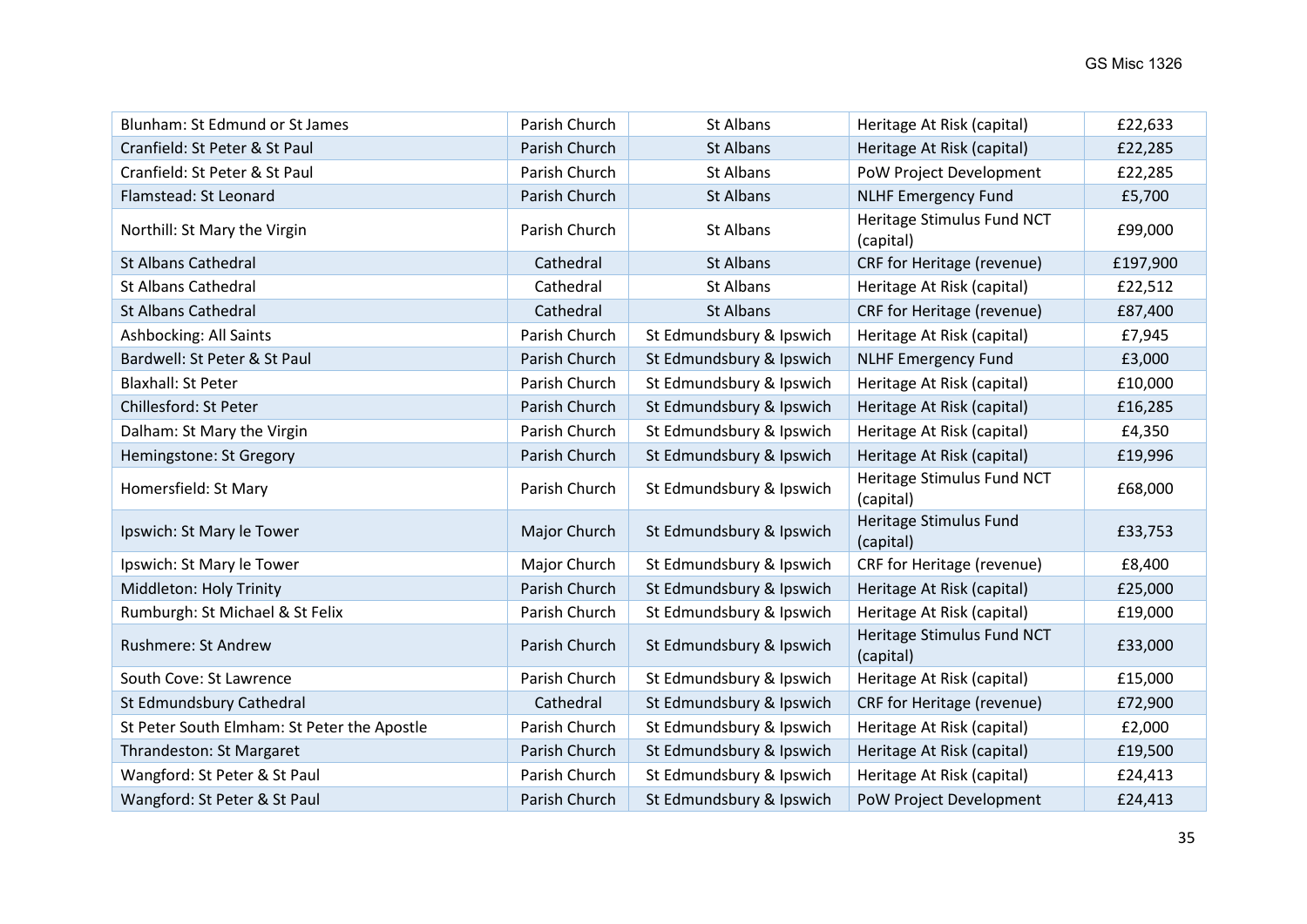| <b>Wrentham: St Nicholas</b>  | Parish Church | St Edmundsbury & Ipswich | Heritage At Risk (capital)              | £14,199  |
|-------------------------------|---------------|--------------------------|-----------------------------------------|----------|
| Yaxley: St Mary the Virgin    | Parish Church | St Edmundsbury & Ipswich | Heritage At Risk (capital)              | £15,219  |
| Bodmin: St Petroc             | Major Church  | Truro                    | CRF for Heritage (revenue)              | £17,500  |
| <b>Bodmin: St Petroc</b>      | Major Church  | Truro                    | CRF for Heritage (revenue)              | £25,000  |
| Bodmin: St Petroc             | Major Church  | Truro                    | Heritage Stimulus Fund<br>(capital)     | £93,160  |
| Fowey: St Fimbarrus           | Parish Church | Truro                    | Heritage At Risk (capital)              | £25,000  |
| Launceston: St Stephen        | Parish Church | Truro                    | Heritage Stimulus Fund NCT<br>(capital) | £286,698 |
| Launceston: St Stephen        | Parish Church | Truro                    | Heritage Stimulus Fund NCT<br>(capital) | £14,400  |
| Launceston: St Stephen        | Parish Church | Truro                    | Heritage At Risk (capital)              | £7,400   |
| Launceston: St Stephen        | Parish Church | Truro                    | PoW Project Development                 | £7,400   |
| Lewannick: St Martin          | Parish Church | Truro                    | CRF for Heritage (revenue)              | £4,000   |
| Redruth: St Euny              | Parish Church | Truro                    | CRF for Heritage (revenue)              | £5,000   |
| Sheviock: Blessed Virgin Mary | Parish Church | Truro                    | Heritage At Risk (capital)              | £25,000  |
| Sheviock: Blessed Virgin Mary | Parish Church | Truro                    | <b>NLHF Emergency Fund</b>              | £4,400   |
| South Hill: St Sampson        | Parish Church | Truro                    | Heritage At Risk (capital)              | £24,096  |
| South Hill: St Sampson        | Parish Church | Truro                    | PoW Project Development                 | £24,096  |
| St Dominic: St Dominica       | Parish Church | Truro                    | CRF for Heritage (revenue)              | £10,800  |
| St Neot: St Neot              | Parish Church | Truro                    | Heritage Stimulus Fund NCT<br>(capital) | £41,043  |
| St Neot: St Neot              | Parish Church | Truro                    | Heritage Stimulus Fund NCT<br>(capital) | £4,255   |
| St Teath: St Teatha           | Parish Church | Truro                    | CRF for Heritage (revenue)              | £12,900  |
| <b>Truro Cathedral</b>        | Cathedral     | Truro                    | Heritage At Risk (capital)              | £20,000  |
| <b>Truro Cathedral</b>        | Cathedral     | Truro                    | CRF for Heritage (revenue)              | £72,300  |
| <b>Truro Cathedral</b>        | Cathedral     | Truro                    | <b>NLHF Emergency Fund</b>              | £90,200  |
| <b>Truro Cathedral</b>        | Cathedral     | Truro                    | CRF for Heritage (revenue)              | £232,300 |
| <b>Truro Cathedral</b>        | Cathedral     | Truro                    | CRF for Heritage (revenue)              | £180,200 |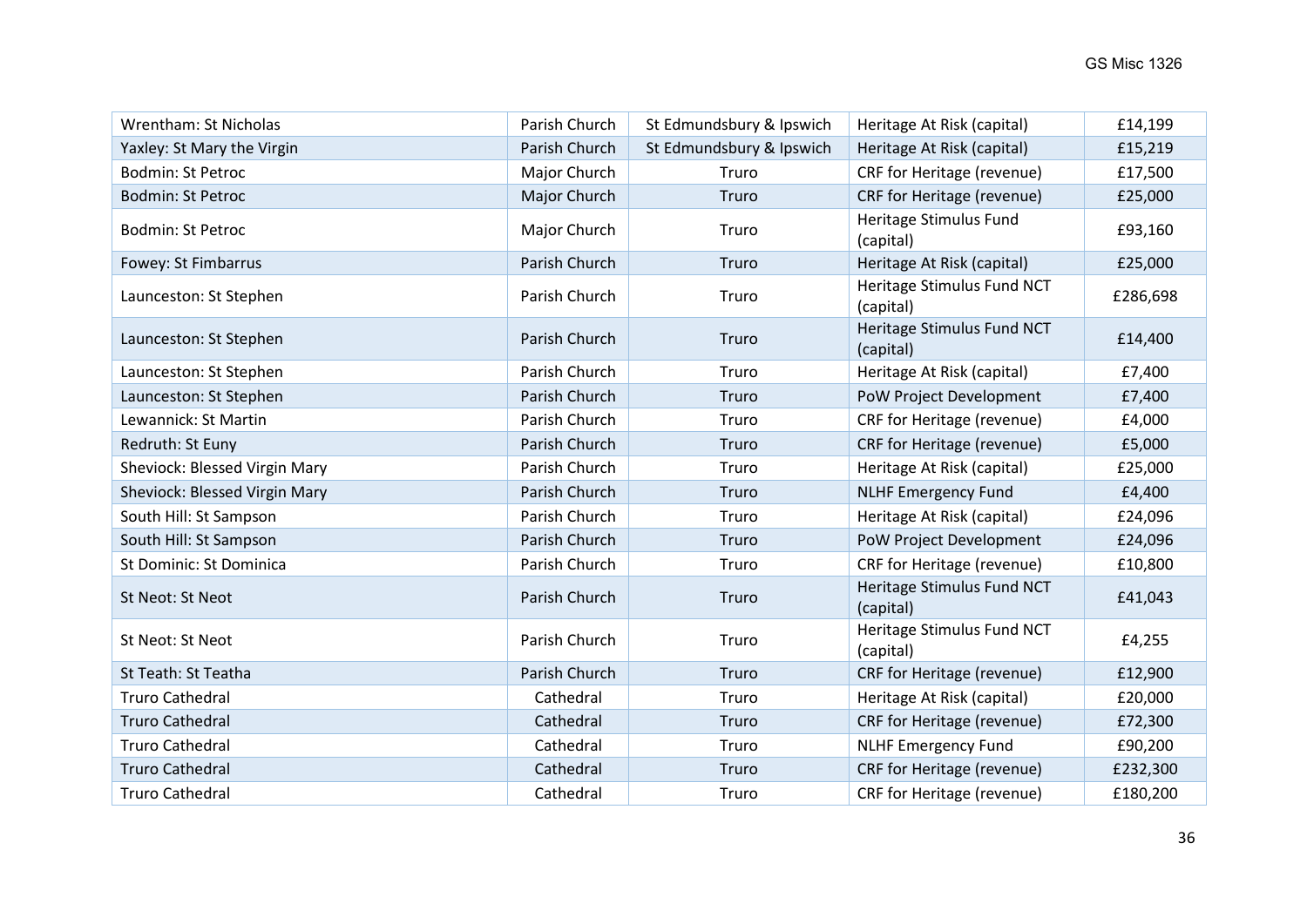| <b>Truro Cathedral</b>                | Cathedral     | Truro      | CRF for Heritage (revenue)              | £146,900 |
|---------------------------------------|---------------|------------|-----------------------------------------|----------|
| <b>Truro Cathedral</b>                | Cathedral     | Truro      | Heritage Stimulus Fund<br>(capital)     | £44,741  |
| Ampfield: St Mark                     | Parish Church | Winchester | Heritage At Risk (capital)              | £24,762  |
| Ampfield: St Mark                     | Parish Church | Winchester | PoW Project Development                 | £24,762  |
| Amport: St Mary                       | Parish Church | Winchester | Heritage At Risk (capital)              | £5,000   |
| Christchurch: Holy Trinity            | Major Church  | Winchester | Heritage Stimulus Fund<br>(capital)     | £230,000 |
| Micheldever: St Mary the Virgin       | Parish Church | Winchester | Heritage At Risk (capital)              | £15,000  |
| Nursling: St Boniface                 | Parish Church | Winchester | Heritage At Risk (capital)              | £25,000  |
| Quarley: St Michael & All Angels      | Parish Church | Winchester | Heritage At Risk (capital)              | £25,000  |
| Ringwood: St Peter & St Paul          | Parish Church | Winchester | Heritage At Risk (capital)              | £25,000  |
| Romsey: St Mary & St Ethelflaeda      | Major Church  | Winchester | CRF for Heritage (revenue)              | £110,000 |
| <b>Winchester Cathedral</b>           | Cathedral     | Winchester | CRF for Heritage (revenue)              | £948,200 |
| <b>Winchester Cathedral</b>           | Cathedral     | Winchester | CRF for Heritage (revenue)              | £467,800 |
| <b>Winchester Cathedral</b>           | Cathedral     | Winchester | <b>NLHF Emergency Fund</b>              | £199,500 |
| Astley: St Peter                      | Parish Church | Worcester  | Heritage At Risk (capital)              | £20,000  |
| Great Witley: St Michael & All Angels | Parish Church | Worcester  | CRF for Heritage (revenue)              | £37,500  |
| Great Witley: St Michael & All Angels | Parish Church | Worcester  | CRF for Heritage (revenue)              | £10,500  |
| Kidderminster: St George              | Parish Church | Worcester  | Heritage At Risk (capital)              | £7,906   |
| Kyre Wyard: St Mary                   | Parish Church | Worcester  | Heritage Stimulus Fund NCT<br>(capital) | £19,000  |
| Malvern Link: St Matthias             | Parish Church | Worcester  | CRF for Heritage (revenue)              | £25,000  |
| Pershore: Holy Cross                  | Major Church  | Worcester  | CRF for Heritage (revenue)              | £59,100  |
| Powick: St Peter                      | Parish Church | Worcester  | Heritage At Risk (capital)              | £7,433   |
| Redditch: St Stephen                  | Parish Church | Worcester  | Heritage At Risk (capital)              | £24,980  |
| Rous Lench: St Peter                  | Parish Church | Worcester  | Heritage At Risk (capital)              | £25,000  |
| <b>Worcester Cathedral</b>            | Cathedral     | Worcester  | Revenue (Arts Council)                  | £190,000 |
| <b>Worcester Cathedral</b>            | Cathedral     | Worcester  | <b>NLHF Emergency Fund</b>              | £216,600 |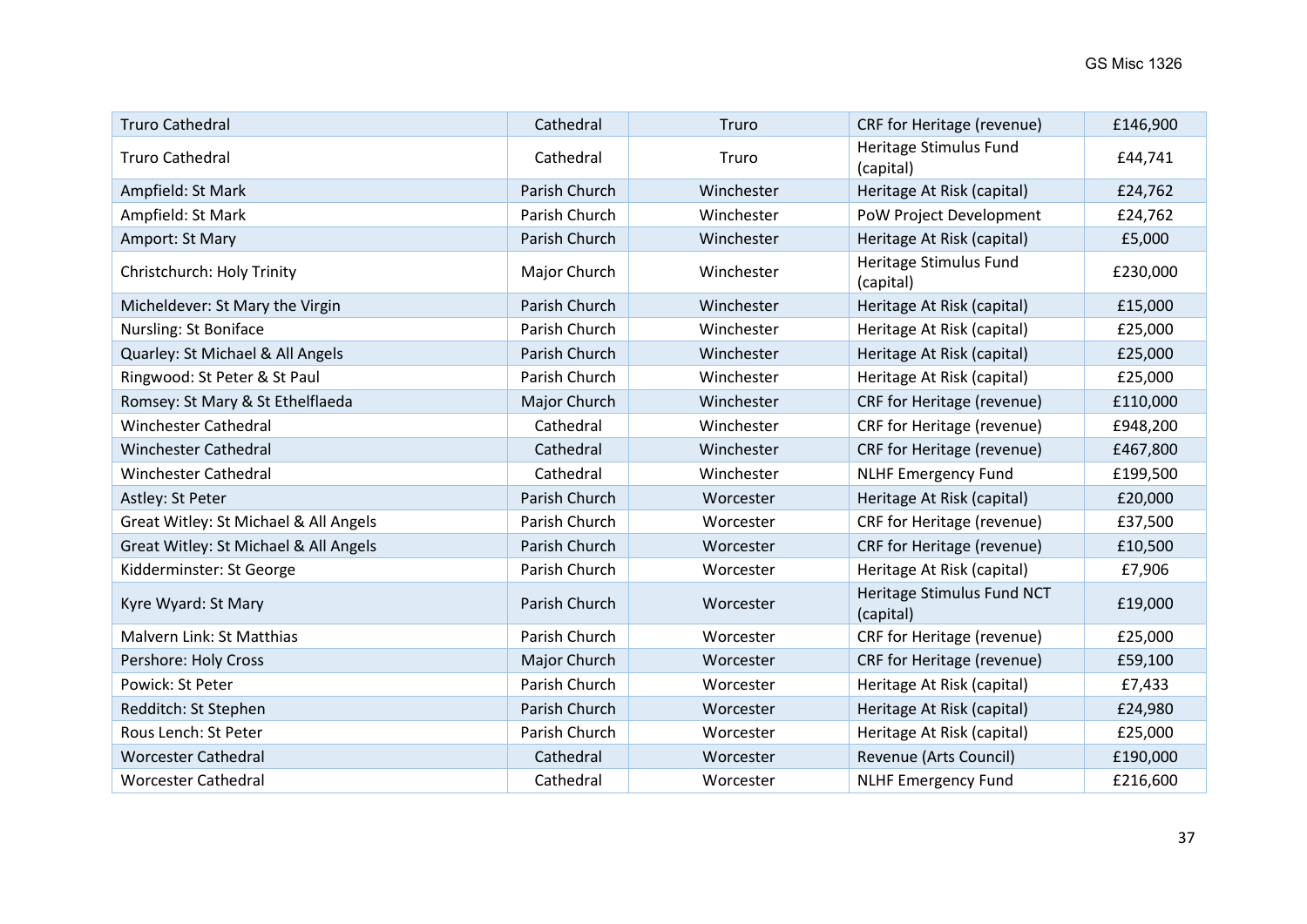| <b>Worcester Cathedral</b>                         | Cathedral     | Worcester | Heritage Stimulus Fund<br>(capital) | £328,794 |
|----------------------------------------------------|---------------|-----------|-------------------------------------|----------|
| <b>Worcester Cathedral</b>                         | Cathedral     | Worcester | CRF for Heritage (revenue)          | £482,900 |
| <b>Worcester Cathedral</b>                         | Cathedral     | Worcester | Heritage Stimulus Fund<br>(capital) | £241,624 |
| Beverley Minster: St John & St Martin              | Major Church  | York      | Heritage Stimulus Fund<br>(capital) | £639,969 |
| Beverley: St Mary                                  | Major Church  | York      | Heritage Stimulus Fund<br>(capital) | £222,040 |
| Hull: Most Holy & Undivided Trinity (Hull Minster) | Major Church  | York      | CRF for Heritage (revenue)          | £92,600  |
| Hull: Most Holy & Undivided Trinity (Hull Minster) | Major Church  | York      | <b>NLHF Emergency Fund</b>          | £19,000  |
| Hull: Most Holy & Undivided Trinity (Hull Minster) | Major Church  | York      | CRF for Heritage (revenue)          | £135,500 |
| Middleton: St Andrew                               | Parish Church | York      | Heritage At Risk (capital)          | £25,000  |
| Patrington: St Patrick                             | Major Church  | York      | Heritage Stimulus Fund<br>(capital) | £289,086 |
| Selby: St Mary & St Germain (Selby Abbey)          | Major Church  | York      | <b>NLHF Emergency Fund</b>          | £32,300  |
| Selby: St Mary & St Germain (Selby Abbey)          | Major Church  | York      | CRF for Heritage (revenue)          | £38,800  |
| Selby: St Mary & St Germain (Selby Abbey)          | Major Church  | York      | CRF for Heritage (revenue)          | £20,000  |
| Thirkleby: All Saints                              | Parish Church | York      | Heritage At Risk (capital)          | £25,000  |
| <b>York Minster</b>                                | Cathedral     | York      | CRF for Heritage (revenue)          | £269,500 |
| <b>York Minster</b>                                | Cathedral     | York      | <b>NLHF Emergency Fund</b>          | £33,000  |
| York: St Lawrence w St Nicholas                    | Parish Church | York      | Heritage At Risk (capital)          | £25,000  |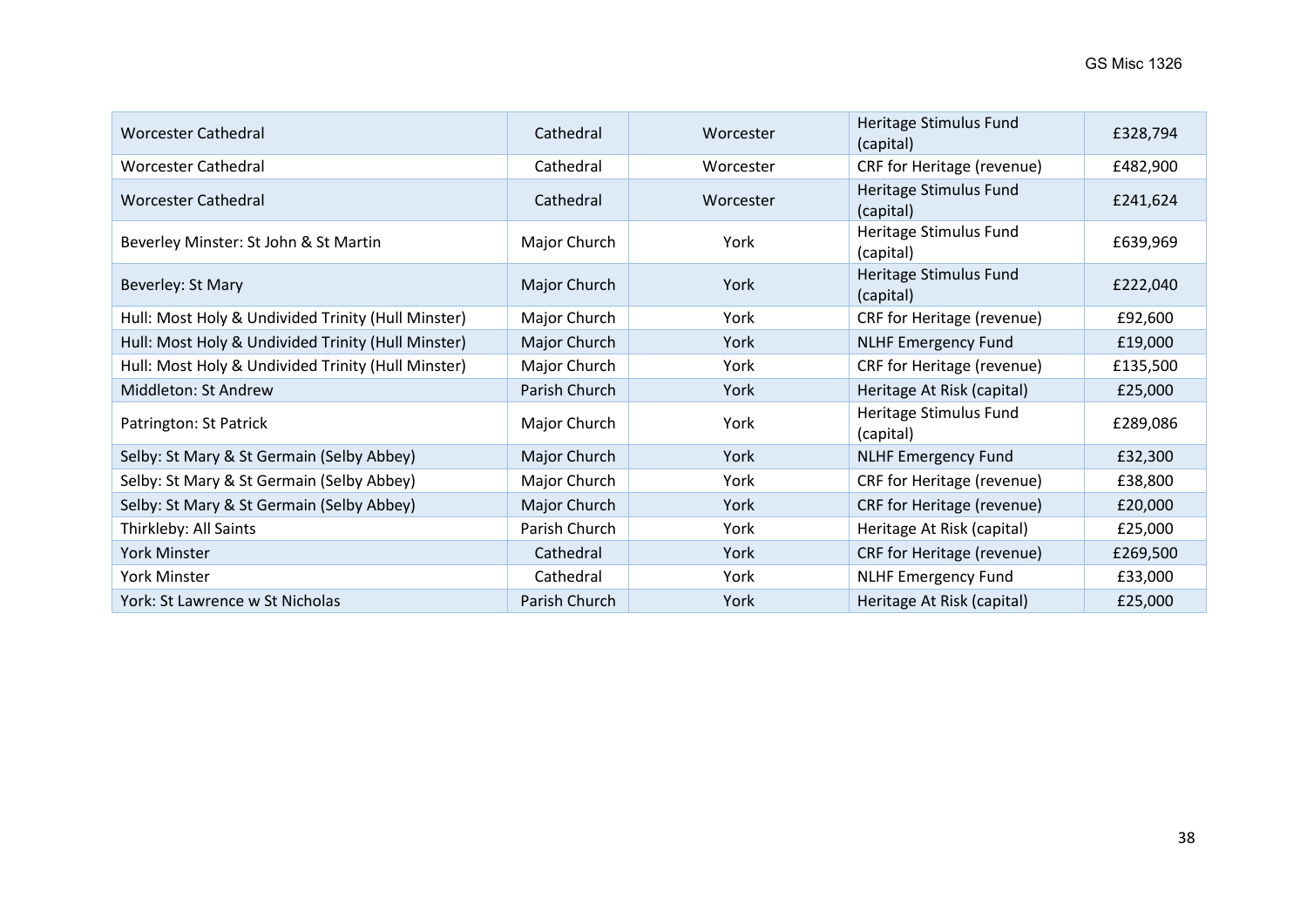# <span id="page-38-0"></span>Appendix 2: Capital Grant Awards from Heritage Stimulus Fund (administered in three rounds by the Archbishops' Council and National Churches Trust)

*Organised alphabetically by diocese.*

| <b>Church</b>                    | <b>Grant award</b> | <b>Diocese</b> | <b>Grant allocated by</b>         |
|----------------------------------|--------------------|----------------|-----------------------------------|
| <b>Bath Abbey</b>                | £448,358           | Bath & Wells   | Archbishops'<br>Council           |
| <b>Wells Cathedral</b>           | £266,692           | Bath & Wells   | Archbishops'<br>Council           |
| Aston, St Peter and St Paul      | £20,198            | Birmingham     | Archbishops'<br>Council           |
| Birmingham, St Agatha Sparkbrook | £21,458            | Birmingham     | Archbishops'<br>Council           |
| <b>Blackburn Cathedral</b>       | £90,721            | Blackburn      | Archbishops'<br>Council           |
| Lancaster Priory                 | £242,732           | Blackburn      | Archbishops'<br>Council           |
| <b>Bristol Cathedral</b>         | £49,714            | <b>Bristol</b> | Archbishops'<br>Council           |
| Yate, St Mary                    | £240,913           | <b>Bristol</b> | Archbishops'<br>Council           |
| Canterbury Cathedral             | £356,672           | Canterbury     | Archbishops'<br>Council           |
| Canterbury Cathedral             | £611,200           | Canterbury     | Archbishops'<br>Council           |
| Canterbury, St Martin            | £5,406             | Canterbury     | Archbishops'<br>Council           |
| Maidstone, All Saints            | £352,816           | Canterbury     | Archbishops'<br>Council           |
| St Andrew, Wickhambreaux         | £118,000           | Canterbury     | <b>National Churches</b><br>Trust |
| Carlisle Cathedral               | £27,508            | Carlisle       | Archbishops'<br>Council           |
| St John, Workington              | £164,744           | Carlisle       | <b>National Churches</b><br>Trust |
| St John, Workington              | £13,222            | Carlisle       | <b>National Churches</b><br>Trust |
| <b>Chester Cathedral</b>         | £235,268           | Chester        | Archbishops'<br>Council           |
| <b>Chester Cathedral</b>         | £11,907            | Chester        | Archbishops'<br>Council           |
| Chester, St John the Baptist     | £157,603           | Chester        | Archbishops'<br>Council           |
| Brighton, St Mary Kemp Town      | £64,700            | Chichester     | Archbishops'<br>Council           |
| Brighton, St Mary Kemp Town      | £42,581            | Chichester     | Archbishops'<br>Council           |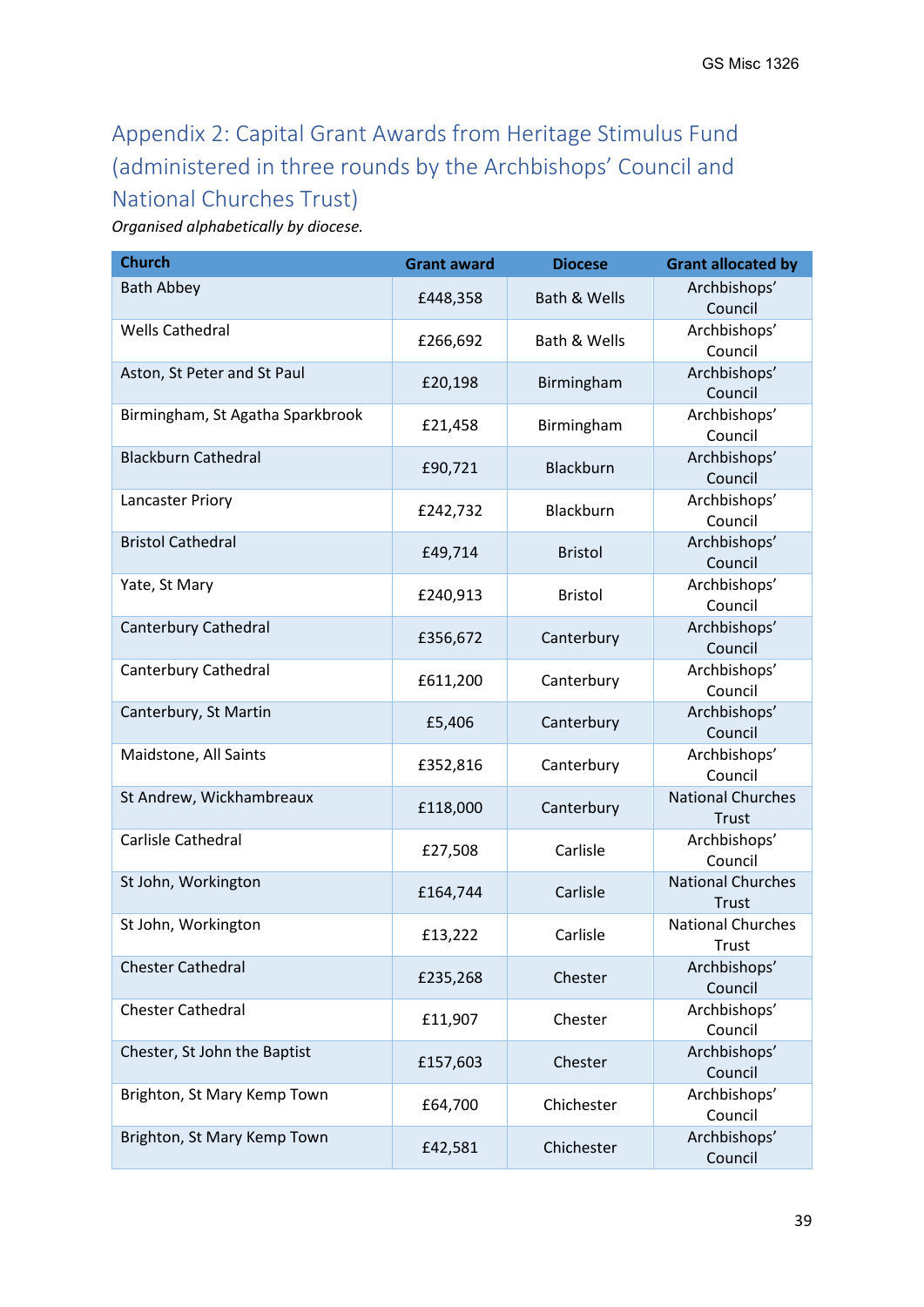| Brighton, St Peter                        | £275,000 | Chichester | Archbishops'<br>Council                  |
|-------------------------------------------|----------|------------|------------------------------------------|
| <b>Chichester Cathedral</b>               | £149,548 | Chichester | Archbishops'<br>Council                  |
| Horsham, St Mary                          | £7,224   | Chichester | Archbishops'<br>Council                  |
| St Leonards on Sea, Christ Church         | £86,646  | Chichester | Archbishops'<br>Council                  |
| St Leonards-on-Sea, Christ Church         | £175,123 | Chichester | Archbishops'<br>Council                  |
| <b>Coventry Cathedral</b>                 | £373,926 | Coventry   | Archbishops'<br>Council                  |
| Coventry, Holy Trinity                    | £74,003  | Coventry   | Archbishops'<br>Council                  |
| Warwick, St Mary                          | £133,427 | Coventry   | Archbishops'<br>Council                  |
| Chesterfield, St Mary and All Saints      | £242,673 | Derby      | Archbishops'<br>Council                  |
| Derby Cathedral                           | £74,211  | Derby      | Archbishops'<br>Council                  |
| Repton, St Wystan                         | £19,511  | Derby      | Archbishops'<br>Council                  |
| St Chad, Bensham                          | £200,970 | Durham     | <b>National Churches</b><br><b>Trust</b> |
| St Chad, Bensham                          | £54,603  | Durham     | <b>National Churches</b><br>Trust        |
| <b>Ely Cathedral</b>                      | £104,252 | Ely        | Archbishops'<br>Council                  |
| St Mary the Virgin, Gamlingay             | £206,786 | Ely        | <b>National Churches</b><br>Trust        |
| St Mary the Virgin, Gamlingay             | £23,646  | Ely        | <b>National Churches</b><br><b>Trust</b> |
| St Mary the Virgin, Leighton<br>Bromswold | £79,000  | Ely        | <b>National Churches</b><br>Trust        |
| <b>Exeter Cathedral</b>                   | £200,994 | Exeter     | Archbishops'<br>Council                  |
| St Lawrence, Bigbury                      | £78,920  | Exeter     | <b>National Churches</b><br>Trust        |
| St Lawrence, Bigbury                      | £53,787  | Exeter     | <b>National Churches</b><br><b>Trust</b> |
| Totnes, St Mary                           | £112,354 | Exeter     | Archbishops'<br>Council                  |
| <b>Gloucester Cathedral</b>               | £167,577 | Gloucester | Archbishops'<br>Council                  |
| Tewkesbury Abbey                          | £104,885 | Gloucester | Archbishops'<br>Council                  |
| Ledbury, St Michael and All Angels        | £63,862  | Hereford   | Archbishops'<br>Council                  |
| Leominster Priory                         | £82,239  | Hereford   | Archbishops'<br>Council                  |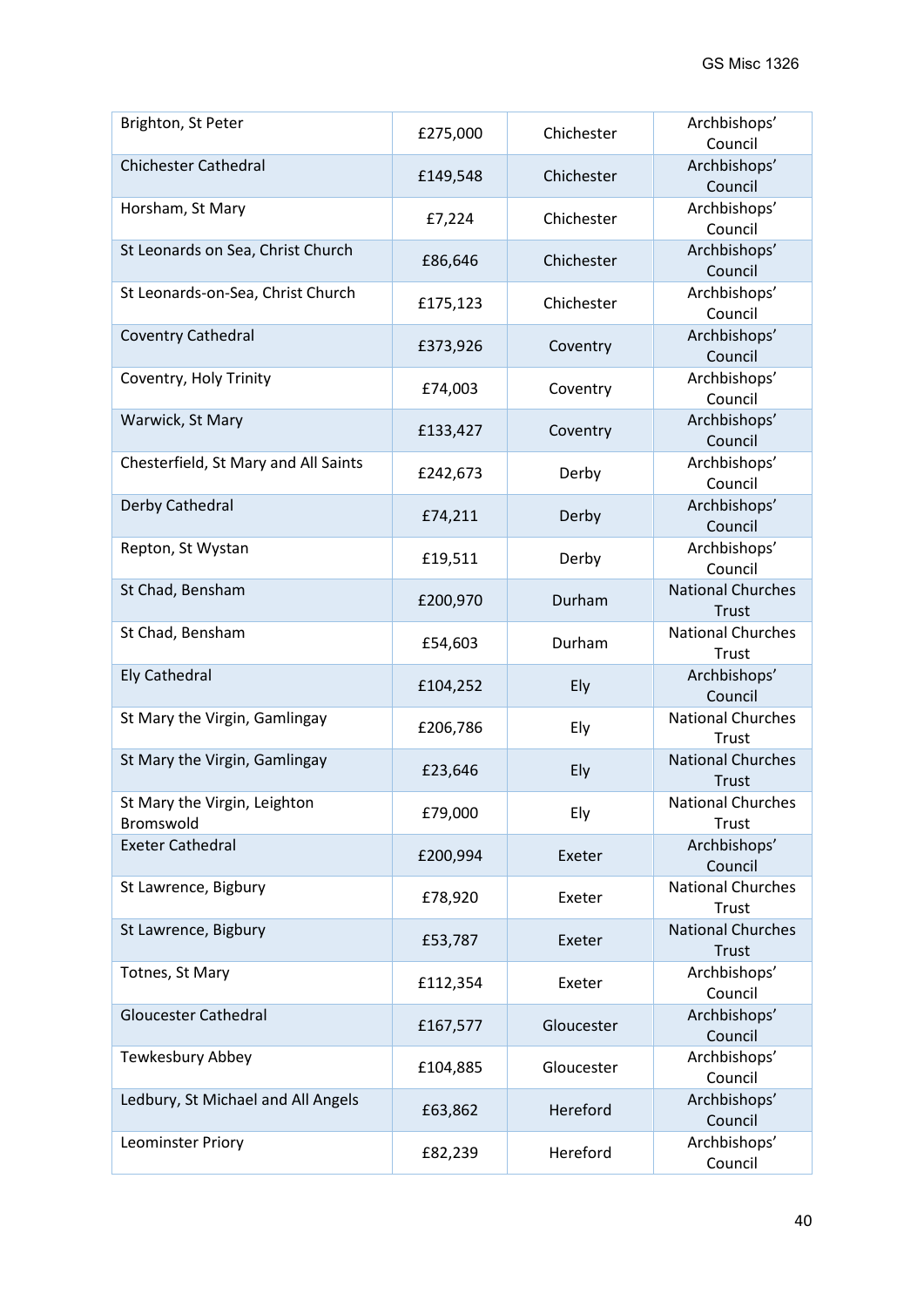| Ludlow, St Laurence                 | £26,312  | Hereford  | Archbishops'<br>Council                  |
|-------------------------------------|----------|-----------|------------------------------------------|
| St Deinst, Llangarron               | £43,000  | Hereford  | <b>National Churches</b><br>Trust        |
| <b>Bradford Cathedral</b>           | £91,671  | Leeds     | Archbishops'<br>Council                  |
| Chapel Allerton, St Matthew         | £65,000  | Leeds     | Archbishops'<br>Council                  |
| <b>Halifax Minster</b>              | £124,204 | Leeds     | Archbishops'<br>Council                  |
| Leeds Minster                       | £314,177 | Leeds     | Archbishops'<br>Council                  |
| <b>Ripon Cathedral</b>              | £239,698 | Leeds     | Archbishops'<br>Council                  |
| <b>Wakefield Cathedral</b>          | £35,920  | Leeds     | Archbishops'<br>Council                  |
| Holy Trinity, Norton Juxta Twycross | £60,626  | Leicester | <b>National Churches</b><br>Trust        |
| Holy Trinity, Norton Juxta Twycross | £11,000  | Leicester | <b>National Churches</b><br>Trust        |
| Leicester Cathedral                 | £198,324 | Leicester | Archbishops'<br>Council                  |
| Leicester St Margaret               | £297,551 | Leicester | Archbishops'<br>Council                  |
| St Mary Magdalene, Peckleton        | £25,000  | Leicester | <b>National Churches</b><br><b>Trust</b> |
| St Philip and St Jaames, Ratby      | £26,000  | Leicester | <b>National Churches</b><br>Trust        |
| Lichfield Cathedral                 | £264,404 | Lichfield | Archbishops'<br>Council                  |
| Stafford, St Mary                   | £17,274  | Lichfield | Archbishops'<br>Council                  |
| Barton upon Humber, St Mary         | £42,859  | Lincoln   | Archbishops'<br>Council                  |
| Barton-upon-Humber, St Mary         | £29,656  | Lincoln   | Archbishops'<br>Council                  |
| <b>Grimsby Minster</b>              | £84,551  | Lincoln   | Archbishops'<br>Council                  |
| Holbeach, All Saints                | £55,329  | Lincoln   | Archbishops'<br>Council                  |
| St James, Skillington               | £10,711  | Lincoln   | <b>National Churches</b><br><b>Trust</b> |
| St James, Skillington               | £31,396  | Lincoln   | <b>National Churches</b><br>Trust        |
| St Mary, Marshchapel                | £36,000  | Lincoln   | <b>National Churches</b><br>Trust        |
| Tattershall, Holy Trinity           | £88,000  | Lincoln   | Archbishops'<br>Council                  |
| Liverpool Cathedral                 | £37,361  | Liverpool | Archbishops'<br>Council                  |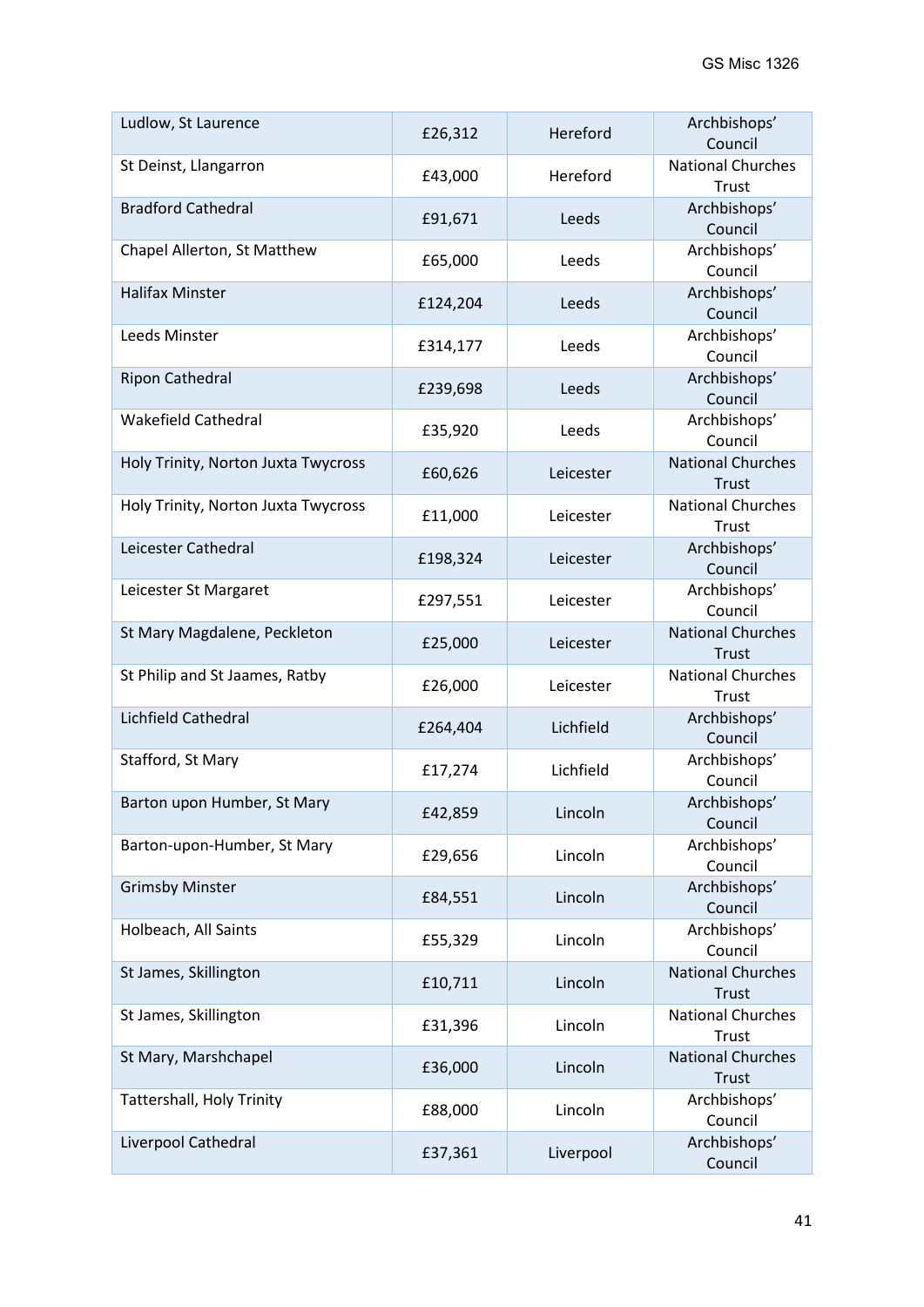| Liverpool Cathedral                                                  | £80,878  | Liverpool    | Archbishops'<br>Council                  |
|----------------------------------------------------------------------|----------|--------------|------------------------------------------|
| London, Limehouse St Anne                                            | £35,346  | London       | Archbishops'<br>Council                  |
| London, St Augustine, Kilburn                                        | £390,746 | London       | Archbishops'<br>Council                  |
| London, St Gabriel, Warwick Square                                   | £141,649 | London       | Archbishops'<br>Council                  |
| London, St Paul's Cathedral                                          | £319,710 | London       | Archbishops'<br>Council                  |
| <b>St Paul Bow Common</b>                                            | £124,501 | London       | Archbishops'<br>Council                  |
| London, St Marylebone                                                | £497,740 | London       | Archbishops'<br>Council                  |
| <b>Manchester Cathedral</b>                                          | £255,746 | Manchester   | Archbishops'<br>Council                  |
| Hexham Abbey                                                         | £364,389 | Newcastle    | Archbishops'<br>Council                  |
| <b>Newcastle Cathedral &amp; Newcastle</b><br><b>Cathedral Trust</b> | £54,466  | Newcastle    | Archbishops'<br>Council                  |
| Holy Trinity, Caister                                                | £96,000  | Norwich      | <b>National Churches</b><br>Trust        |
| <b>Norwich Cathedral</b>                                             | £13,153  | Norwich      | Archbishops'<br>Council                  |
| Abingdon, St Helen                                                   | £20,000  | Oxford       | Archbishops'<br>Council                  |
| Aylesbury, St Mary                                                   | £172,661 | Oxford       | Archbishops'<br>Council                  |
| St Mary the Virgin (University Church)<br>Oxford                     | £408,417 | Oxford       | Archbishops'<br>Council                  |
| St Mary, Cogges                                                      | £119,000 | Oxford       | <b>National Churches</b><br><b>Trust</b> |
| St Michael and All Angels, Hughenden                                 | £76,490  | Oxford       | <b>National Churches</b><br>Trust        |
| St Michael and All Angels, Hughenden                                 | £19,582  | Oxford       | <b>National Churches</b><br>Trust        |
| All Saints, Northampton                                              | £39,909  | Peterborough | <b>National Churches</b><br>Trust        |
| All Saints, Northampton                                              | £25,618  | Peterborough | <b>National Churches</b><br>Trust        |
| Peterborough, St John the Baptist                                    | £12,460  | Peterborough | Archbishops'<br>Council                  |
| St Mary the Virgin, Badby                                            | £47,000  | Peterborough | <b>National Churches</b><br><b>Trust</b> |
| Minster Church of St Thomas',<br>Newport, Isle of Wight              | £584,189 | Portsmouth   | <b>National Churches</b><br>Trust        |
| Minster Church of St Thomas',<br>Newport, Isle of Wight              | £28,344  | Portsmouth   | <b>National Churches</b><br>Trust        |
| <b>Portsmouth Cathedral</b>                                          | £74,862  | Portsmouth   | Archbishops'<br>Council                  |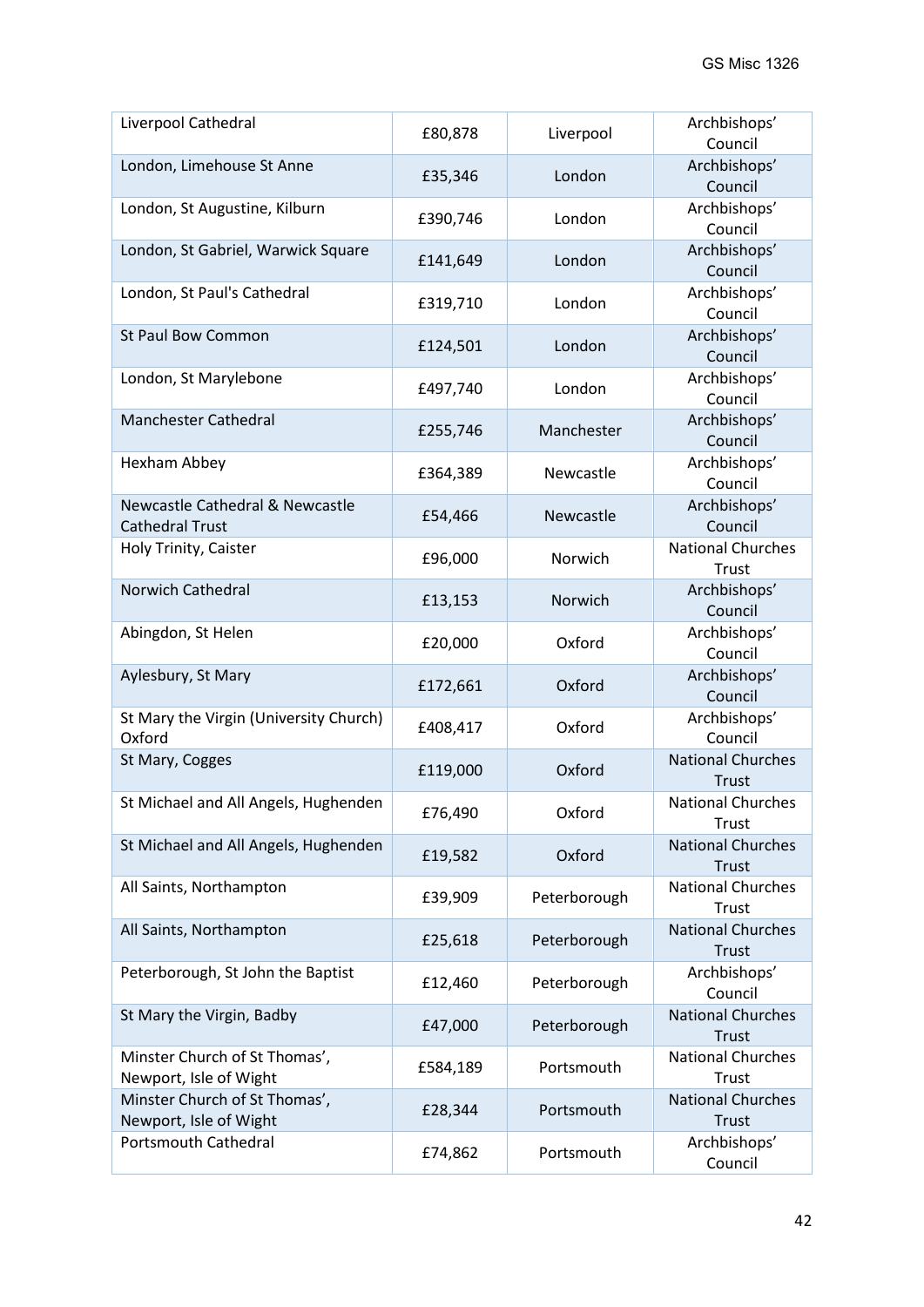| Northfleet, St Botolph                                                               | £93,328  | Rochester                   | Archbishops'<br>Council           |
|--------------------------------------------------------------------------------------|----------|-----------------------------|-----------------------------------|
| Orpington, All Saints                                                                | £45,903  | Rochester                   | Archbishops'<br>Council           |
| St Botolph, Chevening                                                                | £42,000  | Rochester                   | <b>National Churches</b><br>Trust |
| Milton Abbey                                                                         | £10,000  | Salisbury                   | Archbishops'<br>Council           |
| Salisbury Cathedral                                                                  | £250,000 | Salisbury                   | Archbishops'<br>Council           |
| St Andrew, Rockbourne                                                                | £75,000  | Salisbury                   | <b>National Churches</b><br>Trust |
| St Martin, Cheselbourne                                                              | £16,771  | Salisbury                   | <b>National Churches</b><br>Trust |
| St Mary the Virgin, Steeple Ashton                                                   | £36,000  | Salisbury                   | <b>National Churches</b><br>Trust |
| <b>Rotherham Minster</b>                                                             | £319,917 | Sheffield                   | Archbishops'<br>Council           |
| Croydon Minster                                                                      | £170,157 | Southwark                   | Archbishops'<br>Council           |
| London, Kennington St John the<br><b>Divine</b>                                      | £18,919  | Southwark                   | Archbishops'<br>Council           |
| London, St John the Evangelist, Upper<br>Norwood                                     | £69,162  | Southwark                   | Archbishops'<br>Council           |
| Southwark Cathedral                                                                  | £66,674  | Southwark                   | Archbishops'<br>Council           |
| Southwark Cathedral                                                                  | £100,550 | Southwark                   | Archbishops'<br>Council           |
| Nottingham, St Mary                                                                  | £66,911  | Southwell &<br>Nottingham   | Archbishops'<br>Council           |
| St Mary Virgin, Northill                                                             | £99,000  | St Albans                   | <b>National Churches</b><br>Trust |
| Ipswich, St Mary le Tower                                                            | £33,753  | St Edmundsbury<br>& Ipswich | Archbishops'<br>Council           |
| St Andrew, Rushmere                                                                  | £33,000  | St Edmundsbury<br>& Ipswich | <b>National Churches</b><br>Trust |
| St Mary, Homersfield                                                                 | £68,000  | St Edmundsbury<br>& Ipswich | <b>National Churches</b><br>Trust |
| St Anietus, St Neot                                                                  | £41,043  | Truro                       | <b>National Churches</b><br>Trust |
| St Anietus, St Neot                                                                  | £4,255   | Truro                       | <b>National Churches</b><br>Trust |
| St Stephen the Martyr, Launceston                                                    | £286,698 | Truro                       | <b>National Churches</b><br>Trust |
| St Stephen the Martyr, Launceston                                                    | £14,400  | Truro                       | <b>National Churches</b><br>Trust |
| The Parochial Church Council Of The<br>Ecclesiastical Parish Of St Petroc,<br>Bodmin | £93,160  | Truro                       | Archbishops'<br>Council           |
| <b>Truro Cathedral</b>                                                               | £44,741  | Truro                       | Archbishops'<br>Council           |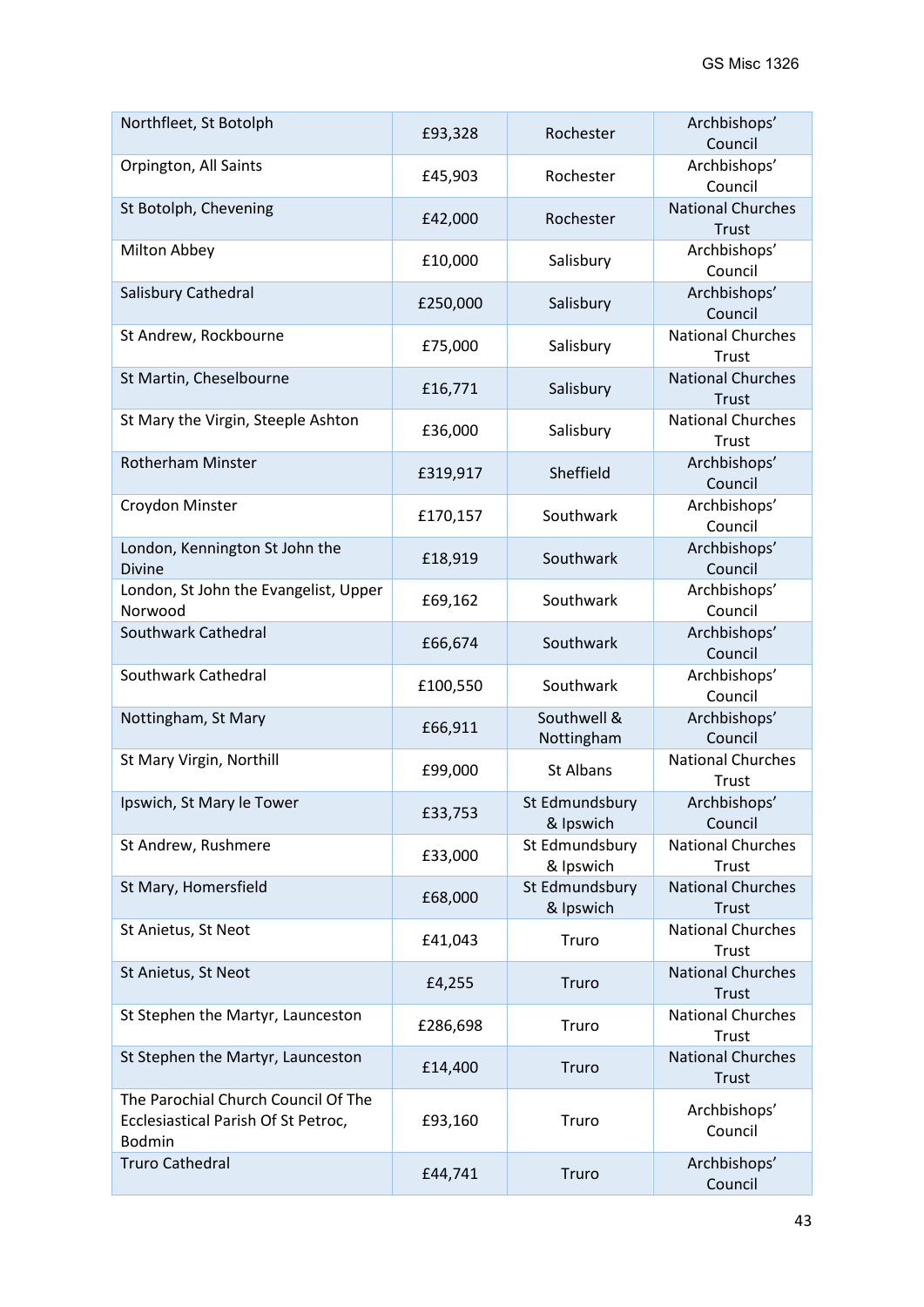<span id="page-43-0"></span>

| <b>Christchurch Priory</b> | £230,000    | Winchester | Archbishops'<br>Council           |
|----------------------------|-------------|------------|-----------------------------------|
| St Mary, Kyre Wyard        | £19,000     | Worcester  | <b>National Churches</b><br>Trust |
| <b>Worcester Cathedral</b> | £328,794    | Worcester  | Archbishops'<br>Council           |
| <b>Worcester Cathedral</b> | £241,624    | Worcester  | Archbishops'<br>Council           |
| <b>Beverley Minster</b>    | £639,969    | York       | Archbishops'<br>Council           |
| <b>Beverley St Mary</b>    | £222,040    | York       | Archbishops'<br>Council           |
| Patrington, St Patrick     | £289,086    | York       | Archbishops'<br>Council           |
| <b>TOTAL</b>               | £17,016,314 |            | 128 awards                        |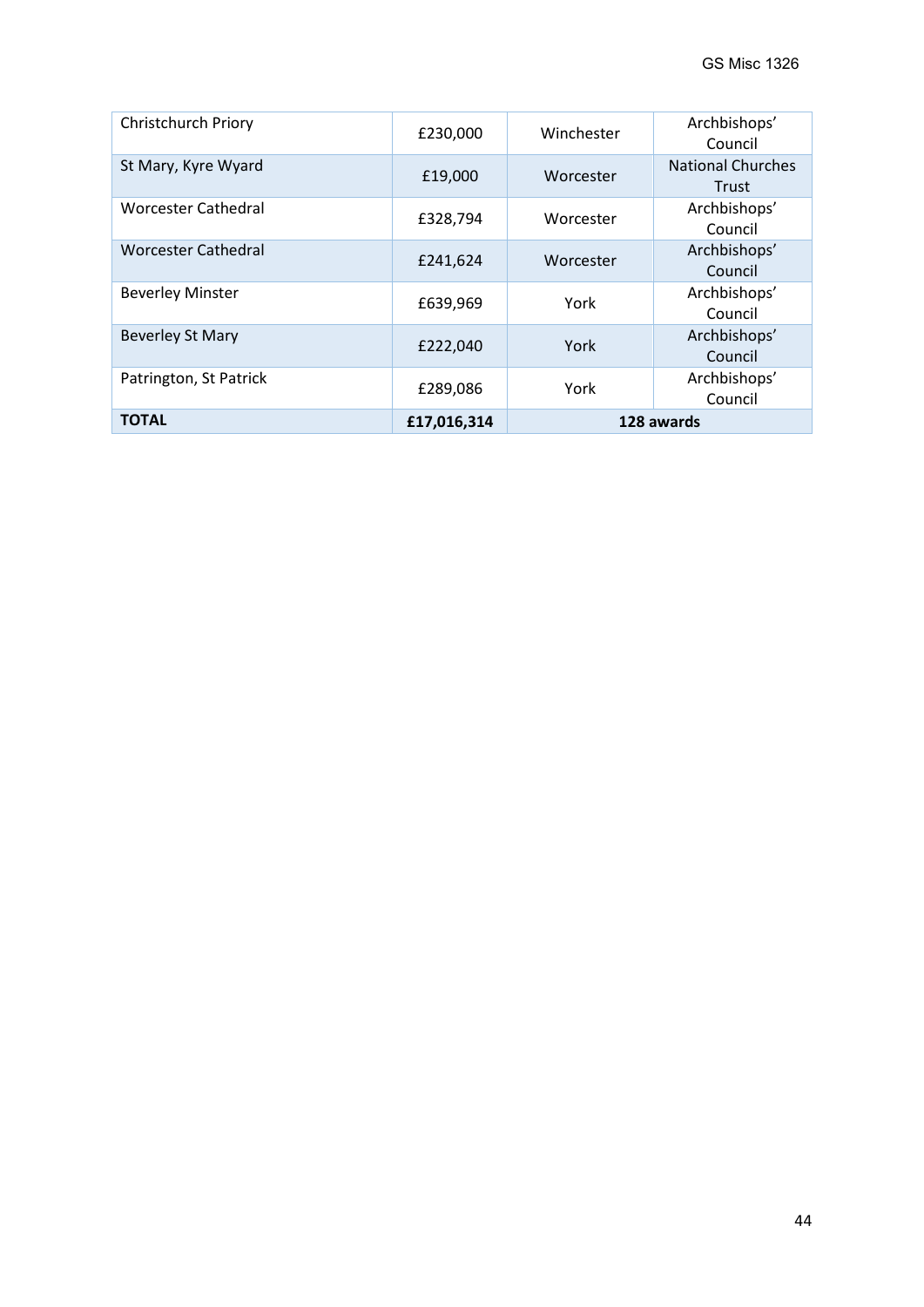## Appendix 3: Allocations by diocese overall (including cathedrals)

*Organised by total amount of grant awarded, including cathedral awards.* 

| <b>Diocese</b>           | <b>Total</b>   | <b>Amount Awarded</b> |
|--------------------------|----------------|-----------------------|
| London                   | 108            | £10,178,256           |
| Canterbury               | 12             | £4,549,041            |
| Durham                   | 13             | £4,217,373            |
| Bath & Wells             | 66             | £3,522,108            |
| Lincoln                  | 27             | £3,253,577            |
| Exeter                   | 18             | £2,568,632            |
| Winchester               | 12             | £2,100,024            |
| York                     | 14             | £1,866,795            |
| Chester                  | 23             | £1,829,154            |
| Worcester                | 15             | £1,696,336            |
| Leicester                | 43             | £1,505,255            |
| Ely                      | 33             | £1,435,477            |
| Leeds                    | 24             | £1,434,841            |
| Truro                    | 25             | £1,418,789            |
| Lichfield                | 20             | £1,389,819            |
| Chichester               | 15             | £1,342,539            |
| Gloucester               | 38             | £1,240,745            |
| Oxford                   | 26             | £1,214,309            |
| Portsmouth               | 10             | £1,195,783            |
| Coventry                 | 16             | £1,192,138            |
| Liverpool                | 13             | £1,185,583            |
| Salisbury                | 19             | £1,049,522            |
| Newcastle                | 13             | £837,708              |
| Derby                    | 12             | £837,403              |
| Southwark                | 18             | £776,191              |
| Norwich                  | 38             | £737,817              |
| Peterborough             | 14             | £670,980              |
| Southwell & Nottingham   | 13             | £661,779              |
| Hereford                 | 15             | £634,243              |
| Carlisle                 | 12             | £620,524              |
| Sheffield                | 11             | £572,072              |
| <b>St Albans</b>         | 10             | £499,715              |
| St Edmundsbury & Ipswich | 20             | £436,373              |
| Blackburn                | 6              | £421,253              |
| <b>Bristol</b>           | 8              | £408,827              |
| Manchester               | 10             | £399,123              |
| Chelmsford               | 8              | £334,600              |
| Rochester                | 3              | £181,232              |
| Birmingham               | $\overline{7}$ | £126,657              |
| Guildford                | 5              | £91,400               |
| <b>Totals</b>            | 813            | £60,633,991           |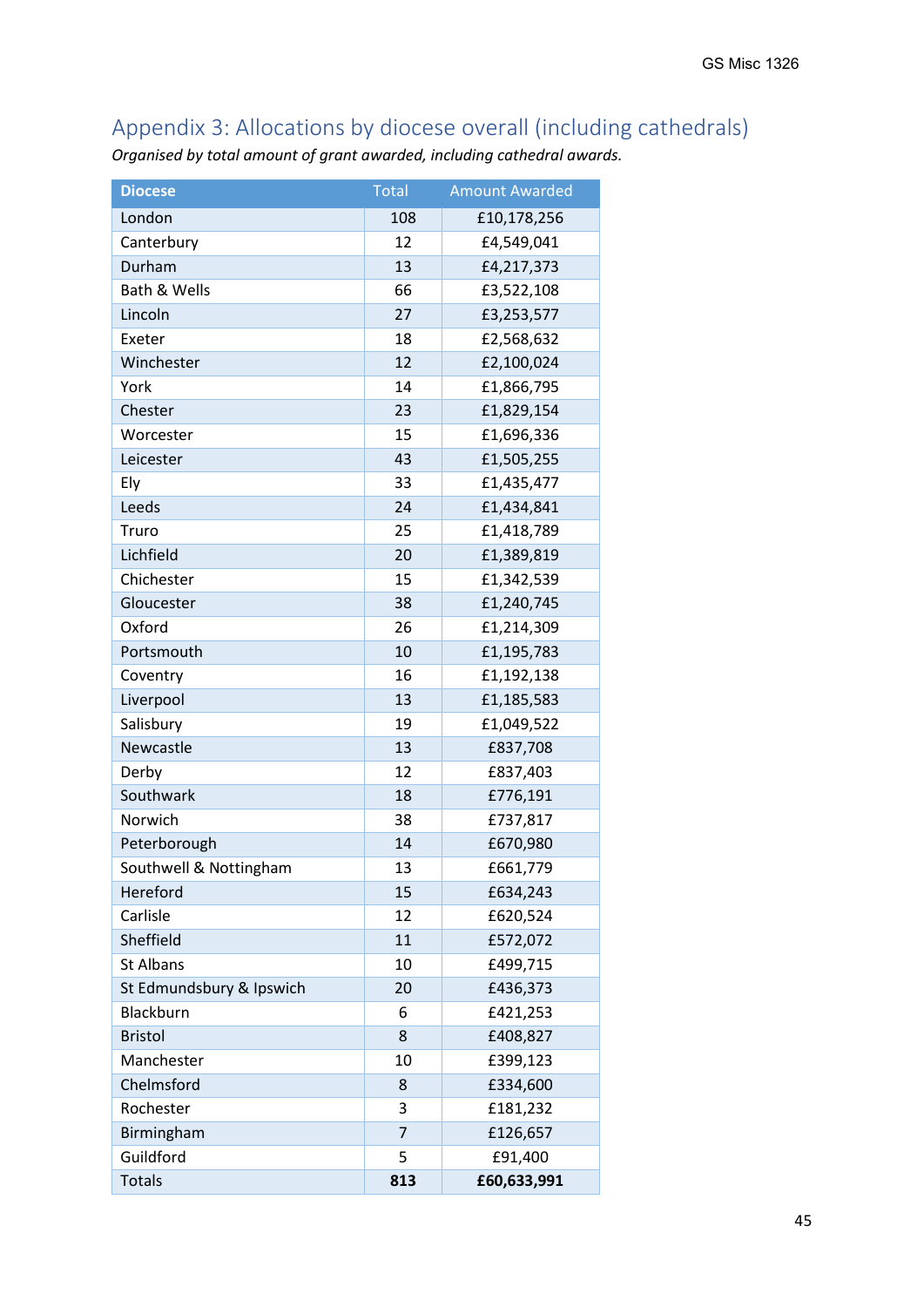## <span id="page-45-0"></span>Appendix 4: Allocations by diocese excluding cathedral grants

*Organised by total amount of grant awarded, excluding cathedral awards.* 

<span id="page-45-1"></span>

| <b>Diocese</b>           | <b>Total</b>   | <b>Amount Awarded</b> |
|--------------------------|----------------|-----------------------|
| London                   | 105            | £6,858,546            |
| Bath & Wells             | 60             | £2,439,296            |
| York                     | 12             | £1,564,295            |
| Oxford                   | 26             | £1,214,309            |
| Lincoln                  | 24             | £1,059,977            |
| Leicester                | 39             | £1,024,932            |
| Gloucester               | 36             | £873,168              |
| Leeds                    | 18             | £861,543              |
| Ely                      | 29             | £825,225              |
| Newcastle                | 11             | £768,842              |
| Chichester               | 12             | £747,491              |
| Norwich                  | 37             | £724,664              |
| Portsmouth               | 6              | £710,433              |
| Truro                    | 18             | £632,148              |
| Canterbury               | 8              | £581,169              |
| Southwark                | 15             | £533,368              |
| Chester                  | 19             | £526,379              |
| Sheffield                | 9              | £517,172              |
| Durham                   | $\overline{7}$ | £491,873              |
| Winchester               | 9              | £484,524              |
| Exeter                   | 12             | £476,163              |
| Lichfield                | 15             | £394,415              |
| Coventry                 | 13             | £372,160              |
| Derby                    | 9              | £366,792              |
| St Edmundsbury & Ipswich | 19             | £363,473              |
| <b>Bristol</b>           | 7              | £359,113              |
| Hereford                 | 13             | £349,843              |
| Carlisle                 | 10             | £343,016              |
| Chelmsford               | 8              | £334,600              |
| Blackburn                | 5              | £330,532              |
| Salisbury                | 15             | £302,922              |
| Southwell & Nottingham   | 12             | £260,879              |
| Peterborough             | 12             | £236,980              |
| Worcester                | 10             | £236,419              |
| <b>St Albans</b>         | $\overline{7}$ | £191,903              |
| Rochester                | 3              | £181,232              |
| Liverpool                | 9              | £173,044              |
| Manchester               | 9              | £143,377              |
| Birmingham               | $\overline{7}$ | £126,657              |
| Guildford                | 4              | £68,300               |
| <b>Totals</b>            | 699            | £29,051,173           |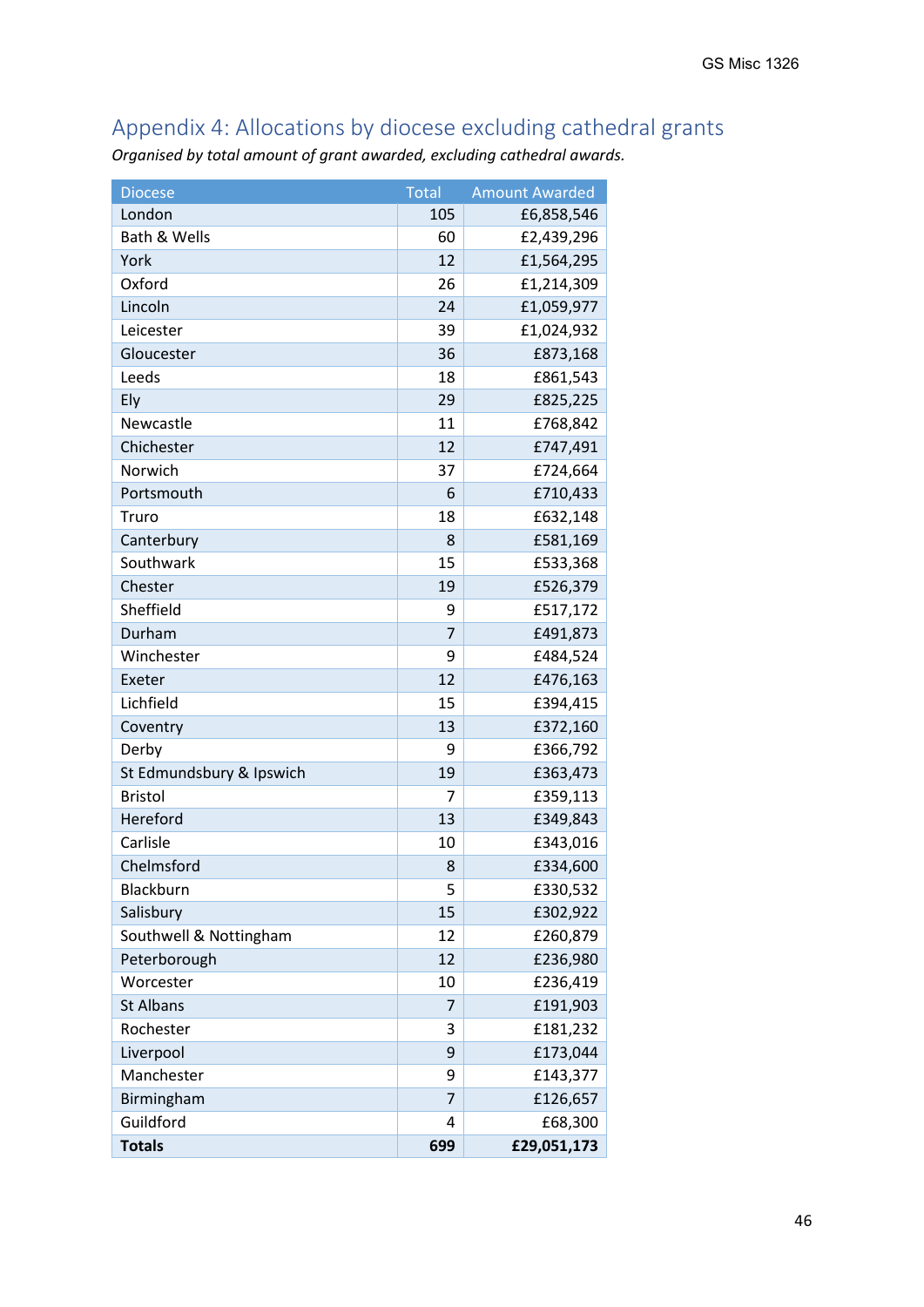## Appendix 5: Allocations to cathedrals

*Organised alphabetically. 114 awards to 39 English Anglican cathedrals (out of 42) totalling £31,582,821.* 

| <b>Name</b>                 | <b>Grant type</b>               | <b>Grant Award</b> |
|-----------------------------|---------------------------------|--------------------|
| <b>Blackburn Cathedral</b>  | Capital (Major Works)           | £90,721            |
| <b>Bradford Cathedral</b>   | Capital (Major Works)           | £91,671            |
| <b>Bristol Cathedral</b>    | Capital (Major Works)           | £49,714            |
| Canterbury Cathedral        | Revenue (Heritage)              | £999,200           |
| Canterbury Cathedral        | Capital (Major Works)           | £611,200           |
| Canterbury Cathedral        | Capital (Major Works) 2         | £356,672           |
| Canterbury Cathedral        | Revenue (Heritage) 2            | £2,000,800         |
| Carlisle Cathedral          | Capital (Major Works)           | £27,508            |
| Carlisle Cathedral          | Kickstart                       | £250,000           |
| <b>Chester Cathedral</b>    | Revenue (Heritage) 2            | £884,400           |
| <b>Chester Cathedral</b>    | Capital (Major Works)           | £11,907            |
| <b>Chester Cathedral</b>    | Capital (Major Works) 2         | £235,268           |
| <b>Chester Cathedral</b>    | Revenue (Heritage) 3 Continuity | £171,200           |
| <b>Chichester Cathedral</b> | Revenue (Heritage)              | £297,000           |
| <b>Chichester Cathedral</b> | Revenue (Heritage) 2            | £148,500           |
| <b>Chichester Cathedral</b> | Capital (Major Works)           | £149,548           |
| <b>Coventry Cathedral</b>   | Capital (Major Works)           | £373,926           |
| Coventry Cathedral          | Revenue (Heritage) 2            | £371,900           |
| <b>Coventry Cathedral</b>   | Revenue (Arts Council)          | £74,152            |
| Derby Cathedral             | Revenue (Heritage)              | £270,800           |
| Derby Cathedral             | Capital (Major Works)           | £74,211            |
| Derby Cathedral             | Revenue (Heritage) 2            | £125,600           |
| Durham Cathedral            | Capital (HAR)                   | £16,000            |
| Durham Cathedral            | Revenue (Heritage) 2            | £732,800           |
| Durham Cathedral            | Revenue (Heritage)              | £1,935,600         |
| Durham Cathedral            | <b>NLHF Emergency Fund</b>      | £212,900           |
| Durham Cathedral            | Revenue (Heritage) 3 Continuity | £812,200           |
| Durham Cathedral            | PoW Project Development         | £16,000            |
| <b>Ely Cathedral</b>        | Revenue (Heritage) 2            | £210,700           |
| <b>Ely Cathedral</b>        | Revenue (Heritage)              | £270,300           |
| <b>Ely Cathedral</b>        | Capital (Major Works)           | £104,252           |
| <b>Ely Cathedral</b>        | Capital (HAR)                   | £25,000            |
| <b>Exeter Cathedral</b>     | Capital (HAR)                   | £24,075            |
| <b>Exeter Cathedral</b>     | <b>NLHF Emergency Fund</b>      | £250,000           |
| <b>Exeter Cathedral</b>     | Revenue (Heritage) 2            | £311,600           |
| <b>Exeter Cathedral</b>     | Revenue (Heritage) 3 Continuity | £566,000           |
| <b>Exeter Cathedral</b>     | Capital (Major Works)           | £200,994           |
| <b>Exeter Cathedral</b>     | Revenue (Heritage)              | £739,800           |
| <b>Gloucester Cathedral</b> | Revenue (Heritage)              | £200,000           |
| <b>Gloucester Cathedral</b> | Capital (Major Works)           | £167,577           |
| <b>Guildford Cathedral</b>  | <b>NLHF Emergency Fund</b>      | £23,100            |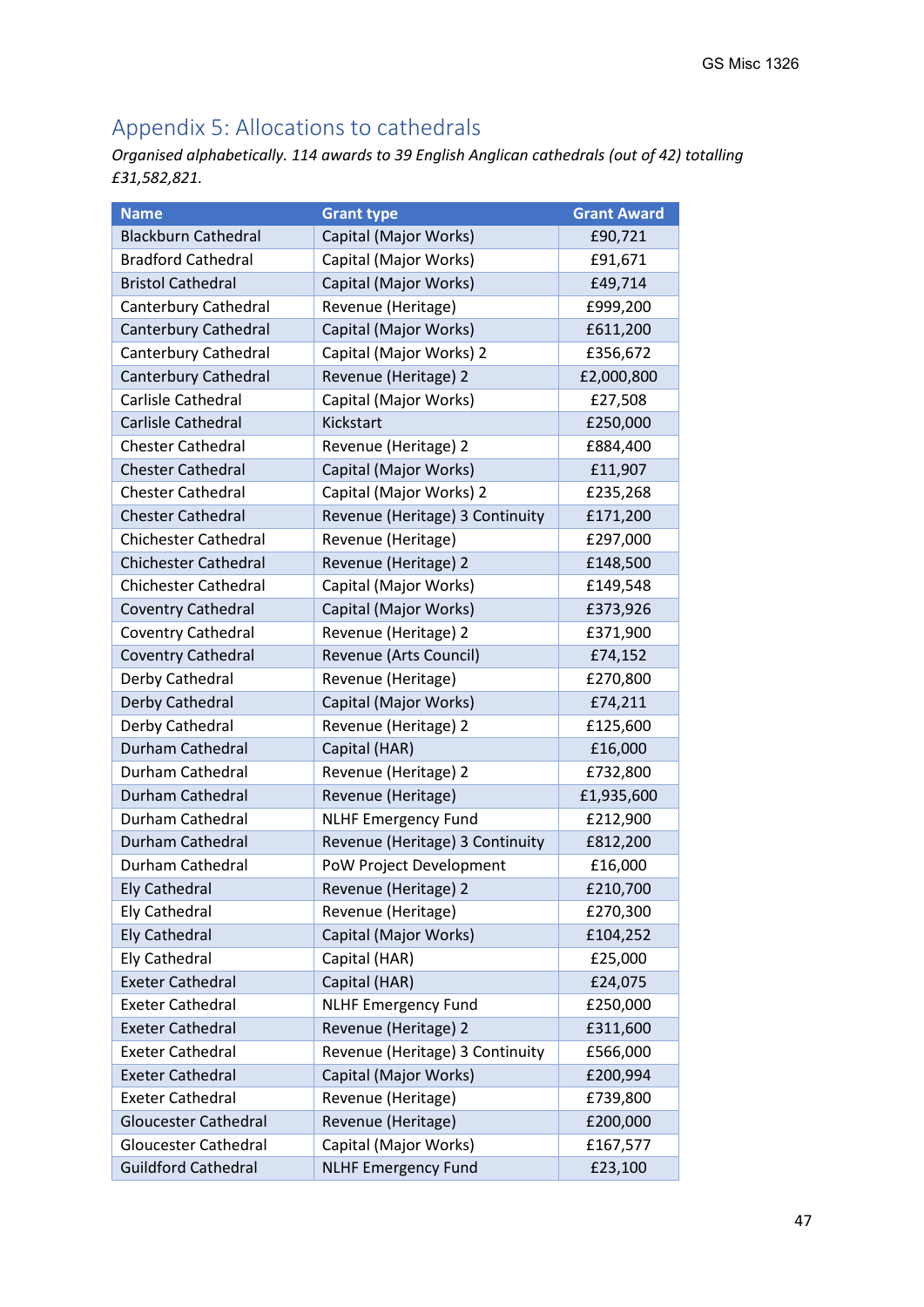| <b>Hereford Cathedral</b>   | Revenue (Heritage) 2            | £157,400   |
|-----------------------------|---------------------------------|------------|
| <b>Hereford Cathedral</b>   | Revenue (Arts Council)          | £127,000   |
| Leicester Cathedral         | Revenue (Arts Council)          | £249,999   |
| Leicester Cathedral         | Capital (Major Works) 2         | £198,324   |
| Leicester Cathedral         | <b>NLHF Emergency Fund</b>      | £10,000    |
| Leicester Cathedral         | Capital (HAR)                   | £22,000    |
| Lichfield Cathedral         | <b>NLHF Emergency Fund</b>      | £142,900   |
| Lichfield Cathedral         | Revenue (Heritage) 3 Continuity | £213,700   |
| Lichfield Cathedral         | Revenue (Heritage) 2            | £364,400   |
| Lichfield Cathedral         | Capital (Major Works) 2         | £264,404   |
| Lichfield Cathedral         | Capital (HAR)                   | £10,000    |
| Lincoln Cathedral           | Revenue (Heritage)              | £970,600   |
| Lincoln Cathedral           | <b>NLHF Emergency Fund</b>      | £250,000   |
| Lincoln Cathedral           | Kickstart                       | £973,000   |
| Liverpool Cathedral         | Revenue (Heritage) 2            | £281,600   |
| Liverpool Cathedral         | Capital (Major Works)           | £37,361    |
| Liverpool Cathedral         | Capital (Major Works) 2         | £80,878    |
| Liverpool Cathedral         | Revenue (Heritage)              | £612,700   |
| <b>Manchester Cathedral</b> | Capital (Major Works)           | £255,746   |
| <b>Newcastle Cathedral</b>  | Capital (Major Works) 2         | £54,466    |
| Newcastle Cathedral         | <b>NLHF Emergency Fund</b>      | £14,400    |
| <b>Norwich Cathedral</b>    | Capital (Major Works)           | £13,153    |
| Peterborough Cathedral      | CRF for Heritage (revenue)      | £184,000   |
| Peterborough Cathedral      | <b>NLHF Emergency Fund</b>      | £250,000   |
| <b>Portsmouth Cathedral</b> | Revenue (Heritage) 2            | £121,000   |
| <b>Portsmouth Cathedral</b> | Capital (HAR)                   | £22,988    |
| <b>Portsmouth Cathedral</b> | Revenue (Heritage)              | £266,500   |
| <b>Portsmouth Cathedral</b> | Capital (Major Works)           | £74,862    |
| Ripon Cathedral             | Revenue (Heritage) 2            | £126,000   |
| <b>Ripon Cathedral</b>      | Capital (HAR)                   | £23,909    |
| <b>Ripon Cathedral</b>      | Capital (Major Works)           | £239,698   |
| Salisbury Cathedral         | Revenue (Heritage)              | £245,000   |
| Salisbury Cathedral         | Capital (HAR)                   | £18,000    |
| Salisbury Cathedral         | <b>NLHF Emergency Fund</b>      | £233,600   |
| Salisbury Cathedral         | Capital (Major Works)           | £250,000   |
| Sheffield Cathedral         | Revenue (Heritage)              | £36,600    |
| Sheffield Cathedral         | Revenue (Heritage) 2            | £18,300    |
| Southwark Cathedral         | Capital (Major Works)           | £100,550   |
| Southwark Cathedral         | Revenue (Heritage) 2            | £75,600    |
| Southwark Cathedral         | Capital (Major Works) 2         | £66,674    |
| Southwell Minster           | Revenue (Heritage)              | £400,900   |
| <b>St Albans Cathedral</b>  | Capital (HAR)                   | £22,512    |
| <b>St Albans Cathedral</b>  | Revenue (Heritage)              | £197,900   |
| <b>St Albans Cathedral</b>  | Revenue (Heritage) 2            | £87,400    |
| St Edmundsbury Cathedral    | Revenue (Heritage) 2            | £72,900    |
| St. Paul's Cathedral        | Revenue (Heritage)              | £2,125,000 |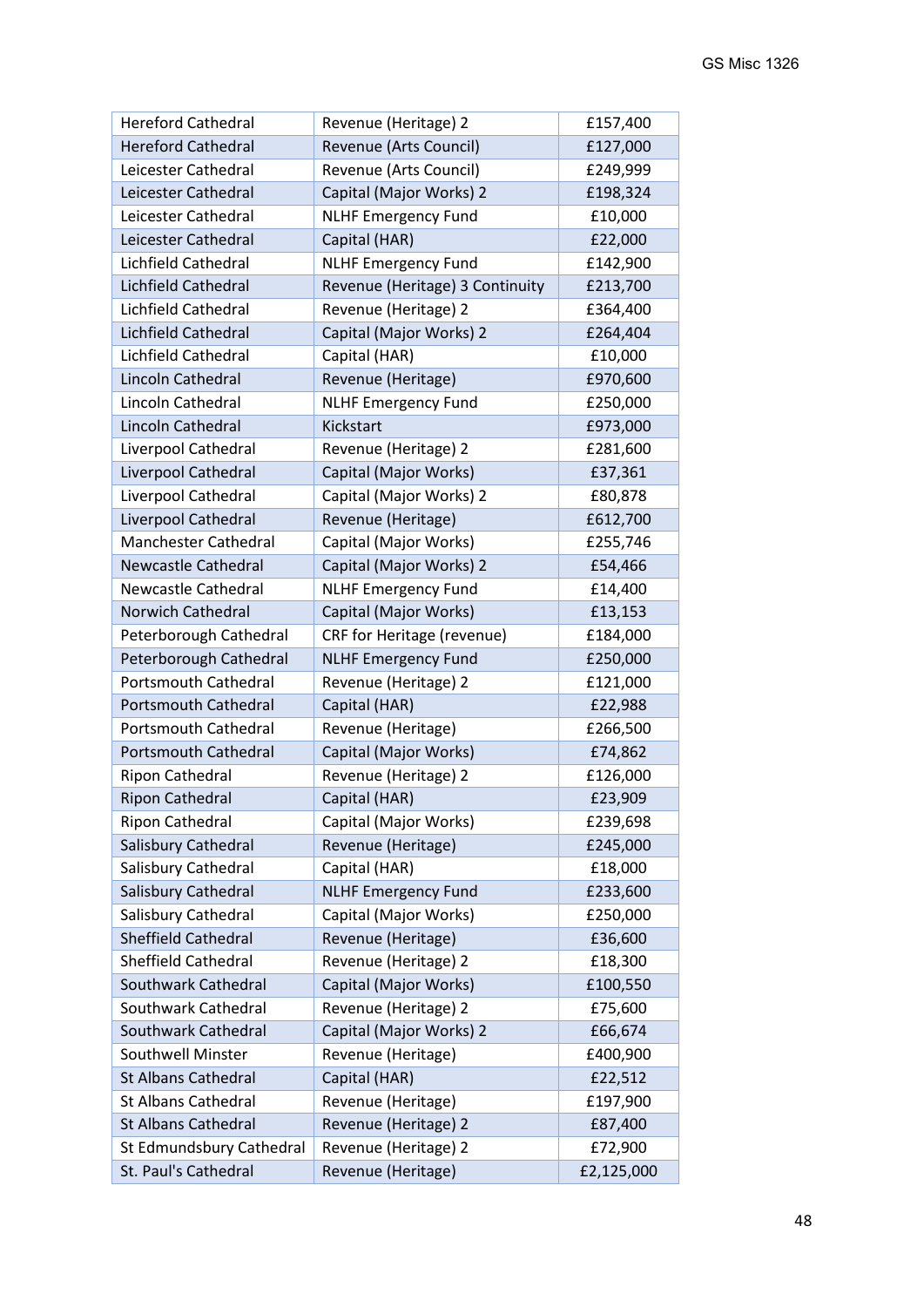| St. Paul's Cathedral        | Capital (Major Works)           | £319,710 |
|-----------------------------|---------------------------------|----------|
| St. Paul's Cathedral        | Revenue (Heritage) 2            | £875,000 |
| <b>Truro Cathedral</b>      | Revenue (Heritage) 3 Continuity | £232,300 |
| <b>Truro Cathedral</b>      | Revenue (Heritage)              | £146,900 |
| <b>Truro Cathedral</b>      | CRF for Heritage (revenue)      | £180,200 |
| <b>Truro Cathedral</b>      | Capital (Major Works)           | £44,741  |
| <b>Truro Cathedral</b>      | <b>NLHF Emergency Fund</b>      | £90,200  |
| <b>Truro Cathedral</b>      | Capital (HAR)                   | £20,000  |
| <b>Truro Cathedral</b>      | Revenue (Heritage) 2            | £72,300  |
| <b>Wakefield Cathedral</b>  | Revenue (Heritage) 2            | £56,100  |
| <b>Wakefield Cathedral</b>  | Capital (Major Works) 2         | £35,920  |
| <b>Wells Cathedral</b>      | Capital (Major Works)           | £266,692 |
| <b>Wells Cathedral</b>      | Revenue (Heritage) 2            | £519,300 |
| <b>Wells Cathedral</b>      | <b>NLHF Emergency Fund</b>      | £47,700  |
| <b>Wells Cathedral</b>      | Capital (HAR)                   | £23,910  |
| <b>Wells Cathedral</b>      | Revenue (Heritage)              | £201,300 |
| <b>Wells Cathedral</b>      | PoW Project Development         | £23,910  |
| <b>Winchester Cathedral</b> | <b>NLHF Emergency Fund</b>      | £199,500 |
| <b>Winchester Cathedral</b> | Revenue (Heritage)              | £948,200 |
| <b>Winchester Cathedral</b> | Revenue (Heritage) 2            | £467,800 |
| <b>Worcester Cathedral</b>  | Revenue (Heritage) 2            | £482,900 |
| <b>Worcester Cathedral</b>  | Capital (Major Works)           | £241,624 |
| <b>Worcester Cathedral</b>  | <b>NLHF Emergency Fund</b>      | £216,600 |
| <b>Worcester Cathedral</b>  | Revenue (Arts Council)          | £190,000 |
| <b>Worcester Cathedral</b>  | Capital (Major Works) 2         | £328,794 |
| <b>York Minster</b>         | <b>NLHF Emergency Fund</b>      | £33,000  |
| <b>York Minster</b>         | Revenue (Heritage) 2            | £269,500 |

Totals to cathedrals from:

| Culture Recovery Fund for Heritage (revenue) | £22,097,610 |
|----------------------------------------------|-------------|
| Heritage Stimulus Fund (capital)             | £5,418,766  |
| NLHF Emergency Fund (revenue)                | £1,973,900  |
| Kickstart (revenue)                          | £1,223,000  |
| Culture Recovery Fund for Arts (revenue)     | £641,151    |
| Heritage At Risk Emergency Fund (capital)    | £228,394    |

Cathedrals that did not receive any CRF funding are: Birmingham, Oxford, Rochester.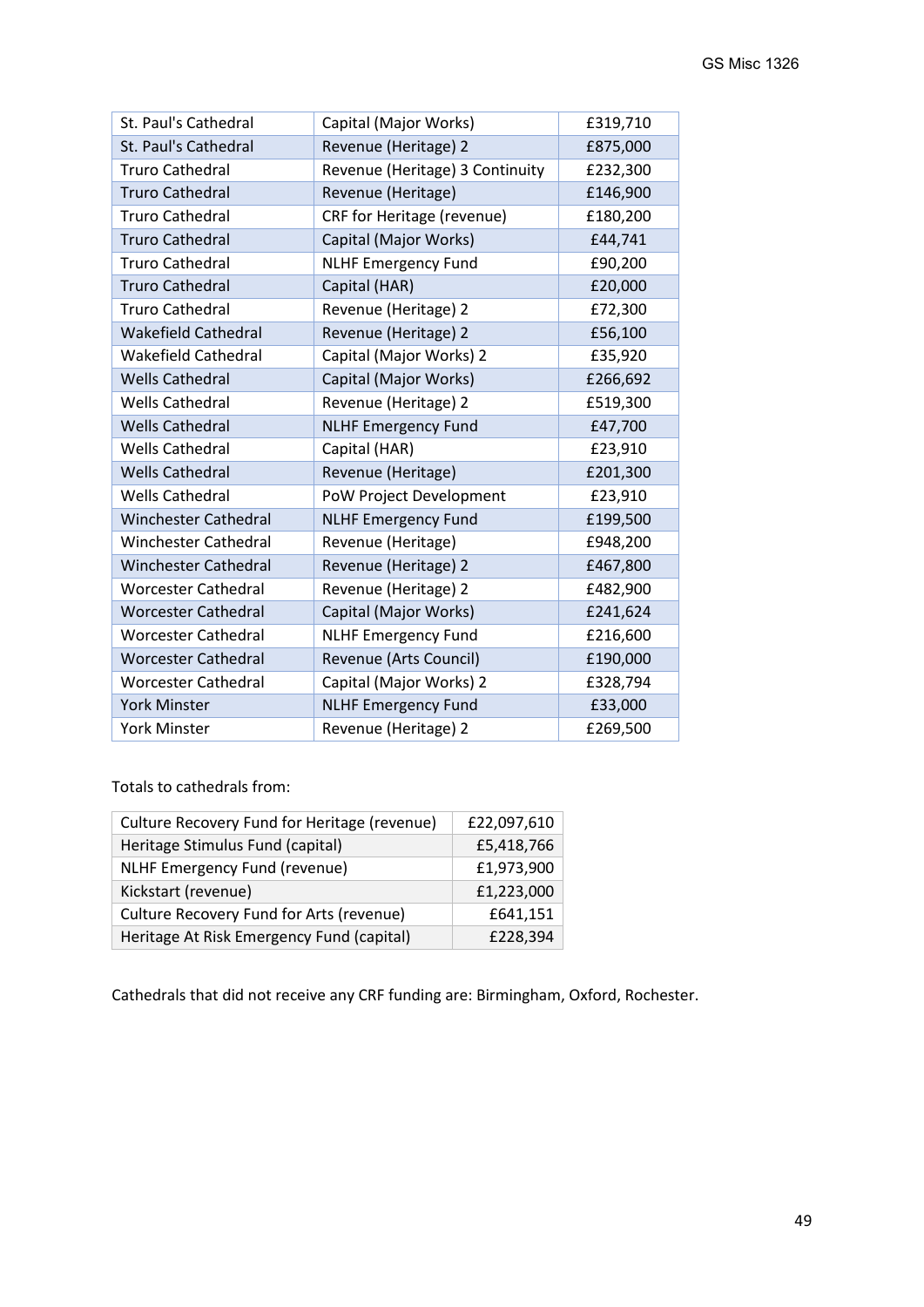## <span id="page-49-0"></span>Appendix 6: Associated and other church bodies funded

*Arranged from largest to smallest grant award. These figures are to the best of our ability using public sources.*

| Associated/other church heritage organisations                      | <b>Amount</b> |
|---------------------------------------------------------------------|---------------|
| Catholic Church (centrally for capital repairs at churches)         | £5,900,000    |
| Churches Conservation Trust (combination of revenue and capital)    | £3,104,800    |
| Friends of Friendless Churches (combination of revenue and capital) | £2,534,000    |
| The Metropolitan Cathedral of Christ the King, Liverpool            | £699,100      |
| Taylors Bell Foundry, East Midlands                                 | £449,918      |
| The Monastery of St. Francis & Gorton Trust                         | £439,700      |
| <b>Wells Bishops Palace Trust</b>                                   | £364,900      |
| The Society for the Protection of Ancient Buildings                 | £305,900      |
| <b>Glastonbury Abbey</b>                                            | £217,500      |
| PRCDTR Winchester St Peter's and the Martyrs                        | £156,500      |
| Malton Methodist Church (The Wesley Centre Malton)                  | £117,000      |
| <b>Historic Chapels Trust</b>                                       | £105,600      |
| PRCDTC Portsmouth St Johns Cathedral                                | £102,200      |
| The Cathedral of St John the Baptist Trust                          | £95,700       |
| Peter Rogan & Associates Limited                                    | £80,000       |
| Paddington Development Trust                                        | £74,000       |
| PRCDTR Southampton S Joseph & S Edmund                              | £73,900       |
| The Community Church in the North West of England                   | £72,300       |
| <b>Ely Stained Glass Museum</b>                                     | £71,790       |
| <b>Westminster Cathedral</b>                                        | £61,000       |
| The Old Church, Stoke Newington                                     | £58,300       |
| Loughborough Bell Foundry                                           | £54,600       |
| St James Priory Project (Catholic)                                  | £50,000       |
| Birmingham Diocesan Trust                                           | £49,900       |
| <b>PRCDTC Windsor St Edwards</b>                                    | £49,900       |
| <b>PRCDTR Reading English Martyrs</b>                               | £47,000       |
| Our Lady of Sorrows                                                 | £46,000       |
| <b>Central Methodist Church York</b>                                | £40,800       |
| Caring for God's Acre                                               | £40,500       |
| Liverpool Old Hebrew Congregation                                   | £40,000       |
| Priory Place Methodist Church                                       | £31,500       |
| The Managing Trustees of Brierfield Methodist Church                | £30,100       |
| Trinity Church Gosforth (Methodist)                                 | £30,000       |
| Pickering Methodist Church                                          | £28,700       |
| Cathedral Church of St John the Evangelist                          | £25,000       |
| Paddington Cemetery Chapels, London                                 | £25,000       |
| <b>St Lawrence</b>                                                  | £25,000       |
| The Foundry Sheffield (Methodist)                                   | £24,000       |
| New Covenant Church Edmonton                                        | £23,700       |
| St Barnabas Church (unknown)                                        | £20,700       |
| PRCDTR BORDON & GRAYSHOTT                                           | £18,800       |